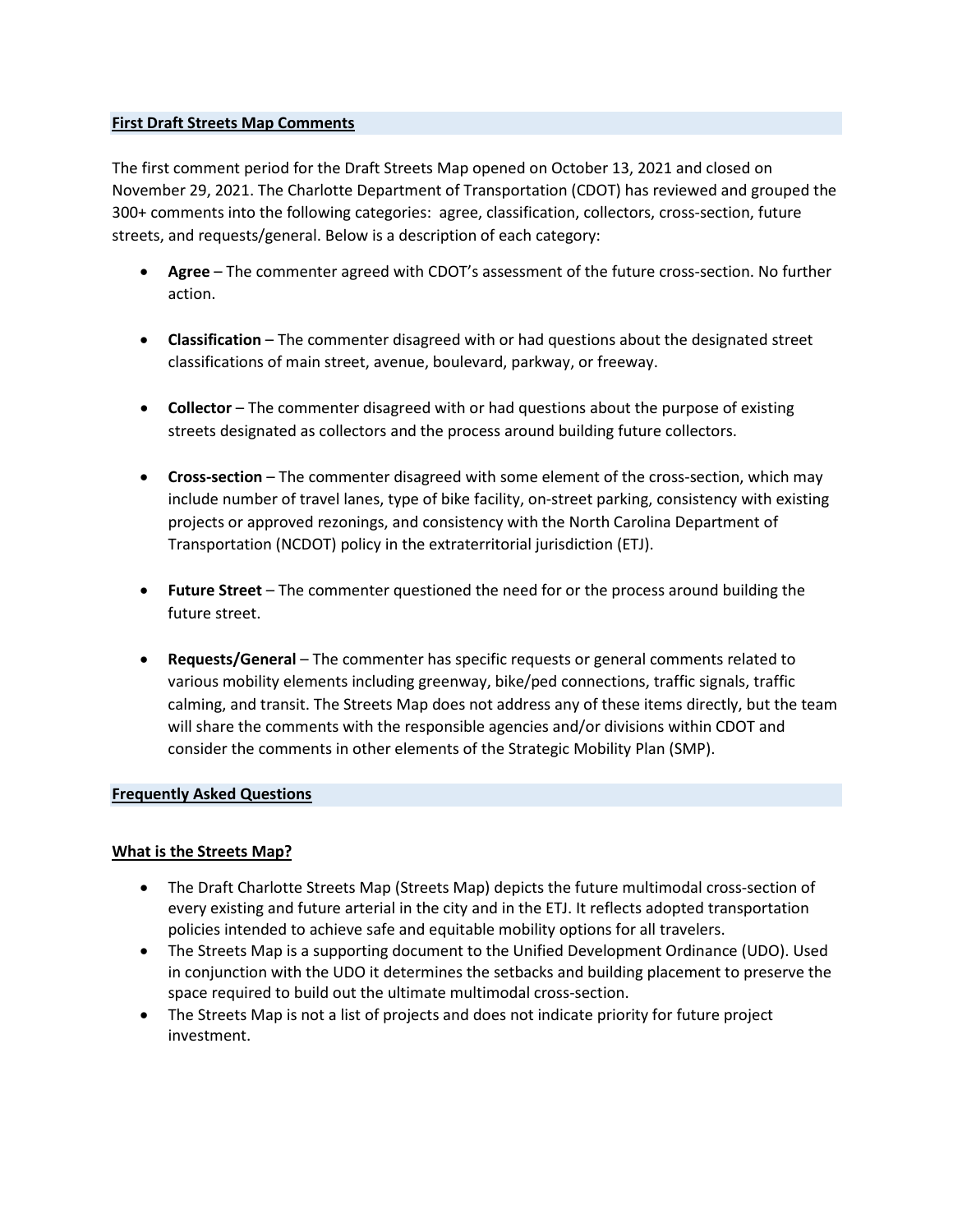# **Collectors**

# **What does it mean if a street is designated as an "Collector"?**

• Collectors are streets that "collect" traffic from local streets and other collectors and distribute the traffic to the overall Arterial street network. Collectors serve an important role in the overall street network, providing vehicular, pedestrian and bicycle connections to multiple destinations and land uses.

### **What does it mean if a street is designated as a "Future Collector"?**

• Future Collectors are planned streets intended to expand connectivity as development occurs. As shown on the Streets Map, Future Collectors indicate a general alignment and are intended to be built through the private land development process when land is developed or redeveloped.

### **Updates to the Collector designation in the 2nd Draft of the Streets Map:**

Based on public comments received CDOT is reviewing the overall Collector network in the 2<sup>nd</sup> Draft of the Streets Map and will be removing the Collector designation on existing streets in primarily residential neighborhoods, except for those streets that are necessary to provide direct access to existing schools and public facilities.

# **Future Streets**

### **When will the City build the future street alignments shown on the Streets Map?**

• The Streets Map depicts the future multimodal cross-section of every existing and future arterial in the city and in the ETJ. It does not define projects or indicate priority for future project investment. The Streets Map streets, including future streets, will be built incrementally through combinations of land development, city investment and State investment.

### **Why are future streets and street connections important?**

- A mobility network functions best when it is well-connected and has enough streets to ensure mode and route options for all people, no matter how they're traveling. Where the network is sparse or not well-connected, it's harder to find direct routes for people to reach important destinations. A less-connected network tends to discourage non-vehicular modes by increasing travel distance. It also forces vehicular traffic to fewer, larger, streets that are less hospitable for people who are walking, biking, or using transit.
- A complete mobility network is comprised of a hierarchy of streets starting with quiet local streets, a range of arterials varying in size and design, but intended to connect people to places, and ending with interstates and freeways intended to move high volumes of people at high speeds.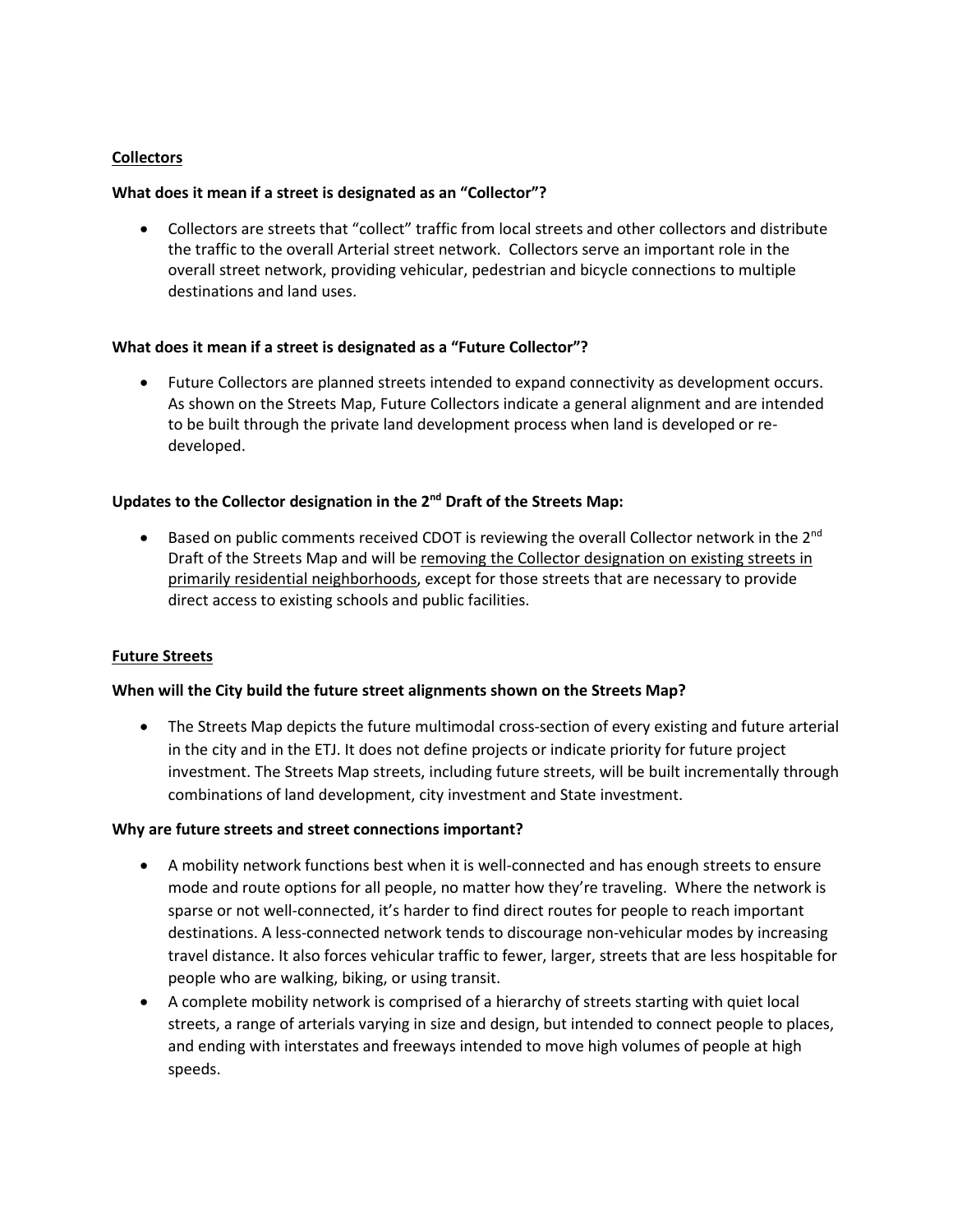- The future streets shown on the Streets Map represent the range of arterials important to building out a complete multimodal street network moving forward.
- Future streets are built incrementally over time through a combination of public and private investments.

# **Bike Facilities**

# **How were the specific bike facilities chosen for the various corridors?**

• The Streets Map incorporates several different *categories* of bicycle facilities, based on the policy guidance provided in Charlotte Bikes (adopted 2017). Typically, the facility types within each category share similar dimensions. The Streets Map is protecting the space for the category of bike facility, ensuring the ability to choose and build the most appropriate facility in the future.

# **NCDOT**

### **How does the Streets Map apply to State maintained streets and in the ETJ?**

• The Streets Map will work in conjunction with the UDO to determine setbacks and building placement to preserve the space required to build out the ultimate multimodal cross-section. The elements of the cross-section built by development are determined in the ordinance and at the time of permitting. The determination of maintenance is dependent upon jurisdictional boundaries at the times the various elements are implemented.

### **Comments Received**

The 300+ comments received, along with preliminary responses, are in the table below and can also be found on the First Draft Streets Map: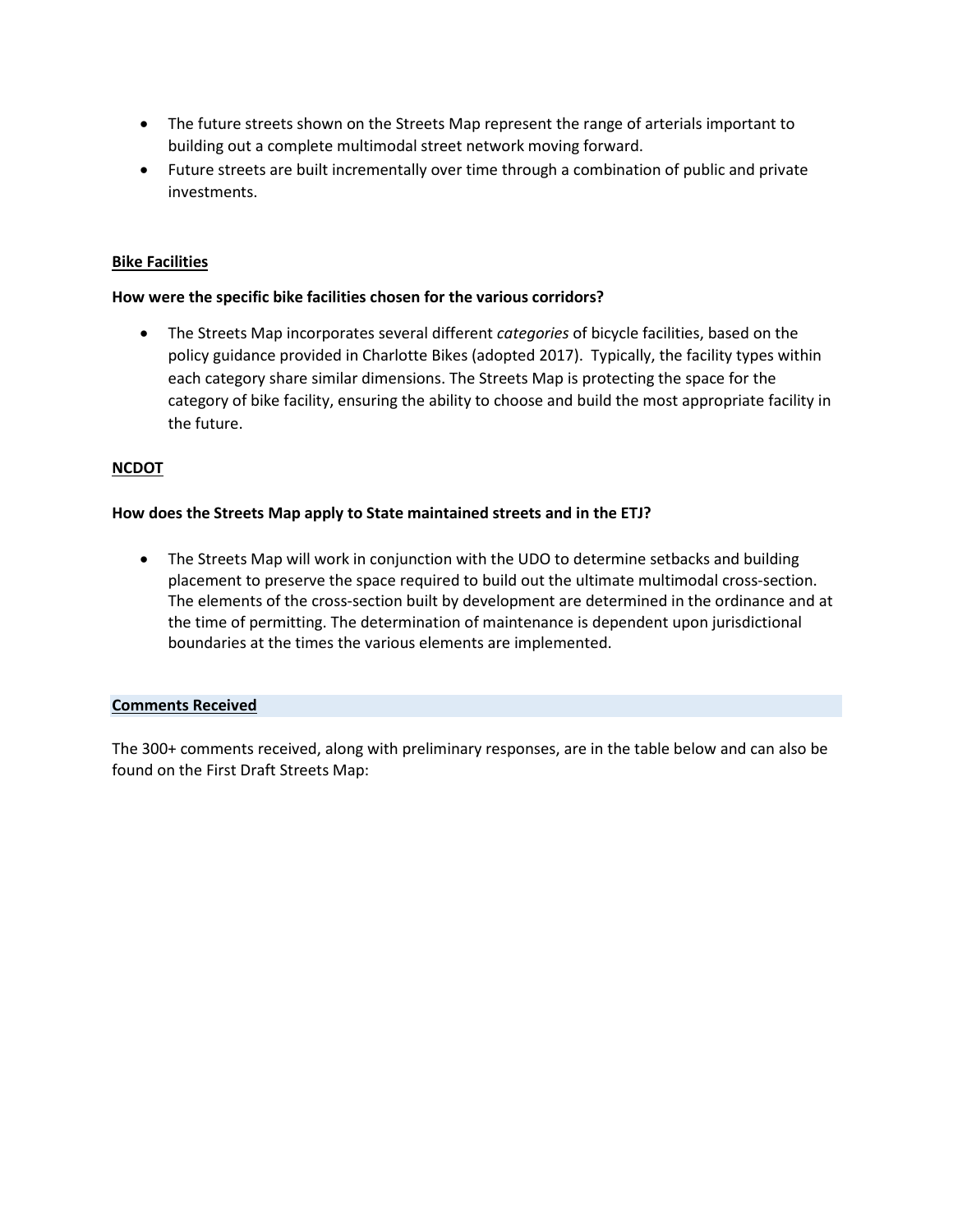| Location                                       | Do You<br>Agree? | If No, Why Not? | <b>How Do You Use This</b><br>Street? | <b>ZIP</b> | <b>Additional Comments</b>                                                                                                                                                                                                                                                                                                                                                                                                                                           | <b>Comment Category</b> | Response                    |
|------------------------------------------------|------------------|-----------------|---------------------------------------|------------|----------------------------------------------------------------------------------------------------------------------------------------------------------------------------------------------------------------------------------------------------------------------------------------------------------------------------------------------------------------------------------------------------------------------------------------------------------------------|-------------------------|-----------------------------|
| Archdale                                       | Yes              | <null></null>   | commute on it                         |            | 28210 Would love to see this happen. The speed limit is<br>30, but people drive 45+ on this road since its a cut<br>through and direct route to I77. Would love to be<br>able to safely use this route walking or on bike.                                                                                                                                                                                                                                           | Agree                   | Thank you for your comment. |
| W. Sugar Creek Road                            | Yes              | <null></null>   | Drive on it daily                     |            | 28269 This segment desperately needs sidewalks. I see<br>pedestrians walking on the shoulder every single<br>day trying to get to the grocer or bus stop. It is<br>incredibly dangerous.                                                                                                                                                                                                                                                                             | Agree                   | Thank you for your comment. |
| Moore's Chapel / Sullins Rd                    | Yes              | <null></null>   | <null></null>                         |            | 28214 This section is a nightmare. Moore's Chapel Road<br>needs to wider, for the amount of traffic that flows<br>on it.                                                                                                                                                                                                                                                                                                                                             | Agree                   | Thank you for your comment. |
| Proposed avenue Prosperity Ch<br>and Browne Rd | Yes              | <null></null>   | 12422 MALLARD DR                      |            | 28269 This route does NOT impact any existing<br>neighborhoods and their quality of life. It would be<br>a convenient connector.                                                                                                                                                                                                                                                                                                                                     | Agree                   | Thank you for your comment. |
| Youngblood Road                                | Yes              | <null></null>   | commute daily on it.                  |            | 28278 This realignment would eliminate 2 dangerous<br>curves and 2 dangerous intersections. This is a much<br>needed realignment. This would remove the<br>dangerous curve and intersection at Pleasant Hill as<br>well as the dangerous curve and intersection at<br>Hamilon Rd. There have been so many accidents<br>through this stretch. The added bonus is that it<br>would realign the awkward tie-in to S Tryon and<br>allow for much more turn lane storage. | Agree                   | Thank you for your comment. |
| Metromont Pkwy ext                             | Yes              | <null></null>   | Drive nearby frequently               |            | 28269 This is a great connection because it will alleviate<br>east-west traffic forced to Eastfield and Harris.<br>Hucks Road would require street enhancements to<br>make it safer and to allow for the additional traffic<br>load.                                                                                                                                                                                                                                 | Agree                   | Thank you for your comment. |
| Zoar Rd                                        | Yes              | <null></null>   | Commute daily on it                   |            | 28278 This intersection used to be very dangerous. I<br>applaud you for installing a roundabout and making<br>this a much more manageable intersection to<br>traverse from any direction.                                                                                                                                                                                                                                                                            | Agree                   | Thank you for your comment. |
| Monroe Rd                                      | Yes              | <null></null>   | Commute                               |            | 28203 Protected bike lanes will be a huge benefit to both<br>pedestrians and cyclists!                                                                                                                                                                                                                                                                                                                                                                               | Agree                   | Thank you for your comment. |
| Kidd Ln                                        | Yes              | <null></null>   | <null></null>                         |            | 28216 Please ensure we are providing separated off-street Agree<br>bicycle and pedestrian facilities along newly<br>proposed boulevards, This will go a long way in<br>creating access to regional parks such as the hornets<br>nest, sunset hills golf course and Long Creek<br>Greenway                                                                                                                                                                            |                         | Thank you for your comment. |
| Providence Road                                | Yes              | Live off it.    | Live off it.                          |            | 28226 It does not been the guidelines in USDG concerning Agree<br>sidewalks, crosswalks, pedestrian refuges, etc. It is<br>NCDOT controlled. How can it be altered to meet<br>our standards?                                                                                                                                                                                                                                                                         |                         | Thank you for your comment. |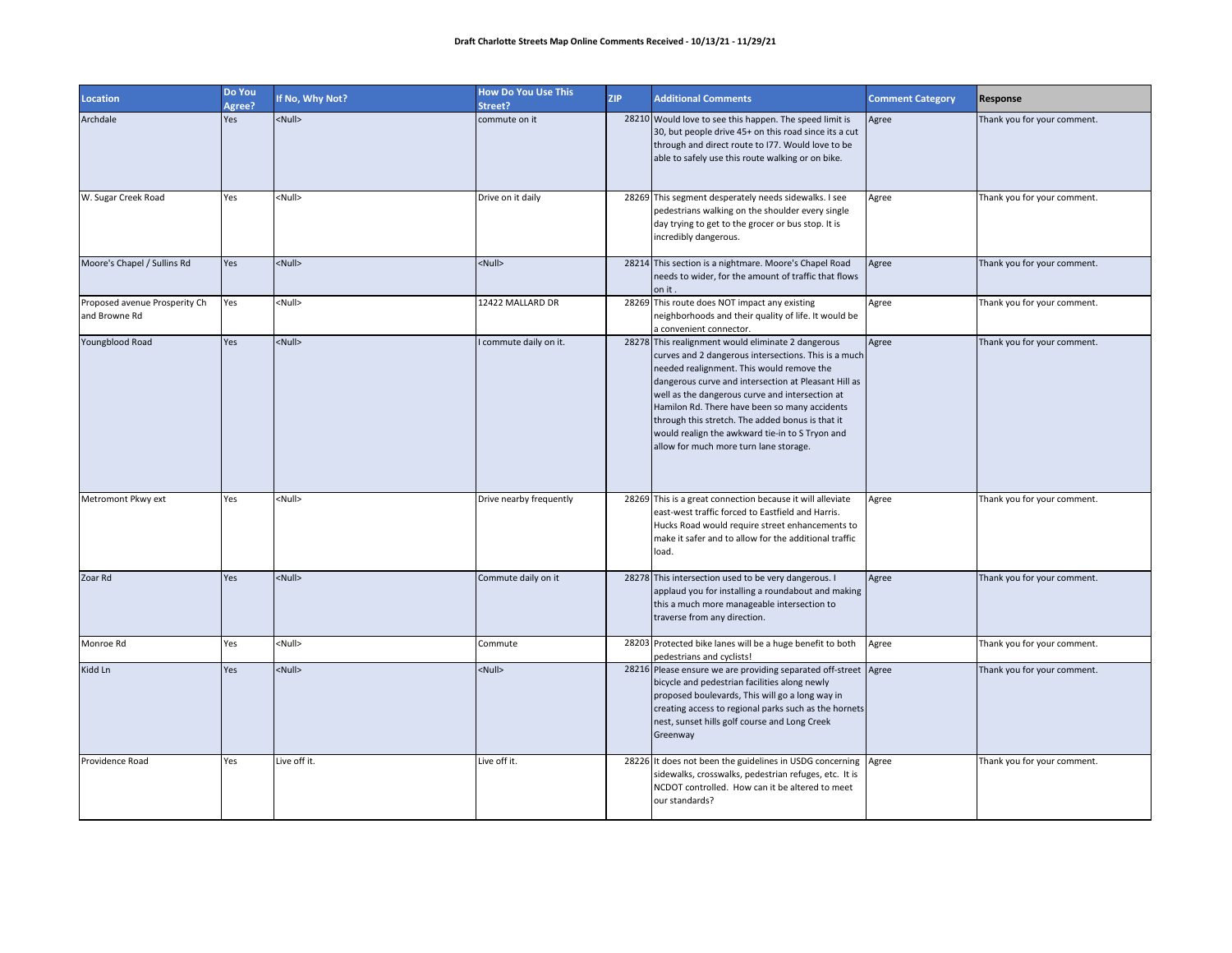| <b>Location</b>        | Do You<br>Agree? | If No, Why Not?                                                                                                                                                                               | <b>How Do You Use This</b><br>Street?                                                                                                                                           | <b>ZIP</b>    | <b>Additional Comments</b>                                                                                                                                                                                                                                                                                                                                                                                                                                                         | <b>Comment Category</b> | Response                                                                                                                                                                                                                                                                                                                                                         |
|------------------------|------------------|-----------------------------------------------------------------------------------------------------------------------------------------------------------------------------------------------|---------------------------------------------------------------------------------------------------------------------------------------------------------------------------------|---------------|------------------------------------------------------------------------------------------------------------------------------------------------------------------------------------------------------------------------------------------------------------------------------------------------------------------------------------------------------------------------------------------------------------------------------------------------------------------------------------|-------------------------|------------------------------------------------------------------------------------------------------------------------------------------------------------------------------------------------------------------------------------------------------------------------------------------------------------------------------------------------------------------|
| 185 interchange        | Yes              | $\langle \text{Null} \rangle$                                                                                                                                                                 | Commute                                                                                                                                                                         |               | 28214 In addition to widening, need more traffic signals.<br>Too much traffic in flowing through this area due to<br>development.                                                                                                                                                                                                                                                                                                                                                  | Agree                   | Thank you for your comment.                                                                                                                                                                                                                                                                                                                                      |
| S Tryon St             | Yes              | <null></null>                                                                                                                                                                                 | Commute and I work off of this<br>road                                                                                                                                          |               | 28104 I think the buffered bike lanes will help greatly, my<br>only concern is that if the buffers are not robust<br>enough it will still not be very inviting for cyclists<br>because of the speed most cars travel. If the bike<br>lanes are added, some good traffic calming<br>measures will need to be implemented to prevent<br>people from speeding as much as they currently do.<br>Though narrowing the road in order to fit the bike<br>lanes, may be enough to do that. | Agree                   | Thank you for your comment.                                                                                                                                                                                                                                                                                                                                      |
| <b>Winget Rd</b>       | Yes              | <null></null>                                                                                                                                                                                 | Commute on it                                                                                                                                                                   |               | 28278 Adding this road extension would alleviate<br>congestion for the elementary school. There is<br>already R/W here and the area is already graded.<br>This would be a very efficient and cost effective use<br>of city funds to make the connection from Winget<br>Rd to Sam Neely Rd.                                                                                                                                                                                         | Agree                   | Thank you for your comment.                                                                                                                                                                                                                                                                                                                                      |
| 201 Grandin Rd         | Yes              | <null></null>                                                                                                                                                                                 | Own Property on it                                                                                                                                                              |               | 28208 <null></null>                                                                                                                                                                                                                                                                                                                                                                                                                                                                | Agree                   | Thank you for your comment.                                                                                                                                                                                                                                                                                                                                      |
| University pointe blvd | Yes              | <null></null>                                                                                                                                                                                 | Commute to it for groceries<br>and food.                                                                                                                                        |               | 28262 <null></null>                                                                                                                                                                                                                                                                                                                                                                                                                                                                | Agree                   | Thank you for your comment.                                                                                                                                                                                                                                                                                                                                      |
| Randolph Rd            | Yes              | <null></null>                                                                                                                                                                                 | <null></null>                                                                                                                                                                   |               | 28211 <null></null>                                                                                                                                                                                                                                                                                                                                                                                                                                                                | Agree                   | Thank you for your comment.                                                                                                                                                                                                                                                                                                                                      |
| Randolph Rd            | Yes              | <null></null>                                                                                                                                                                                 | <null></null>                                                                                                                                                                   |               | 28211 <null></null>                                                                                                                                                                                                                                                                                                                                                                                                                                                                | Agree                   | Thank you for your comment.                                                                                                                                                                                                                                                                                                                                      |
| Pence Rd Relocation    | Yes              | <null></null>                                                                                                                                                                                 | Good for local connectivity and<br>access to the park.                                                                                                                          |               | 28226 Alignment to be coordinated with Park and Rec.<br>Impact to park land should be mitigated.                                                                                                                                                                                                                                                                                                                                                                                   | Agree                   | Thank you for your comment.                                                                                                                                                                                                                                                                                                                                      |
| Moores Chapel Rd       | Yes              | <null></null>                                                                                                                                                                                 | commute on it                                                                                                                                                                   | <null></null> | <null></null>                                                                                                                                                                                                                                                                                                                                                                                                                                                                      | Agree                   | Thank you for your comment.                                                                                                                                                                                                                                                                                                                                      |
| Moores Chapel Road     | No               | needs to be widened, stoplights, sidewalks,<br>traffic calming                                                                                                                                | To get out of the Pawtuckett<br>neighborhood. two lane road<br>with lots of traffic and<br>hundreds of rebuilds. Need<br>sidewalks and widened and<br>stoplights.Safety hazzard |               | 28214 <null></null>                                                                                                                                                                                                                                                                                                                                                                                                                                                                | Agree                   | Thank you for your comment. The<br>proposed Streets Map cross-section<br>addresses this comment.                                                                                                                                                                                                                                                                 |
| N. Brevard             | <b>No</b>        | This is the main, pedestrian thoroughfare with<br>both the rail trail and xclt trail. it should be main<br>street                                                                             | walking on rail trail from BLE to<br>my apartment                                                                                                                               |               | 28205 <null></null>                                                                                                                                                                                                                                                                                                                                                                                                                                                                | Classification          | A collector in TOD functions like a main<br>street and provides for flexibility to<br>include a potential shared use paths as a<br>streetscape.                                                                                                                                                                                                                  |
| <b>Euclid Avenue</b>   | No               | Avenue design standards are not appropriate                                                                                                                                                   | Commute and live                                                                                                                                                                |               | 28203 The portion of Euclid between South and Tremont<br>should be a collector not an avenue as collector<br>design standards and dimensions are more<br>appropriate                                                                                                                                                                                                                                                                                                               | Classification          | A 2 lane Avenue with on-street parking,<br>reflecting the adopted South End Vision<br>Plan, is the same dimensions as collector.                                                                                                                                                                                                                                 |
| <b>Central Ave</b>     | <b>No</b>        | This street designation would seem more<br>appropriate to be a main street designation given street for neighborhood<br>the current use and historic investment in the<br>infastructure here. | Commute on it, utilize this<br>services                                                                                                                                         |               | 28205 <null></null>                                                                                                                                                                                                                                                                                                                                                                                                                                                                | Classification          | Many portions of Central Avenue do have<br>Main Street-like characteristics. However,<br>the traffic volumes and the need to<br>provide for bicycle travel generally<br>preclude the Main Street designation for<br>this arterial. The proposed cross-section<br>includes bicycle facilities and an improved<br>streetscape with planting strip and<br>sidewalk. |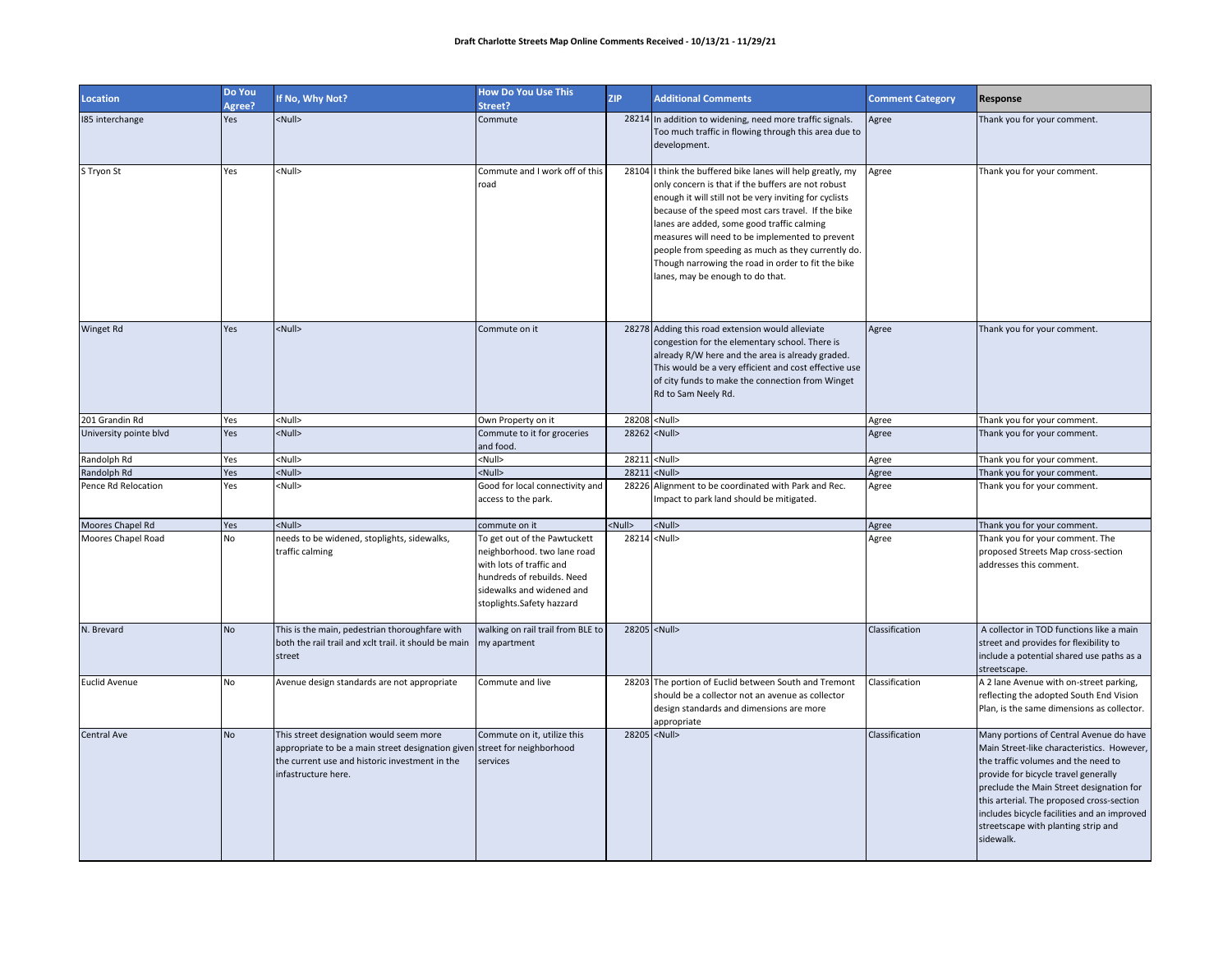| <b>Location</b>                                                                           | Do You<br>Agree? | If No, Why Not?                                                                                                                                                                                                                                                                                                                                                                                                                                                                  | <b>How Do You Use This</b><br>Street?    | <b>ZIP</b>    | <b>Additional Comments</b>                                                                                                                                                                                                                                                                                                                      | <b>Comment Category</b> | Response                                                                                                                                                                                                                                                                                                                                                                                     |
|-------------------------------------------------------------------------------------------|------------------|----------------------------------------------------------------------------------------------------------------------------------------------------------------------------------------------------------------------------------------------------------------------------------------------------------------------------------------------------------------------------------------------------------------------------------------------------------------------------------|------------------------------------------|---------------|-------------------------------------------------------------------------------------------------------------------------------------------------------------------------------------------------------------------------------------------------------------------------------------------------------------------------------------------------|-------------------------|----------------------------------------------------------------------------------------------------------------------------------------------------------------------------------------------------------------------------------------------------------------------------------------------------------------------------------------------------------------------------------------------|
| <b>Matheson Bridge</b>                                                                    | No               | It should have a greenway on-street as isn't this<br>the connection to the Cross Charlotte and Little<br>Sugar Creek?                                                                                                                                                                                                                                                                                                                                                            | Currently - drive, Future -<br>bike/walk |               | 28205 <null></null>                                                                                                                                                                                                                                                                                                                             | Classification          | Thank you for your comment. The<br>Greenway On-Street classification is for<br>specific local streets that serve as<br>important greenway connections.<br>Matheson Ave is an important greenway<br>connection, but is an arterial, classified as<br>an avenue. The Streets Map cross-section<br>includes the appropriate<br>bicycle/pedestrian facilities to reflect that<br>connection.     |
| Ardrey Kell Road and Wade<br>Ardrey                                                       | <b>No</b>        | This road, in this area, should be kept as Avenue, I walk and drive on Ardrey Kell<br>not a Boulevard. This is a suburban area, in which Road<br>many people walk and kids walk to and from<br>school. We should not build up in this area, and<br>make traffic and more worse than it is.                                                                                                                                                                                       |                                          |               | 28277 <null></null>                                                                                                                                                                                                                                                                                                                             | Classification          | Thank you for your comment. The primary<br>distinction is that a Boulevard includes a<br>median to manage access. All streets<br>regardless of classification will have<br>components to support walkability. In this<br>section, a planting strip and 12' shared<br>use path is proposed.                                                                                                   |
| W.T. Harris Boulevard                                                                     | No               | I have seen pedestrians walk on this road. This<br>road has a lot of fast-moving traffic, making it<br>dangerous for pedestrians who do not know the<br>area well. There are many elements for<br>pedestrians to consider when walking on this<br>route, including that the speed limit is 55 miles<br>per hour and that it is currently the shortest way<br>to needed services. Walking on safer roads<br>increases the distance to these services by at<br>least 1 to 2 miles. | Commute                                  |               | 28078 This would be better used for frequent bus service<br>(similar to Routes 7N and 7S on Beatties Ford Road)<br>and pedestrians who have a designated sidewalk<br>and designated crosswalks in some areas in order to<br>commute to services and amenities. 45 miles per<br>hour is fast enough. The speed should be lowered,<br>not raised. | Classification          | The proposed future cross-section<br>includes 12' shared use paths, on both<br>sides of the street, separated from<br>adjacent traffic by wide planting strips.<br>Pedestrian accommodations are<br>important for all street types, including<br>Parkways such as W.T. Harris Boulevard.<br>The comments regarding bus service will<br>be shared with CATS.                                  |
| N. Davidson                                                                               | No               | the street type doesnt line up with the place<br>types - Main Street should extend past the Mill                                                                                                                                                                                                                                                                                                                                                                                 | I travel it regularly                    | <null></null> | <null></null>                                                                                                                                                                                                                                                                                                                                   | Classification          | Main Street designation is reserved for<br>very short segments of corridors with few,<br>if any, driveways and where cyclists and<br>vehicles can comfortably mix. The<br>proposed cross-section includes bicycle<br>facilities and an improved streetscape<br>with planting strip and sidewalk.                                                                                             |
| Tuckaseegee rd from traffic circle<br>to Alice ave                                        | No               | This will be a walkable area with retail and dining Owner<br>etc  very similar to Noda in the 90s it should<br>be re-designated a Main Street like you have<br>done with the relevant portion of north Davidson                                                                                                                                                                                                                                                                  |                                          |               | 28205 <null></null>                                                                                                                                                                                                                                                                                                                             | Classification          | Main Street designation is reserved for<br>very short segments of corridors with few,<br>if any, driveways and where cyclists and<br>vehicles can comfortably mix. The<br>proposed cross-section includes bicycle<br>facilities and an improved streetscape<br>with planting strip and sidewalk. All<br>streets regardless of classification will<br>have components to support walkability. |
| W. Sugar Creek Rd between Nevin No<br>and Rumple possibly extending as<br>far as N.Graham |                  | This section of W. Sugar Creek is a main street in Visit businesses on it<br>downtown Derita                                                                                                                                                                                                                                                                                                                                                                                     |                                          |               | 28269 <null></null>                                                                                                                                                                                                                                                                                                                             | Classification          | Main Street design standards, such as<br>alley accessed properties and no fronting<br>driveways, would not apply in this section<br>of W. Sugar Creek. The proposed cross-<br>section includes bicycle facilities and an<br>improved streetscape with planting strip<br>and sidewalk.                                                                                                        |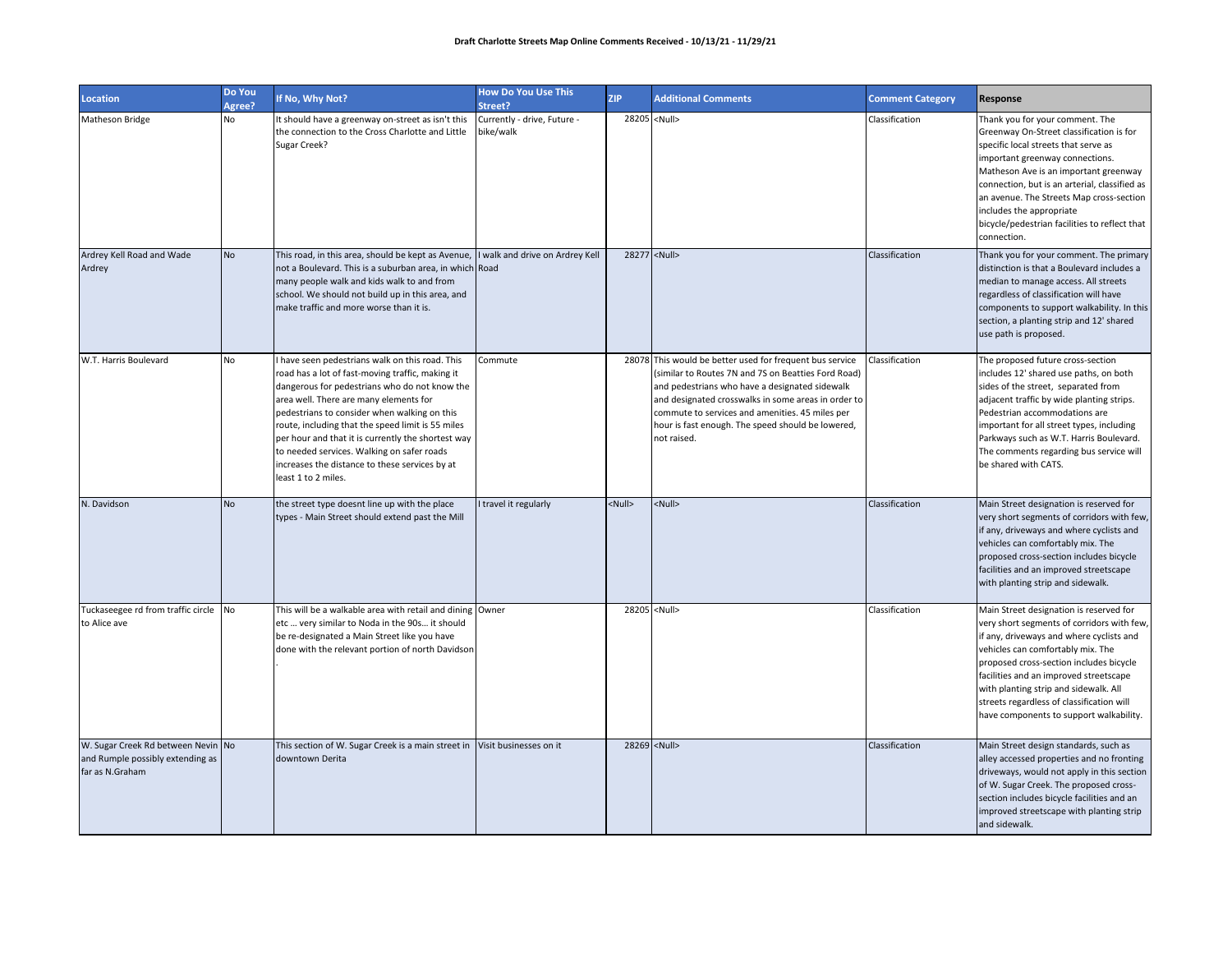| Location            | Do You<br>Agree? | If No, Why Not?                                                                                                                                                                                                                                                                                                                                              | <b>How Do You Use This</b><br>Street?                                  | <b>ZIP</b>    | <b>Additional Comments</b>                                                                                                                                                                                                                                                                            | <b>Comment Category</b> | Response                                                                                                                                                                                                                                                                   |
|---------------------|------------------|--------------------------------------------------------------------------------------------------------------------------------------------------------------------------------------------------------------------------------------------------------------------------------------------------------------------------------------------------------------|------------------------------------------------------------------------|---------------|-------------------------------------------------------------------------------------------------------------------------------------------------------------------------------------------------------------------------------------------------------------------------------------------------------|-------------------------|----------------------------------------------------------------------------------------------------------------------------------------------------------------------------------------------------------------------------------------------------------------------------|
| nterstate 277       | <b>No</b>        | This thing is unsafe and should be removed or<br>changed to a slower street                                                                                                                                                                                                                                                                                  | Live nearby and try to avoid<br>using it because of safety<br>concerns |               | 28202 Why can't we have an avenue here?                                                                                                                                                                                                                                                               | Classification          | Thank you for your comment. The City of<br>Charlotte's Streets Map does address<br>interstate highways. The comments will<br>be added to general feedback and<br>considered in other elements of the SMP.                                                                  |
| <b>Belk Freeway</b> | <b>No</b>        | No recommendation provided                                                                                                                                                                                                                                                                                                                                   | Live 3 blocks away                                                     |               | 28202 The division of uptown from surrounding<br>neighborhoods is unsafe, polluting, and creates<br>traffic inefficiencies by forcing trips to become<br>longer to route towards bridges and ramps. It<br>should be removed and converted to a traditional<br>street.                                 | Classification          | Thank you for your comment. The City of<br>Charlotte's Streets Map does address<br>interstate highways. The comments will<br>be added to general feedback and<br>considered in other elements of the SMP.                                                                  |
| John Belk Freeway   | No               | Look at all the land being wasted here! This is a<br>barrier preventing us from having a real City for<br>people. We can change this, fix our past<br>mistakes, and build a better City.                                                                                                                                                                     | almost die here frequently                                             | <null></null> | <null></null>                                                                                                                                                                                                                                                                                         | Classification          | Thank you for your comment. The City of<br>Charlotte's Streets Map does address<br>interstate highways. The comments will<br>be added to general feedback and<br>considered in other elements of the SMP.                                                                  |
|                     | 277 No           | Transition into a boulevard. It's an egregious<br>example of terrible city design, the ultimate<br>urban highway blunder. Remove this noose from<br>around the neck of the city of Charlotte.                                                                                                                                                                | Commute                                                                |               | 28104 <null></null>                                                                                                                                                                                                                                                                                   | Classification          | Thank you for your comment. The City of<br>Charlotte's Streets Map does address<br>interstate highways. The comments will<br>be added to general feedback and<br>considered in other elements of the SMP.                                                                  |
| Rose Valley         | No               | There is no recommendation for streets internal<br>to Neighborhood 1 placetypes. These streets do<br>not have sidewalks and could use some at, least<br>on one side.                                                                                                                                                                                         | Live on it, commute on it, and<br>walk/bike on it                      |               | 28210 It's become increasingly unsafe with the speed of<br>some drivers to walk on the streets in our<br>neighborhoods and wish sidewalks were planned<br>for. We have decent multi-modal connectivity in this<br>general area, but its unsafe navigating the<br>neighborhood to get to those routes. | Classification          | Thank you for your comment. The Streets<br>Map does not address most local<br>neighborhood streets. The City does have<br>a process to request sidewalk which can<br>be found here:<br>https://charlottenc.gov/Transportation/Pr<br>ograms/Pages/PedestrianandSidewalk.asp |
| Mallard Ridge Dr    | Yes              | <null></null>                                                                                                                                                                                                                                                                                                                                                | live in the neighborhood and<br>frequently walk this street            |               | 28269 Yes, please open it up. I would also appreciate it if<br>the sidewalk continued here                                                                                                                                                                                                            | Collector               | Please see the collector streets FAQ.                                                                                                                                                                                                                                      |
| Ideal Way           | No               | do not agree with streets designated as<br>connectors through Policy designated<br>Neighborhood 1.                                                                                                                                                                                                                                                           | Remove Connector designation                                           |               | 28203 Ideal way already is suffering from connector traffic Collector<br>that speed and runs stops signs.                                                                                                                                                                                             |                         | Please see the collector streets FAQ.                                                                                                                                                                                                                                      |
| Tremont             | <b>No</b>        | I do not agree with streets designated as<br>connectors through Policy designated<br>Neighborhood 1.                                                                                                                                                                                                                                                         | Remove connector deisgnation                                           |               | 28203 <null></null>                                                                                                                                                                                                                                                                                   | Collector               | Please see the collector streets FAQ.                                                                                                                                                                                                                                      |
| Lytham Drive        | No               | This is a small neighborhood - not a cut through<br>People walk, ride bikes and live peacefully. To<br>make this a collector makes no sense and will<br>ruin this neighborhood. Same with Turnberry<br>Landsburg and Birnen - These are small, tree<br>lined streets. To widen you would have to cut<br>down old oak trees - that would be a total<br>shame. | live in the neighborhood                                               |               | 28210 The small neighborhood feel keeps people from<br>driving too fast, speed limit is 25. This will be<br>dangerous if allowed to be made a collector.                                                                                                                                              | Collector               | Please see the collector streets FAQ.                                                                                                                                                                                                                                      |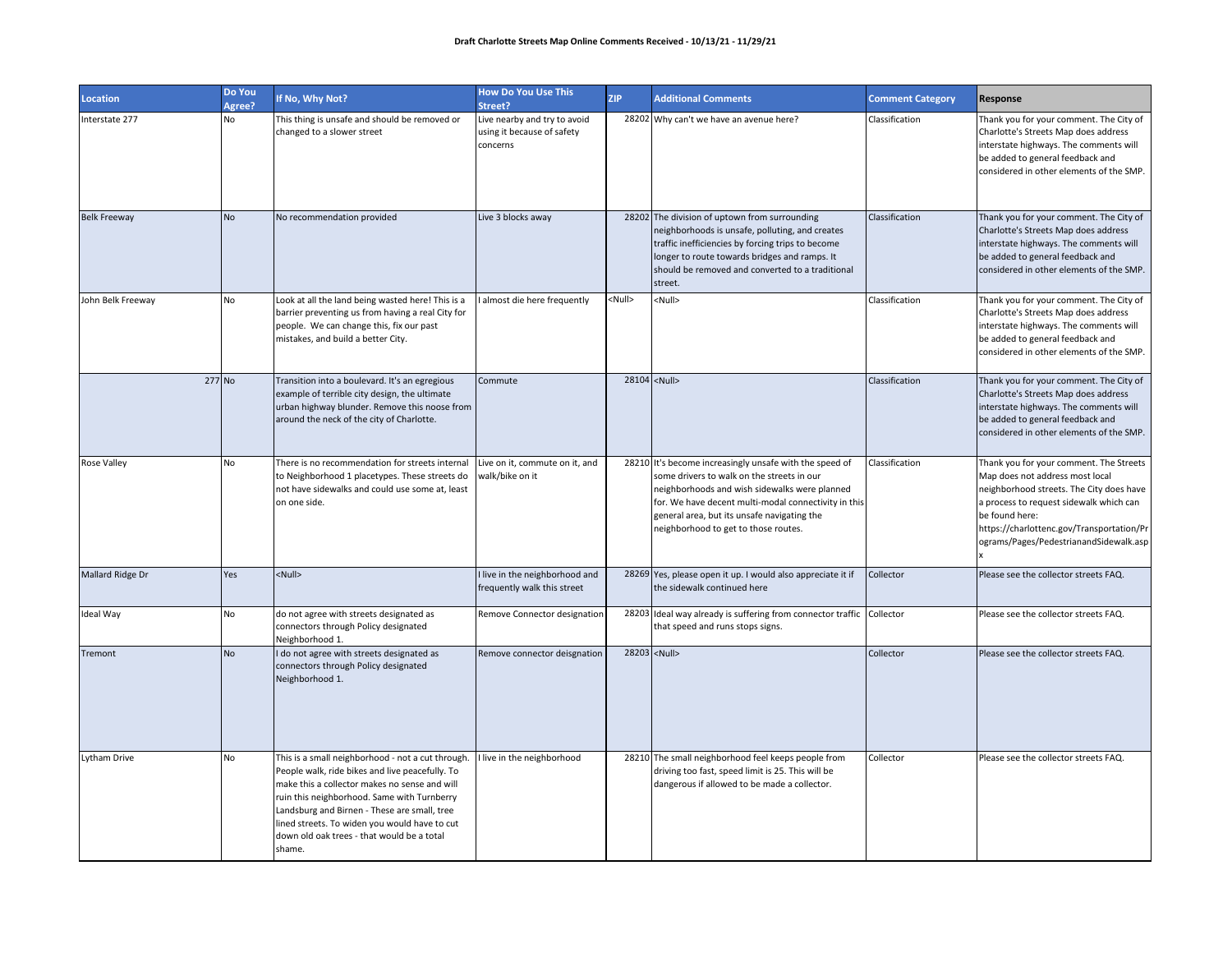| Location                                           | Do You<br>Agree? | If No, Why Not?                                                                                                                                                                                                                                                                                                                             | <b>How Do You Use This</b><br>Street?          | <b>ZIP</b> | <b>Additional Comments</b>                                                                                                                                                                                                                                                                                                                                                                                                                                                                                                                                                                                                                                                                                                                                                                                                                                                                                                                                                                              | <b>Comment Category</b> | <b>Response</b>                       |
|----------------------------------------------------|------------------|---------------------------------------------------------------------------------------------------------------------------------------------------------------------------------------------------------------------------------------------------------------------------------------------------------------------------------------------|------------------------------------------------|------------|---------------------------------------------------------------------------------------------------------------------------------------------------------------------------------------------------------------------------------------------------------------------------------------------------------------------------------------------------------------------------------------------------------------------------------------------------------------------------------------------------------------------------------------------------------------------------------------------------------------------------------------------------------------------------------------------------------------------------------------------------------------------------------------------------------------------------------------------------------------------------------------------------------------------------------------------------------------------------------------------------------|-------------------------|---------------------------------------|
| Landsburg Lane                                     | <b>No</b>        | This is a small neighborhood street not a<br>thoroughfare. There are many old trees lining the<br>street and to change it to a collector will put<br>them in jeopardy. Through traffic is limited to the<br>neighborhood.                                                                                                                   | I live off of this street                      |            | 28210 The plan can be implemented without ruining quiet Collector<br>neighborhoods like this one - that have no<br>homeowners associations.                                                                                                                                                                                                                                                                                                                                                                                                                                                                                                                                                                                                                                                                                                                                                                                                                                                             |                         | Please see the collector streets FAQ. |
| S Lakebrook rd                                     | No               | This will bring more traffic through the area,<br>potentially commercial vehicles.                                                                                                                                                                                                                                                          | Live in the neighborhood<br>behind this street |            | 28214 Will increase traffic volume to Sam Wilson and I85.<br>Also will entice commercial vehicles to drive through<br>neighborhood impact roads and causing higher<br>noise volume.                                                                                                                                                                                                                                                                                                                                                                                                                                                                                                                                                                                                                                                                                                                                                                                                                     | Collector               | Please see the collector streets FAQ. |
| Future collector to Thayer Dr.                     | <b>No</b>        | Will potential bring unwanted traffic through my  Home on one of the streets in<br>neighborhood                                                                                                                                                                                                                                             | this neighborhood                              |            | 28214 While I like the idea of potentially having another<br>exit/entrance to my neighborhood, I am opposed to<br>the type and volume of traffic this collector would<br>create as a short cut to Sam Wilson road or I85. A<br>restriction on traffic will be required if this becomes<br>a viable street.                                                                                                                                                                                                                                                                                                                                                                                                                                                                                                                                                                                                                                                                                              | Collector               | Please see the collector streets FAQ. |
| River Walk Way                                     | No               | ruinous to neighborhood                                                                                                                                                                                                                                                                                                                     | own property nearby                            |            | 28214 This is a fairly quiet street with houses, sidewalks,<br>and kids. Making this a major road will destroy a<br>nice neighborhood and lower property values.                                                                                                                                                                                                                                                                                                                                                                                                                                                                                                                                                                                                                                                                                                                                                                                                                                        | Collector               | Please see the collector streets FAQ. |
| Future Collector (Hucks Rd to<br>Allen A Brown Rd) | <b>No</b>        | I strongly oppose putting a new road through<br>one of our few remaining preserved natural<br>areas                                                                                                                                                                                                                                         | <null></null>                                  |            | 28262 <null></null>                                                                                                                                                                                                                                                                                                                                                                                                                                                                                                                                                                                                                                                                                                                                                                                                                                                                                                                                                                                     | Collector               | Please see the collector streets FAQ. |
| 6500 Shaftesbury Road                              | No               | Conncting Shaftesbury Road to Shaftesbury Lane Live at the end of it, own<br>will cause a multitude of problems for Crown<br>Colony and Hampton Leas with increased<br>speeding cut through traffic and is an<br>unnecessary connection with no benefit. There is<br>too much cut through traffic from Alexander Rd.<br>to Providence Road. | property where the road would<br>go through.   |            | 28270 The proposed connection would make that section<br>of our driveway unusable while being constructed<br>and would deny access to my adjoining neighbor's<br>property leaving him landlocked. There are multiple<br>power, water and phone lines which would have to<br>be moved denying both of us power, phone and him<br>water. We are on a well so we would not have<br>water without power to run the well pump. There<br>are gas lines going to his house which woud also<br>cause undue hardship for him. Part of this<br>connection would also go through his property.<br>When Hampton Lease was being built, the state<br>made an Agreement with my father that the road<br>should not go through. What name would this be<br>called, Shaftesbury Lane or Shaftesbury Road? Agin<br>undue hardship for anyone living on the street<br>portion with a name change plus time and expense<br>for residents and taxpayers. This proposed<br>connection has no benefit and should not be made. | Collector               | Please see the collector streets FAQ. |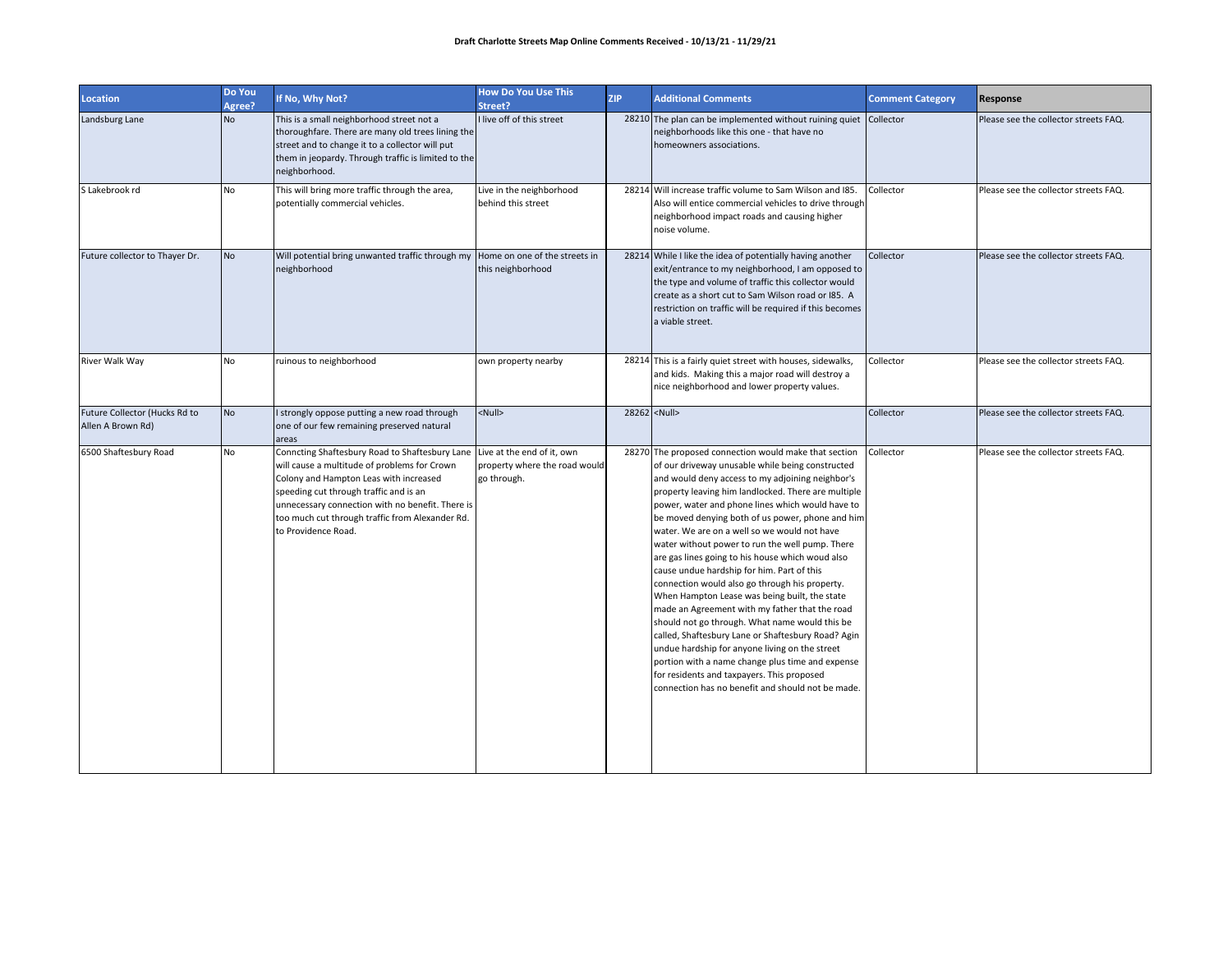| <b>Location</b>                                    | Do You<br>Agree? | If No, Why Not?                                                                                                                                                                                                                                                                                                                                                                                                                                                                                                                                                                 | <b>How Do You Use This</b><br>Street?                                                                                                                                     | <b>ZIP</b>    | <b>Additional Comments</b>                                                                                                                                                                                                                                                                                                                                | <b>Comment Category</b> | Response                              |
|----------------------------------------------------|------------------|---------------------------------------------------------------------------------------------------------------------------------------------------------------------------------------------------------------------------------------------------------------------------------------------------------------------------------------------------------------------------------------------------------------------------------------------------------------------------------------------------------------------------------------------------------------------------------|---------------------------------------------------------------------------------------------------------------------------------------------------------------------------|---------------|-----------------------------------------------------------------------------------------------------------------------------------------------------------------------------------------------------------------------------------------------------------------------------------------------------------------------------------------------------------|-------------------------|---------------------------------------|
| 9817 Windy Meadow Lane                             | <b>No</b>        | <null></null>                                                                                                                                                                                                                                                                                                                                                                                                                                                                                                                                                                   | Visit friends and family                                                                                                                                                  |               | 28269 The homes on this street on the Wellington side<br>house many children and the street is their play and<br>travel area. Removing the barrier would put it hem<br>in danger. Thanks he home owners bought in this<br>area assuming it was established and would not<br>change. This would significantly depreciate their<br>neighborhood livability. | Collector               | Please see the collector streets FAQ. |
| McDonald Ave.                                      | <b>No</b>        | no need for this to be a collector, it is one block<br>over from Tremont and does not provide any<br>significant length of connectivity outside of south<br>to ideal way (which tremont already provides)                                                                                                                                                                                                                                                                                                                                                                       | 424 McDonald Ave                                                                                                                                                          |               | 28203 residential neighborhood, with families & kids, ideal Collector<br>way and east blvd are collectors through the<br>neighborhood. rest should remain residential local<br>streets                                                                                                                                                                    |                         | Please see the collector streets FAQ. |
| <b>Mallard Ridge Drive</b>                         | <b>No</b>        | Removal of this barrier has come up a number of I live at 11817 Mallard Ridge Dr<br>times since Mallard Ridge Subdivision was<br>created in 1990. Much of the concern of<br>Mallard Ridge residents relates to the fact that<br>once Mallard Ridge Drive opens up to a much<br>wider road, from the older section, East of Quail<br>Drive, many drivers treat the wider, smoother<br>street as a dragway, greatly exceeding the<br>25mph speed limit. Removing the barrier will<br>undoubtedly increase traffic, also increasing the<br>number of speeders through our neighbor |                                                                                                                                                                           |               | 28269 RE Removing the barrier separating Mallard Drive<br>and Mallard Ridge Drive in the Wellington and<br>Mallard Ridge subdivisions respectively.                                                                                                                                                                                                       | Collector               | Please see the collector streets FAQ. |
| Clark's Creek Nature Preserve                      | No               | Keep the preserve as a preservation. No need to Use it for walking and<br>put a collector street through it.                                                                                                                                                                                                                                                                                                                                                                                                                                                                    | recreation                                                                                                                                                                |               | 28269 Preserve the preservation.                                                                                                                                                                                                                                                                                                                          | Collector               | Please see the collector streets FAQ. |
| <b>Mallard Drive Barrier Removal</b>               | <b>No</b>        | We already have issue with through traffic and<br>speeding                                                                                                                                                                                                                                                                                                                                                                                                                                                                                                                      | Bike and Walk it. God children<br>live there                                                                                                                              |               | 28269 Please leave this barrier up to protect our kids and<br>neighbors                                                                                                                                                                                                                                                                                   | Collector               | Please see the collector streets FAQ. |
| 12427 Mallard Dr                                   | N <sub>o</sub>   | Increased traffic will bring much noise, danger to<br>pedestrians and children, accidents and damage<br>to property.                                                                                                                                                                                                                                                                                                                                                                                                                                                            | Live one house away from<br>barricade                                                                                                                                     |               | 28269 Please do not remove the barricade!                                                                                                                                                                                                                                                                                                                 | Collector               | Please see the collector streets FAQ. |
| Future Collector (Hucks Rd to<br>Allen A Brown Rd) | <b>No</b>        | Why put this through a beautiful nature area?<br>This is one of the few places left to enjoy without walk our dog. Beautiful place<br>roads.                                                                                                                                                                                                                                                                                                                                                                                                                                    | We take family walks here and<br>for photography.                                                                                                                         |               | 28269 <null></null>                                                                                                                                                                                                                                                                                                                                       | Collector               | Please see the collector streets FAQ. |
| Mallard Drive 28269                                | <b>No</b>        | This connection would increase traffic and allow<br>access for potential crime to quickly enter/exit<br>the neighborhood. This would be increased risk<br>to children riding bikes, scooters and such in the<br>neighborhood also.                                                                                                                                                                                                                                                                                                                                              | Visiting Neighbors, kids ride<br>bikes.                                                                                                                                   |               | 28269 Please do not allow this connection to happen.                                                                                                                                                                                                                                                                                                      | Collector               | Please see the collector streets FAQ. |
| Mallard Drive connector                            | Yes              | <null></null>                                                                                                                                                                                                                                                                                                                                                                                                                                                                                                                                                                   | I bike this street to reach<br>shopping from my home in<br>Wellington, and havr always<br>wanted the barrier down to<br>relieve traffic on Netherhall<br>and Appley Mead. |               | 28269 Mallard Drive homeowners have had special<br>treatment long enough. The road was designed to<br>connect, and overall traffic flow would be improved<br>by implementing the original design. Certainly<br>emergency vehicle response times would be<br>improved for some.                                                                            | Collector               | Please see the collector streets FAQ. |
| Little & Carmel                                    | <b>No</b>        | This street is a collector street                                                                                                                                                                                                                                                                                                                                                                                                                                                                                                                                               | <b>Access to Charlotte Catholic</b><br>High School & Offices                                                                                                              | <null></null> | Make Little Ave and Walsh Blvd a collector street as<br>they serve businesses, apartments and Charlotte<br>Catholic High School                                                                                                                                                                                                                           | Collector               | Please see the collector streets FAQ. |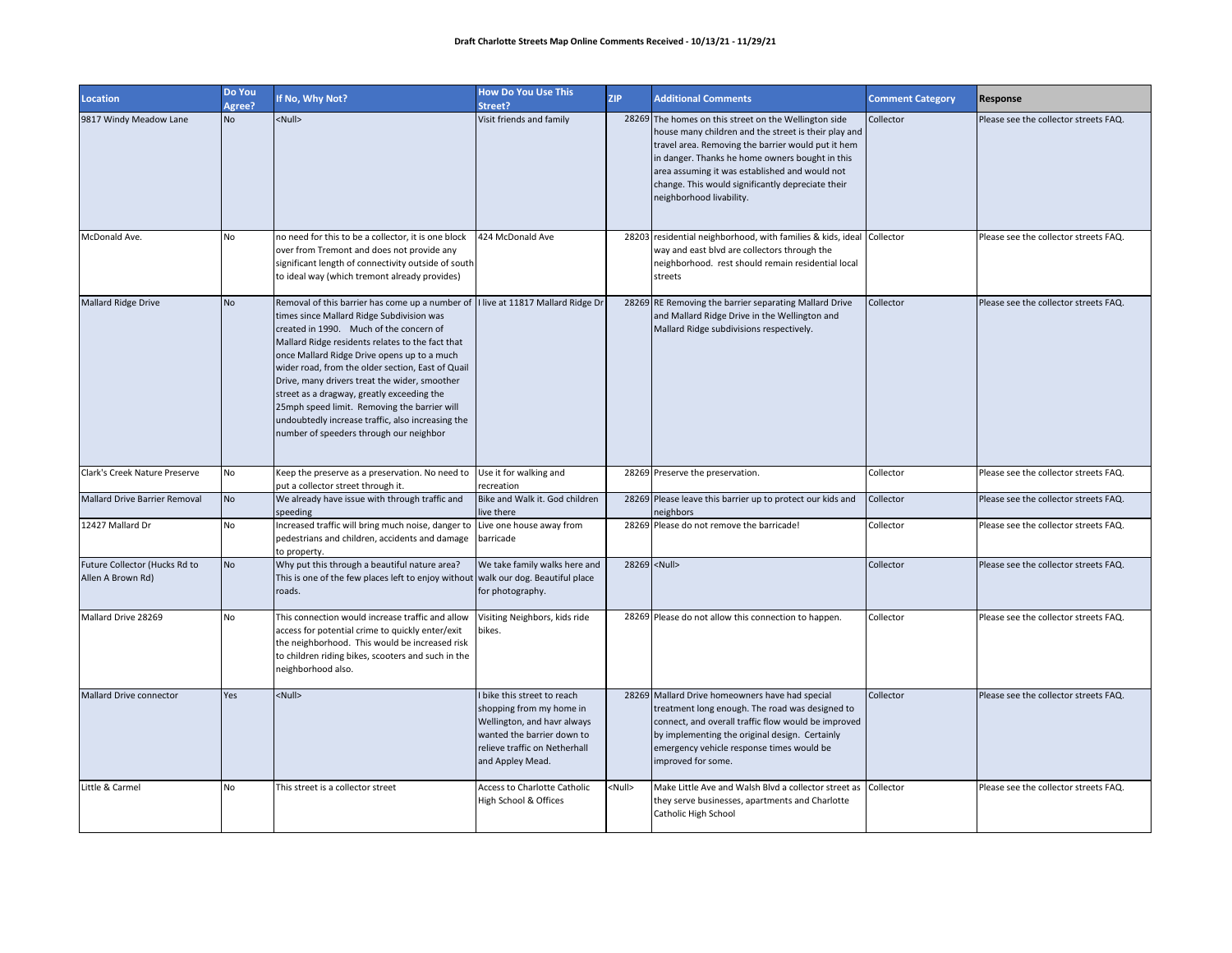| <b>Location</b>             | Do You<br>Agree? | If No, Why Not?                                                                                                                                                                                                                                                                                                                                                                                                                                                                                                                         | <b>How Do You Use This</b><br>Street?                                                                                                          | <b>ZIP</b> | <b>Additional Comments</b>                                                                                                                                                                                                                            | <b>Comment Category</b> | Response                              |
|-----------------------------|------------------|-----------------------------------------------------------------------------------------------------------------------------------------------------------------------------------------------------------------------------------------------------------------------------------------------------------------------------------------------------------------------------------------------------------------------------------------------------------------------------------------------------------------------------------------|------------------------------------------------------------------------------------------------------------------------------------------------|------------|-------------------------------------------------------------------------------------------------------------------------------------------------------------------------------------------------------------------------------------------------------|-------------------------|---------------------------------------|
| Shaftesbury Lane            | <b>No</b>        | My husband and I moved to Charlotte 2 years<br>ago, buying a house in a quiet neighborhood<br>where I could raise our kids. We found Hampton<br>Leas and can't imagine living anywhere else. This<br>is due to the low amount of traffic and the safe<br>walking space for young kids and families.<br>Connecting the two sides of Shaftesbury is not<br>only a waste of county resources and tax payer<br>dollars, it will only negatively impact the families<br>who own homes in the area.                                           | Live on it                                                                                                                                     |            | 28270 Let's focus on the problem of overdeveloping and<br>adjusting major roads to accommodate that<br>congestion rather than negatively impacting<br>numerous families with small children in a quiet<br>neighborhood.                               | Collector               | Please see the collector streets FAQ. |
| Clark Creek Nature Preserve | <b>No</b>        | This is a beautiful nature preserve. It brings me<br>and my kids peace. Don't destroy one of the few<br>natural areas around. This park hasn't even been<br>open very long, but now you want to destroy<br>it???                                                                                                                                                                                                                                                                                                                        | visit this park with my children<br>and friends. We prefer this<br>park to the one across the<br>street from it because this one<br>is NATURAL |            | 28269 Keep the park!                                                                                                                                                                                                                                  | Collector               | Please see the collector streets FAQ. |
| Shaftesbury Ln              | <b>No</b>        | This would drastically increase traffic through a<br>residential neighborhood. People would use it as<br>a cut-through from Alexander to Providence to<br>skip the light. There is not enough room on<br>Lynbridge to accommodate that level of traffic<br>and would reduce the quality of life and safety<br>for residents of the Hampton Leas neighborhood                                                                                                                                                                            | Live in the neighborhood                                                                                                                       |            | 28270 Just come LOOK at this location and you'll see this is Collector<br>a terrible idea.                                                                                                                                                            |                         | Please see the collector streets FAQ. |
| 12422 MALLARD DR            | <b>No</b>        | Connecting Mallard Dr. and Mallard Ridge Dr.<br>would bring MUCH unwanted through traffic. It<br>would degrade the quality of life for the<br>neighbors and bring more traffic and crime.<br>Currently we have a QUIET section of our street<br>and the children can play safely. The cut through<br>is unnecessary and would impact not only the<br>Wellington neighborhood but also the<br>neighborhood (Mallard Ridge) on the other side<br>of the barrier. Mallard Ridge is a long street and<br>is not designed for heavy traffic. | live on it                                                                                                                                     |            | 28269 It's a safety issue for kids in the neighborhood<br>because Mallard Ridge is straight and cars will<br>speed. There is a significant elevation change<br>between the two streets. Criminal activity will<br>increase. Do NOT connect the roads! | Collector               | Please see the collector streets FAQ. |
| Shaftesbury Ln Ext          | <b>No</b>        | like the idea (create a more connected network<br>of roads). However the implementation would<br>need to be done very carefully in order to<br>prevent through traffic from people using Waze<br>to cut from providence to alexander.                                                                                                                                                                                                                                                                                                   | commute around here on<br>occasion.                                                                                                            |            | 28104 I think a better idea would be to create a bike and<br>pedestrian access through here and not allow car<br>access. This would allow these neighbors to better<br>connect and allow better bike and pedestrian<br>commute options.               | Collector               | Please see the collector streets FAQ. |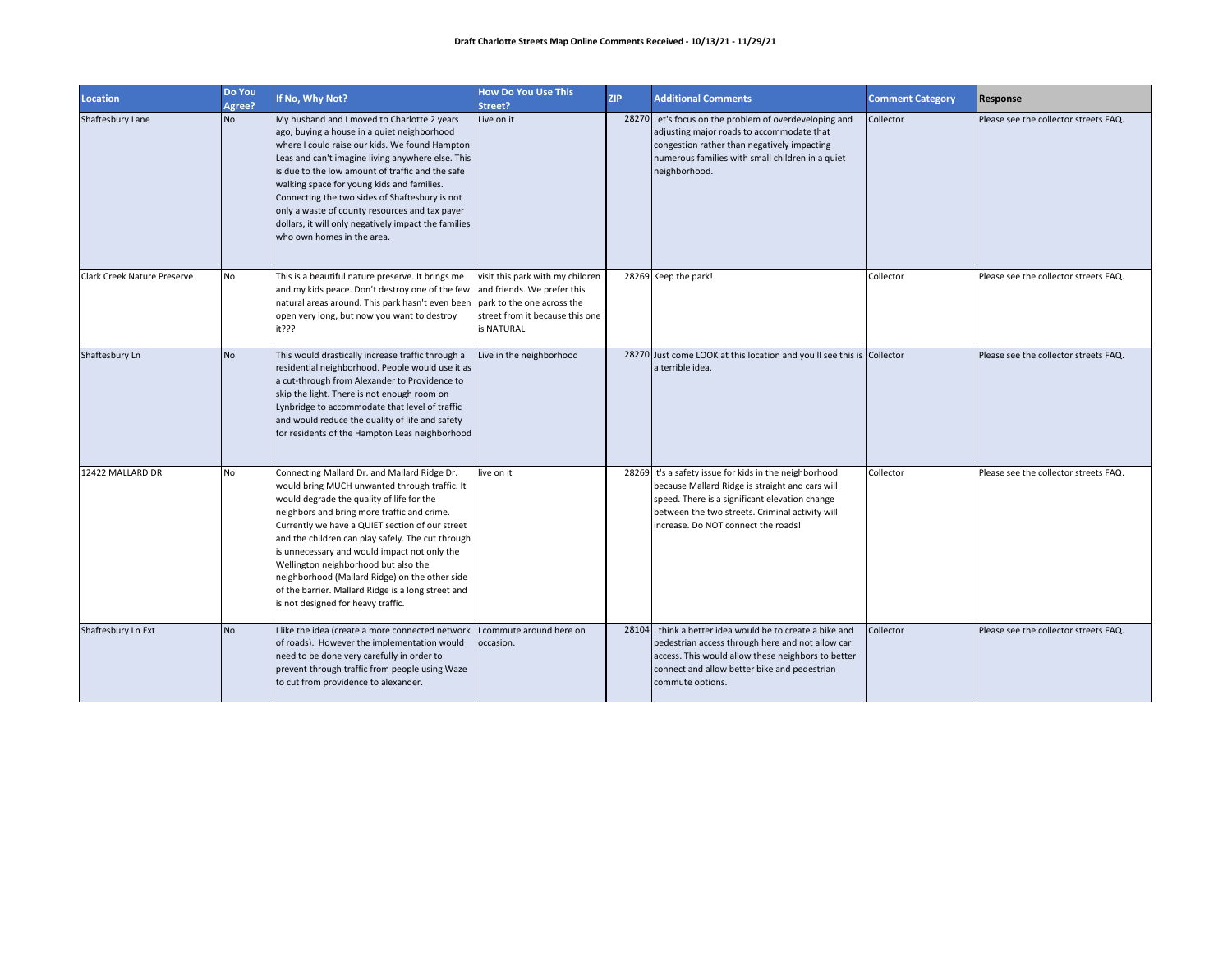| <b>Location</b>               | Do You<br>Agree? | If No, Why Not?                                                                                                                                                                                                                                                                                                                                                                                                                                                                                                                                | <b>How Do You Use This</b><br>Street?                                                                                                                   | <b>ZIP</b> | <b>Additional Comments</b>                                                                                                                                                        | <b>Comment Category</b> | Response                              |
|-------------------------------|------------------|------------------------------------------------------------------------------------------------------------------------------------------------------------------------------------------------------------------------------------------------------------------------------------------------------------------------------------------------------------------------------------------------------------------------------------------------------------------------------------------------------------------------------------------------|---------------------------------------------------------------------------------------------------------------------------------------------------------|------------|-----------------------------------------------------------------------------------------------------------------------------------------------------------------------------------|-------------------------|---------------------------------------|
| Shaftesbury Ln                | No               | Connecting the two parts of Shaftesbury will<br>result in a huge increase in traffic in both Crown<br>Colony and Hampton Leas, with vehicles cutting<br>through to avoid the light at Providence and<br>Fairview. Both neighborhoods are full of walkers<br>and you and families; there are no sidewalks so<br>more through traffic presents a big safety issue.<br>There is also significant development going on all<br>through the area, which will result in a lot more<br>traffic on Alexander, meaning even more cut-<br>through traffic | live on it                                                                                                                                              |            | 28270 I love the idea of creating a bike lane and real<br>walking path instead (right now there is just a dirt<br>path that all the neighbors in the area use for their<br>walks. | Collector               | Please see the collector streets FAQ. |
| Mallard Dr.                   | <b>No</b>        | Tremendous increase in traffic through<br>neighborhood; greater safety issues; loss of<br>property values                                                                                                                                                                                                                                                                                                                                                                                                                                      | Live on it                                                                                                                                              |            | 28269 I have not seen any benefits or improvements to the Collector<br>neighborhood explained by the city for this<br>proposal.                                                   |                         | Please see the collector streets FAQ. |
| Double Oaks Rd                | No               | This is a neighborhood street with houses<br>fronting it. We have a speeding problem and the<br>road does not connect major destinations. All<br>thru traffic should use 77 or Statesville Rd. It<br>should be designated as a Neighborhood or Local<br>Street, nothing higher.                                                                                                                                                                                                                                                                | Live on it                                                                                                                                              |            | 28206 Does a Collector designation make it difficult or<br>impossible to get traffic calming measures like stop<br>signs or speed bumps implemented?                              | Collector               | Please see the collector streets FAQ. |
| 11907 Mallard Ridge Drive     | <b>No</b>        | No sidewalk, Increased Speeding, Dangerous to<br>Pedestrians, Streets not compatible, Increased<br>Litter, OBJECT to REMOVING THE BARRICADE!                                                                                                                                                                                                                                                                                                                                                                                                   | We live on Mallard Ridge Drive                                                                                                                          |            | 28269 DO NOT REMOVE BARRICADE                                                                                                                                                     | Collector               | Please see the collector streets FAQ. |
| Mallard Ridge Dr + Mallard Dr | No               | Opening the barricade is NOT wanted or needed<br>by either neighborhood as neither wants more<br>traffic or crime                                                                                                                                                                                                                                                                                                                                                                                                                              | Our residence is located off<br>Mallard Ridge Dr so it used for<br>commuting and both Mallard<br>Ridge Dr + Mallard Dr are used<br>for walking + biking |            | 28269 DO NOT OPEN BARRICADE                                                                                                                                                       | Collector               | Please see the collector streets FAQ. |
| Mallard Dr / Mallard Ridge Rd | No               | Would increase traffic putting kids at risk in both<br>subdivisions (there are MANY kids in both<br>subdivisions), reduce property values in both<br>subdivisions, and destroy the roads themselves<br>as they were not designed for moderate to high<br>levels of traffic.                                                                                                                                                                                                                                                                    | Live on it                                                                                                                                              |            | 28269 Do NOT connect these streets - there is no value-<br>add to be gained and would be a waste of taxpayer<br>money.                                                            | Collector               | Please see the collector streets FAQ. |
| Mallard Ridge Dr              | No               | do not agree for several reasons: One of the<br>great features of this neighborhood is the fact it<br>does not connect with other neighborhoods.<br>Connecting would cause a decrease in the<br>attractiveness of the area, potentially reduce<br>property values, increase traffic and speeding<br>(we already have enough of both from the<br>residents), encourage more crime, and increase<br>noise. The heights of Mallard Ridge and Mallard<br>Drive do not match (about a 4 ft vertical<br>difference).                                 | Live on it.                                                                                                                                             |            | 28269 Please do not consider removing that barrier. The<br>affected neighborhoods like it just the way it is. "If<br>it ain't brokedon't try to fix it". Thank You.               | Collector               | Please see the collector streets FAQ. |
| <b>Ideal Way</b>              | <b>No</b>        | This street is busy enough with people speeding<br>and blowing through stop signs. This is a<br>walkable neighborhood with lots of children                                                                                                                                                                                                                                                                                                                                                                                                    | Walks and bike ride with kids                                                                                                                           |            | 28203 <null></null>                                                                                                                                                               | Collector               | Please see the collector streets FAQ. |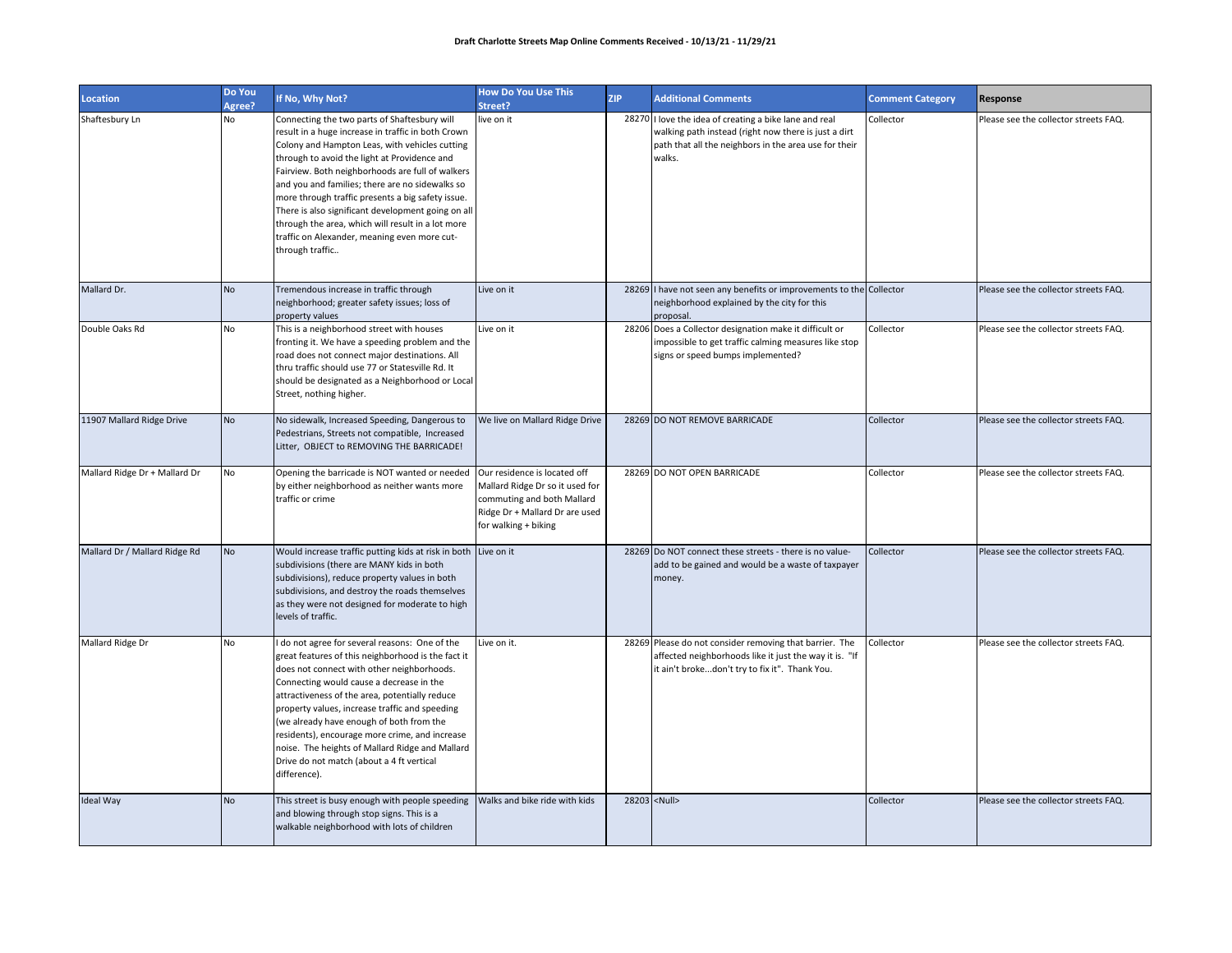| <b>Location</b>                                                 | Do You<br>Agree? | If No, Why Not?                                                                                                                                                                                                                                                                                                                                                                                                                                           | <b>How Do You Use This</b><br>Street?                           | <b>ZIP</b>              | <b>Additional Comments</b>                                                                                                     | <b>Comment Category</b> | Response                              |
|-----------------------------------------------------------------|------------------|-----------------------------------------------------------------------------------------------------------------------------------------------------------------------------------------------------------------------------------------------------------------------------------------------------------------------------------------------------------------------------------------------------------------------------------------------------------|-----------------------------------------------------------------|-------------------------|--------------------------------------------------------------------------------------------------------------------------------|-------------------------|---------------------------------------|
| Mallard Ridge Dr                                                | No               | This will defeat the purpose of the current setup.<br>Removal of this barrier will increase traffic<br>through the area. This area is already used as a<br>connector between Browne Rd and Prosperity<br>Church road, in addition to being used by people<br>to access the Greenway via the entry on<br>Saxonbury Way.                                                                                                                                    | use this to access Greenway, I<br>live in adjacent neighborhood |                         | 28269 <null></null>                                                                                                            | Collector               | Please see the collector streets FAQ. |
| Long Talon Way extension                                        | <b>No</b>        | should line up with Thomas & NOT go through a<br>pond. And Hunting Birds accomplishes the same<br>thing                                                                                                                                                                                                                                                                                                                                                   | street doesnt exist                                             |                         | 28278 <null></null>                                                                                                            | Collector               | Please see the collector streets FAQ. |
| Future Collector (Swansong Ln to No<br>Eastern Circumferential) |                  | Road dividing a future park                                                                                                                                                                                                                                                                                                                                                                                                                               | <null></null>                                                   |                         | 28226 Bike/ped connectivity will be provided to and<br>through the park, connecting to future Back Creek<br>Greenway, as well. | Collector               | Please see the collector streets FAQ. |
| Dalbeth                                                         | <b>No</b>        | A street shouldn't cut through a park.                                                                                                                                                                                                                                                                                                                                                                                                                    | Resident                                                        |                         | 28208 <null></null>                                                                                                            | Collector               | Please see the collector streets FAQ. |
| Shaftesbury Lane - Shaftesbury<br>Road Connection               | No               | Will incentivize drivers to cut through<br>neighborhoods that are very active, endangering<br>lives.                                                                                                                                                                                                                                                                                                                                                      | own property on it                                              | 282270 <null></null>    |                                                                                                                                | Collector               | Please see the collector streets FAQ. |
| 11817 Mallard Ridge Drive                                       | <b>No</b>        | Removal of the barrier will result in increased<br>traffic and those who choose not to obey speed<br>limits. This can result in accidents involving not<br>only cars but pedestrians as well. This can also<br>result in an increase in crime on this street, as<br>those who commit crime will have two routes of<br>escape instead of one.                                                                                                              | Own property                                                    |                         | 28269 <null></null>                                                                                                            | Collector               | Please see the collector streets FAQ. |
| Lynbridge Dr.                                                   | No               | To direct major amounts of traffic thru a quiet,<br>small residential neighborhood is a horrible idea.<br>This is a very active walking, social development.<br>This road opening will ruin the entire<br>neighborhood. If the city needs to re-route that<br>much traffic thru a quiet neighborhood, it tells<br>me one thing Too much building for the main<br>road to handle.                                                                          | Own home/live on this street                                    |                         | 28270 <null></null>                                                                                                            | Collector               | Please see the collector streets FAQ. |
| Mallard Drive and Mallard Ridge<br>Connector                    | <b>No</b>        | This will increase traffic 10 time or more. For the Live on Oriole Place<br>person that stated YES, they walk it all of the<br>times. Better think different, you won't be able<br>to walk it as there are no sidewalks and you will<br>now take a big chance of getting hit by a car. This<br>is a great place for several neighborhoods to<br>walk with children and dogs. If this is opened,<br>you will eliminate this great use of Mallard<br>Ridge. |                                                                 | 28269-121 <null></null> |                                                                                                                                | Collector               | Please see the collector streets FAQ. |
| Mallard Dr                                                      | <b>No</b>        | This is a quiet residential area with many children Live on it<br>that play in and around the street. This change<br>would negatively impact quality of life and<br>property values for residents.                                                                                                                                                                                                                                                        |                                                                 |                         | 28269 <null></null>                                                                                                            | Collector               | Please see the collector streets FAQ. |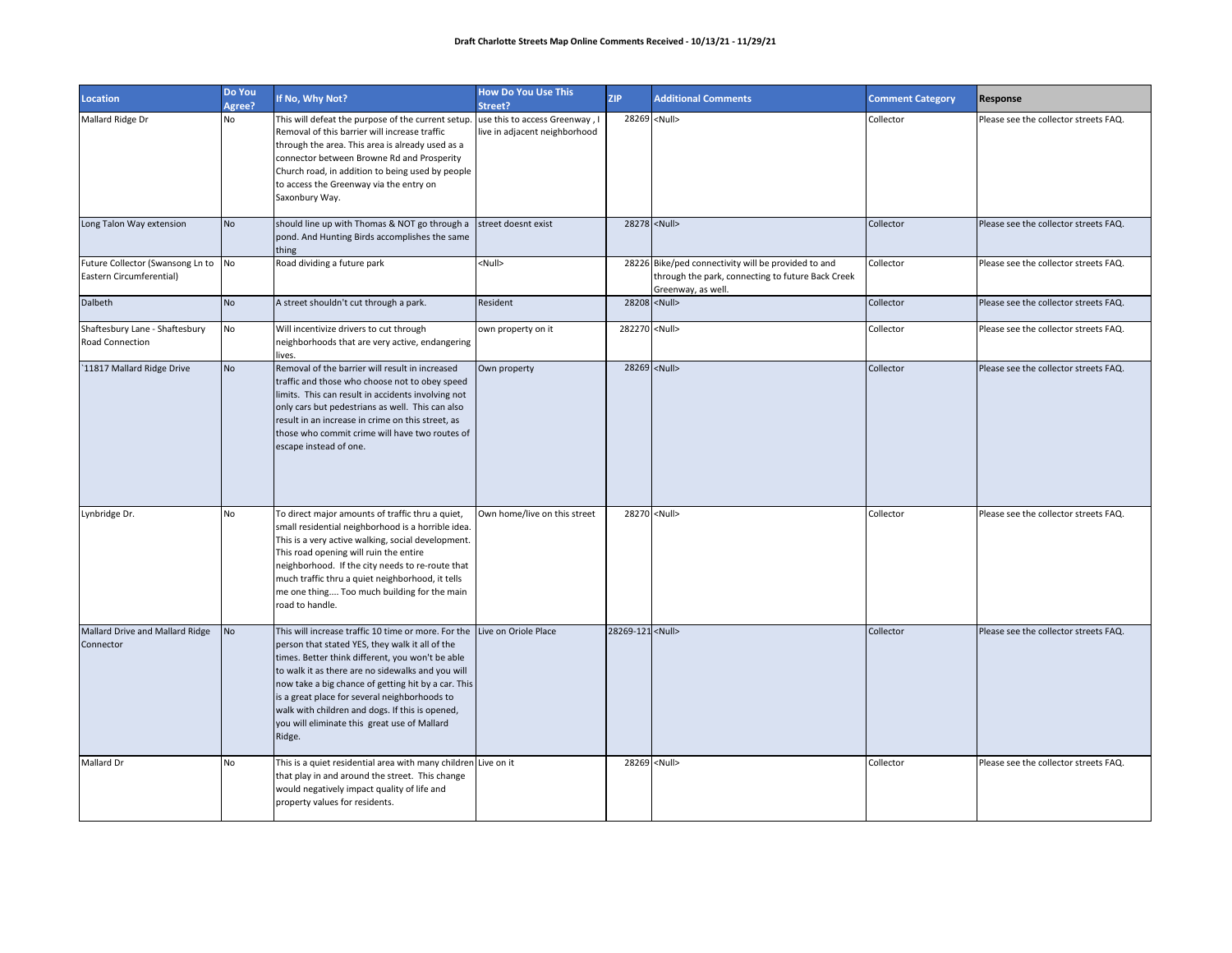| <b>Location</b>                                                        | Do You<br>Agree? | If No, Why Not?                                                                                                                                                                                                                                                                                                                                                                                                                                                                 | <b>How Do You Use This</b><br>Street? | <b>ZIP</b> | <b>Additional Comments</b> | <b>Comment Category</b> | Response                              |
|------------------------------------------------------------------------|------------------|---------------------------------------------------------------------------------------------------------------------------------------------------------------------------------------------------------------------------------------------------------------------------------------------------------------------------------------------------------------------------------------------------------------------------------------------------------------------------------|---------------------------------------|------------|----------------------------|-------------------------|---------------------------------------|
| Shaftesbury Lane                                                       | <b>No</b>        | This area is frequently used by walkers and<br>families due to it being low in vehicle traffic. It's<br>also a path regularly trafficked by deer. With all<br>the existing streets that connect for Alexander<br>and Providence access this is just going to create<br>safety issues for this area.                                                                                                                                                                             | Live on it                            |            | 28279 <null></null>        | Collector               | Please see the collector streets FAQ. |
| Lynbridge Dr                                                           | <b>No</b>        | We would second the other comments voicing<br>concern about the Shaftesbury Rd connection to<br>Lynbridge Dr. This would negatively impact the<br>residents of Lynbridge Dr with no major benefit<br>to drivers cutting through. If this proposal is<br>approved, there would need to be several stop<br>signs and/or speed humps installed.                                                                                                                                    | Live on it                            |            | 28270 <null></null>        | Collector               | Please see the collector streets FAQ. |
| Albemarle Elementary, Middle<br>Schools marked for future<br>collector | <b>No</b>        | I don't understand what's being proposed. Are<br>the schools going away? If s a road connection<br>might be OK but expanding, improving Albemarle<br>Park is much more important, could also create a<br>greenway connector to Campbell Creek.                                                                                                                                                                                                                                  | Live nearby                           |            | 28212 <null></null>        | Collector               | Please see the collector streets FAQ. |
| <b>Mallard Drive</b>                                                   | No               | This connection would bring unnecessary cut-<br>through traffic and degrade the quality of life for<br>the community in this neighborhood                                                                                                                                                                                                                                                                                                                                       | live near it                          |            | 28269 <null></null>        | Collector               | Please see the collector streets FAQ. |
| <b>Mallard Drive</b>                                                   | <b>No</b>        | This would would lead to an increase in traffic<br>and crime and a decrease to the quality of life for<br>residents in these neighborhoods. Don't do it.                                                                                                                                                                                                                                                                                                                        | Live near it                          |            | 28269 <null></null>        | Collector               | Please see the collector streets FAQ. |
| Mallard Ridge / Mallard Drives                                         | No               | While most people who "cut through" Brownes<br>Ferry and Wellington to connect Prosperity<br>Church and Sugar Creek and homeowners in<br>those neighborhoods are bearing the brunt of<br>that traffic, adding another thoroughfare isn't<br>the answer. I could selfishly say I would like the<br>barrier removed to relieve some of the<br>dangerous traffic in my neighborhood, but these<br>people have lived for decades with that barricade<br>preventing through-traffic. | Live near it                          |            | 28269 <null></null>        | Collector               | Please see the collector streets FAQ. |
| <b>Mallard Drive</b>                                                   | <b>No</b>        | Connecting these streets will increase traffic in<br>both neighborhoods. This is a safety issue for<br>pedestrians. Crime is also likely to increase.<br>Mallard Drive and Mallard Ridge Drive are<br>already accessible from other avenues.                                                                                                                                                                                                                                    | live in the neighborhood              |            | 28269 <null></null>        | Collector               | Please see the collector streets FAQ. |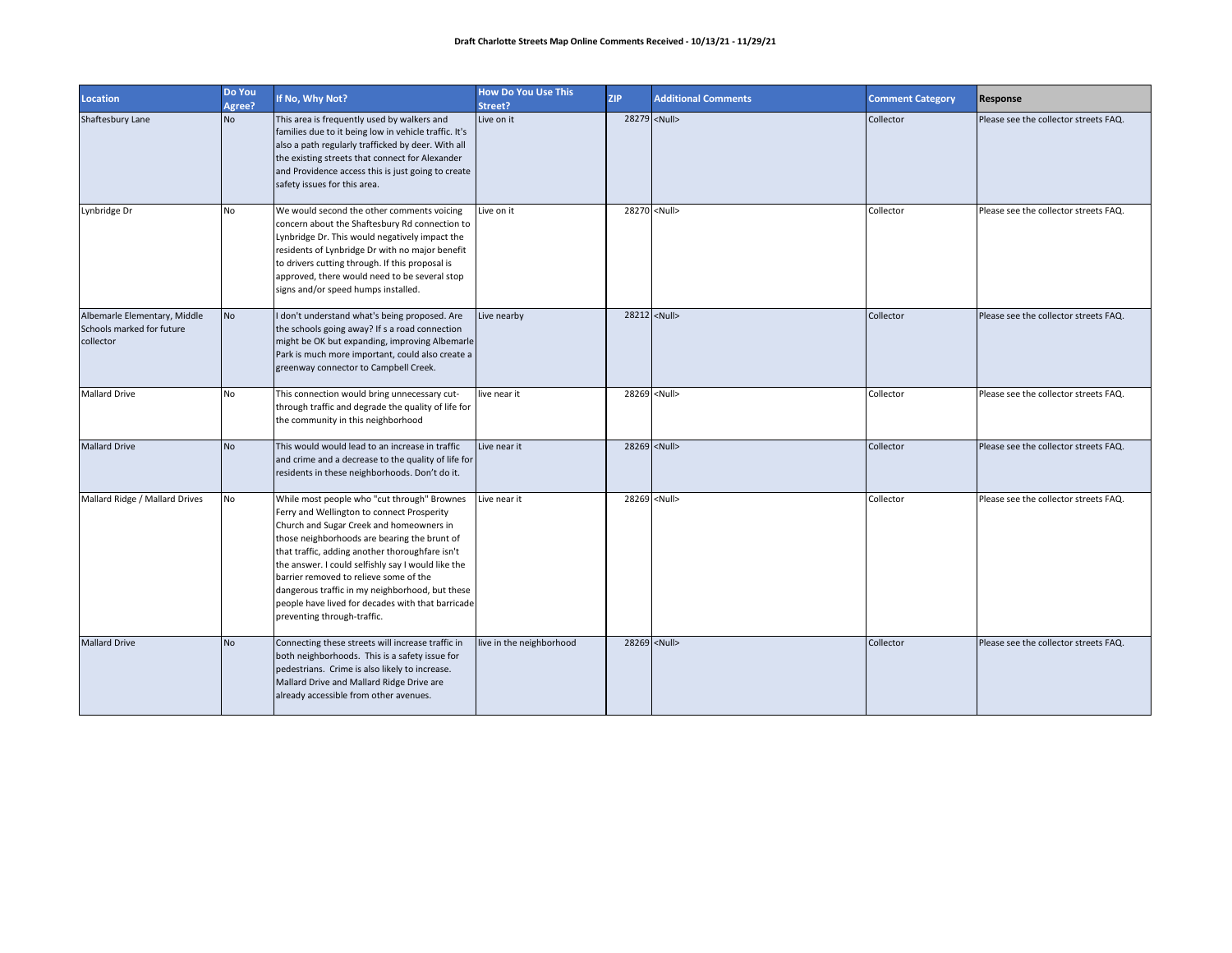| <b>Location</b>                                   | Do You<br>Agree? | If No, Why Not?                                                                                                                                                                                                                                                                                                                                                                                                                                                                                                                      | <b>How Do You Use This</b><br>Street?                                                                            | <b>ZIP</b> | <b>Additional Comments</b> | <b>Comment Category</b> | Response                              |
|---------------------------------------------------|------------------|--------------------------------------------------------------------------------------------------------------------------------------------------------------------------------------------------------------------------------------------------------------------------------------------------------------------------------------------------------------------------------------------------------------------------------------------------------------------------------------------------------------------------------------|------------------------------------------------------------------------------------------------------------------|------------|----------------------------|-------------------------|---------------------------------------|
| Shaftesbury Rd                                    | No               | Opening up this street will create heavy,<br>speeding traffic in a residential neighborhood,<br>creating a safety issue. People will use it to cut<br>through to Providence and avoid the<br>Alexander/Providence intersection. Also, during<br>evening rush hour, people turning left onto<br>Lynbridge will hamper neighborhood residents<br>from taking a left onto Providence, which is soon<br>to become even more of a problem once the 245<br>unit development across Providence opens up.<br>No traffic planning whatsoever! | live in the neighborhood                                                                                         |            | 28270 <null></null>        | Collector               | Please see the collector streets FAQ. |
| Mallard Dr and Mallard Ridge<br><b>Drive</b>      | <b>No</b>        | Opening up the barricade will be dangerous for<br>the children who live and play here. These are<br>family-friendly neighborhoods where parents are<br>able to let their kids walk and ride bikes to their<br>friends' houses. This will also create more<br>opportunities for crime. We already have<br>neighbors reporting successful and attempted<br>car break-ins by teenagers during the night. This<br>will give them another avenue for their getaway<br>car. These neighborhoods were not meant                             | Live in the connecting<br>neighborhood with many<br>friends in this area that I and<br>my kids walk and bike to. |            | 28269 <null></null>        | Collector               | Please see the collector streets FAQ. |
| Shaftesbury Lane - Shaftesbury<br>Road Connection | No               | Per the other comments, this area has become<br>more congested and this would just incent cars<br>to avoid the Providence Road/Alexander Road<br>light - and send trucks and speeding cars through<br>a residential neighborhood without providing<br>any benefit. Agree with one of the other<br>comments, making more permanent the walking<br>path and turning it into a bike path makes much<br>more sense for the hundreds of people who live<br>on the adjoining streets.                                                      | Live adjoining                                                                                                   |            | 28270 <null></null>        | Collector               | Please see the collector streets FAQ. |
| Clarks Creek Nature Preserve                      | <b>No</b>        | It is not a good idea to build a street for CARS<br>through one of the only public parks in the area,<br>let alone a nature PRESERVE.                                                                                                                                                                                                                                                                                                                                                                                                | I visit the nature preserve and<br>the community park across the<br>street frequently.                           |            | 28269 <null></null>        | Collector               | Please see the collector streets FAQ. |
| Clarks Creek Nature Preserve                      | No               | I don't agree with putting a street through this<br>area. With all the building going on around us<br>this is one of the few places left. People enjoy<br>this area as it is. It should be left that way.                                                                                                                                                                                                                                                                                                                            | I use this area regularly to walk<br>and enjoy the scenery.                                                      |            | 28269 <null></null>        | Collector               | Please see the collector streets FAQ. |
| 1904 Lynbridge Drive                              | <b>No</b>        | There is considerable foot traffic in this<br>neighborhood. Routing traffic though it will<br>create very dangerous conditions for the<br>residents. There is no logical reason to do this.<br>Spend the money on something else.                                                                                                                                                                                                                                                                                                    | I live here and drive it daily.                                                                                  |            | 28270 <null></null>        | Collector               | Please see the collector streets FAQ. |
| Clark's Creek Nature Preserve                     | No               | Keep roads out of the nature preserve. This is a<br>beautiful, natural area and should not be<br>polluted by roads and vehicle traffic                                                                                                                                                                                                                                                                                                                                                                                               | frequently visit the nature<br>preserve                                                                          |            | 28269 <null></null>        | Collector               | Please see the collector streets FAQ. |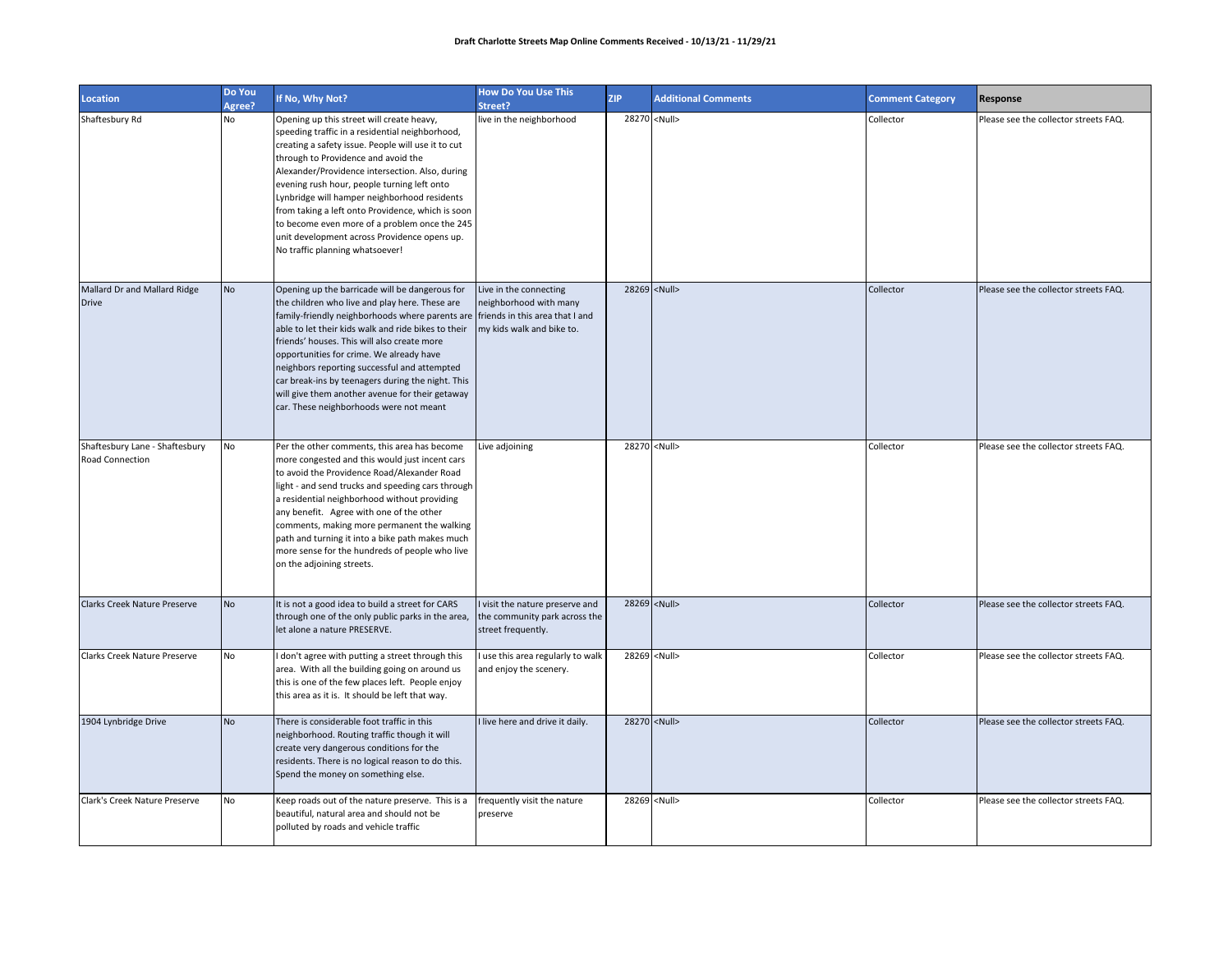| Location                                                                                 | Do You<br>Agree? | If No, Why Not?                                                                                                                                                                                                                                                                                                                                                                                                                                                                                                                             | <b>How Do You Use This</b><br>Street?                                      | <b>ZIP</b>          | <b>Additional Comments</b>                                                                                                                                                               | <b>Comment Category</b> | Response                              |
|------------------------------------------------------------------------------------------|------------------|---------------------------------------------------------------------------------------------------------------------------------------------------------------------------------------------------------------------------------------------------------------------------------------------------------------------------------------------------------------------------------------------------------------------------------------------------------------------------------------------------------------------------------------------|----------------------------------------------------------------------------|---------------------|------------------------------------------------------------------------------------------------------------------------------------------------------------------------------------------|-------------------------|---------------------------------------|
| Vineyards roundabout                                                                     | <b>No</b>        | This little roundabout can barely handle delivery<br>trucks as is, and you propose making it a major<br>collector road? Terrible idea.                                                                                                                                                                                                                                                                                                                                                                                                      | Drive through this area daily                                              | 28214 <null></null> |                                                                                                                                                                                          | Collector               | Please see the collector streets FAQ. |
| extention of Hickory View                                                                | No               | does Co Park & Rec allow collector streets trough doesnt exist<br>a Park (which the map ignores)                                                                                                                                                                                                                                                                                                                                                                                                                                            |                                                                            |                     | 28278 <null></null>                                                                                                                                                                      | Collector               | Please see the collector streets FAQ. |
| mallard ridge dr                                                                         | <b>No</b>        | traffic in this area in the afternoons is already<br>bad, connecting these roads will only increase<br>the amount of traffic                                                                                                                                                                                                                                                                                                                                                                                                                | commute on it                                                              |                     | 28296 <null></null>                                                                                                                                                                      | Collector               | Please see the collector streets FAQ. |
| thorncliff extention                                                                     | No               | there is only 60' between the existing<br>condominiums. you can't get the road in that<br>space                                                                                                                                                                                                                                                                                                                                                                                                                                             | commute                                                                    | <null></null>       | <null></null>                                                                                                                                                                            | Collector               | Please see the collector streets FAQ. |
| Future Collector (Hamilton Rd to<br>Talon to Long Talon Way<br>Extension)                | <b>No</b>        | Should not go through a scientific research<br>facility                                                                                                                                                                                                                                                                                                                                                                                                                                                                                     | <null></null>                                                              |                     | 28278 <null></null>                                                                                                                                                                      | Collector               | Please see the collector streets FAQ. |
| 5100-5199 Alexa Road                                                                     | No               | This is not a public street so should not be<br>planned as a collector.                                                                                                                                                                                                                                                                                                                                                                                                                                                                     | <null></null>                                                              | <null></null>       | <null></null>                                                                                                                                                                            | Collector               | Please see the collector streets FAQ. |
| Long Talon Way Extension                                                                 | <b>No</b>        | <null></null>                                                                                                                                                                                                                                                                                                                                                                                                                                                                                                                               | Should not go through an<br>Arboretum and Scientific<br>Research grounds!! | <null></null>       | <null></null>                                                                                                                                                                            | Collector               | Please see the collector streets FAQ. |
| Lynbridge Drive                                                                          | No               | can't find much information concerning<br>collectors. I don't know what cross-section<br>would be needed (wide, medium or narrow). I<br>don't have an understanding on the implications<br>of this catagory.                                                                                                                                                                                                                                                                                                                                | <null></null>                                                              |                     | 28226 <null></null>                                                                                                                                                                      | Collector               | Please see the collector streets FAQ. |
| Future Collector (Rayecliff Ln<br>Extension)                                             | <b>No</b>        | I do not think a road should divide the park.                                                                                                                                                                                                                                                                                                                                                                                                                                                                                               | <null></null>                                                              |                     | 28208 The Paw Creek Greenway trail will make this<br>connection for bike/ped users.                                                                                                      | Collector               | Please see the collector streets FAQ. |
| Future Collector (Hucks Rd to<br>Allen A Brown Rd)                                       | No               | There should not be a street planned through a<br>nature preserve.                                                                                                                                                                                                                                                                                                                                                                                                                                                                          | <null></null>                                                              |                     | 28208 <null></null>                                                                                                                                                                      | Collector               | Please see the collector streets FAQ. |
| <b>Future Collector proposing</b><br>connection of Brem Lane to N<br>Community House Rd. | <b>No</b>        | This location currently houses a playground,<br>basketball court, and other neighborhood<br>amenities where children play. It would be<br>dangerous to open it up to traffic. Furthermore<br>there is no benefit to anyone to provide this<br>access. Drivers on N Community House Rd have<br>easy access to Ballantyne Commons Pkwy at the<br>intersection. And residents of the neighborhood<br>would not want to exit there due to an<br>impossible left turn into northbound traffic<br>which would cause accidents. No benefit at all. | <null></null>                                                              |                     | 28277 <null></null>                                                                                                                                                                      | Collector               | Please see the collector streets FAQ. |
| Moores Chapel Link                                                                       | No               | There should not be Large Truck traffic coming<br>out onto Moores CHapel at this location                                                                                                                                                                                                                                                                                                                                                                                                                                                   | Live on Moores Chapel                                                      |                     | 28214 <null></null>                                                                                                                                                                      | Collector               | Please see the collector streets FAQ. |
| 609 Mcdonald Ave                                                                         | <b>No</b>        | I do not think the draft policy and the street<br>designation are aligned. I strongly disagree as a<br>rule with tagging a street as a "connector"<br>through a Policy designated "Neighborhood 1."                                                                                                                                                                                                                                                                                                                                         | Remove Connector<br>deisgnation.                                           |                     | 28203 Our 2040 policy should stop prioritizing car traffic<br>over neighborhoods. This applies to all connector<br>streets running through Neighborhood 1<br>designations in the policy. | Collector               | Please see the collector streets FAQ. |
| Future Collector (Simpson Rd to<br>Oakdale Rd)                                           | No               | This is a former landfill site and would not be<br>ideal to build a road upon.                                                                                                                                                                                                                                                                                                                                                                                                                                                              | 6608 Brynwood Drive                                                        |                     | 28226 <null></null>                                                                                                                                                                      | Collector               | Please see the collector streets FAQ. |
| Future Collector (Celia Ave to<br>Lasalle St)                                            | <b>No</b>        | <null></null>                                                                                                                                                                                                                                                                                                                                                                                                                                                                                                                               | <null></null>                                                              | $\leq$ Null $\geq$  | Not opposed, but portions of existing ROW are<br>within floodplain. Coordinate with future greenway<br>trail in this area.                                                               | Collector               | Please see the collector streets FAQ. |
| Future Collector (Arrowood Rd to No<br>Deanna Ln Extension)                              |                  | Alignment seems to impact park                                                                                                                                                                                                                                                                                                                                                                                                                                                                                                              | 6608 Brynwood Drive                                                        |                     | 28226 work with Park and Rec to avoid impacts to park                                                                                                                                    | Collector               | Please see the collector streets FAQ. |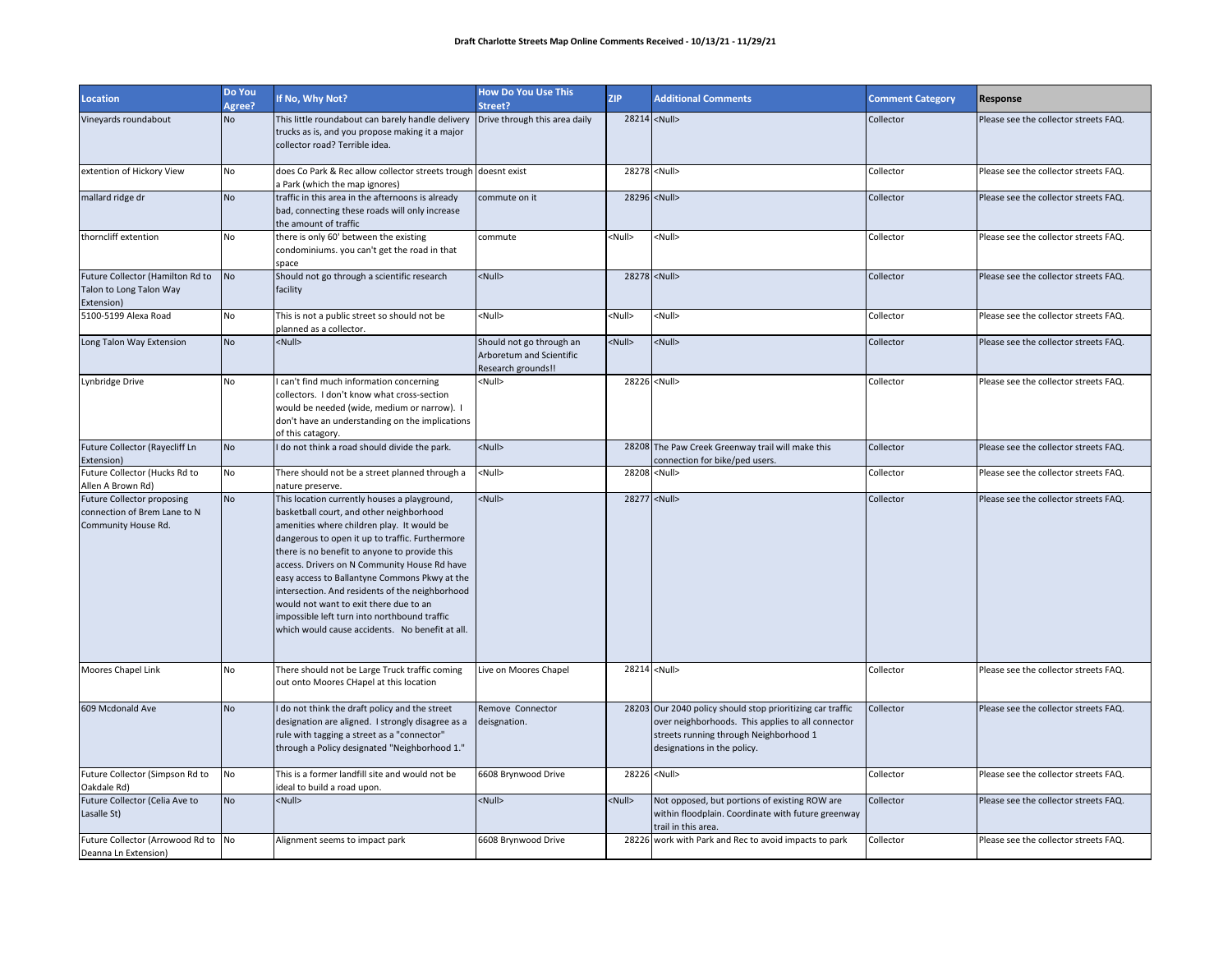| <b>Location</b>              | Do You<br>Agree? | If No, Why Not?                                                                                                                                                                                                                                                                                                                                                                                                                                         | <b>How Do You Use This</b><br>Street?              | <b>ZIP</b>    | <b>Additional Comments</b>                                                                                                                                                                                                                                                           | <b>Comment Category</b> | Response                                                                                                                                                                                                                                                                       |
|------------------------------|------------------|---------------------------------------------------------------------------------------------------------------------------------------------------------------------------------------------------------------------------------------------------------------------------------------------------------------------------------------------------------------------------------------------------------------------------------------------------------|----------------------------------------------------|---------------|--------------------------------------------------------------------------------------------------------------------------------------------------------------------------------------------------------------------------------------------------------------------------------------|-------------------------|--------------------------------------------------------------------------------------------------------------------------------------------------------------------------------------------------------------------------------------------------------------------------------|
| N Dotger Ave                 | <b>No</b>        | Should be a Connector                                                                                                                                                                                                                                                                                                                                                                                                                                   | Live on it                                         |               | 28204 This street is used by people traveling between<br>Randolph Rd and E 7th St. Should be recognized as a<br>connector for future developments (and also<br>sidewalk additions, please).                                                                                          | Collector               | Please see the collector streets FAQ.                                                                                                                                                                                                                                          |
| East BLVD                    | No               | This street is great; however, the bike lane/on<br>street parking layout could be better. As it is<br>cyclists need to be concerned with interactions<br>with vehicles on both sides with a high risk of<br>being doored by parallel parked cars. It would be<br>better if the bike lane was protected by the<br>parking lanes (see:<br>https://nacto.org/publication/urban-bikeway-<br>design-guide/cycle-tracks/one-way-protected-<br>cycle-tracks/). | Commute on occasion                                |               | 28104 Obviously it wouldn't make sense to go to the effort Cross-section<br>to redo this street, but as we rework other streets<br>please keep parking-protected bike lanes in mind in<br>order to make cycling a more inviting and inclusive<br>mode of transportation in our city. |                         | Thank you for your comment. A variety of<br>bike lane designs will be considered<br>where most appropriate depending on<br>context, including on-street parking.                                                                                                               |
| West Sugar Creek thru Derita | <b>No</b>        | This needs to incorporate a greenway/sidewalk<br>area. This area is a great 10 minute<br>neighborhood waiting to happen, but the<br>pedestrian access is lacking, please consider                                                                                                                                                                                                                                                                       | Live near, walk/bike to<br>businesses              |               | 28269 A wide Derita Greenway would be lovely on this<br>road                                                                                                                                                                                                                         | Cross-section           | Thank you for your comment; the Streets<br>Map cross-section includes a<br>buffered/separated bike lane for cyclists<br>as well as a planting strip and sidewalk for<br>pedestrians.                                                                                           |
| Mint St                      | No               | Mint should remain 2 way and 2 lane                                                                                                                                                                                                                                                                                                                                                                                                                     | General travel                                     |               | 28202 The on-street parking should be removed to allow<br>for the construction of protected bike lanes on Mint<br>St from West Blvd through Uptown.                                                                                                                                  | Cross-section           | The proposed future cross-section<br>maintains the 2 travel lanes of Mint St.<br>Existing on-street parking offers flexibility<br>for potential future bike facility designs.                                                                                                  |
| Hucks Rd Ext.                | <b>No</b>        | Would move bike lanes off the road and onto the <null><br/>shared path. Road design as is will be wider with<br/>Bike lanes which would cause drivers to speed.</null>                                                                                                                                                                                                                                                                                  |                                                    |               | 28205 Agree with the cross section 2 travel lanes and<br>center turn lane.                                                                                                                                                                                                           | Cross-section           | Thank you for your comment. The Streets<br>Map is a tool to preserve needed right-of-<br>way. The space required for a bike lane<br>may be reallocated to a shared use path<br>at time of construction. Staff will consider<br>this suggestion as part of future<br>amendments |
| West Boulevard Extension     | No               | Typical Section is not in conformance with the<br>current West Boulevard CIP project.                                                                                                                                                                                                                                                                                                                                                                   | Main Boulevard within the<br><b>River District</b> |               | 28278 Streets Map should reflect all current CIP projects.                                                                                                                                                                                                                           | Cross-section           | Thank you for your comments. Staff will<br>review and adjust the 2nd draft Streets<br>Map accordingly.                                                                                                                                                                         |
| Dixie River Road             | <b>No</b>        | Typical Section should match the Westrow Dixie<br>River Road Typical Section.                                                                                                                                                                                                                                                                                                                                                                           | Major Avenue through The<br><b>River District</b>  |               | 28278 Typical Street Sections through The River District<br>should reflect land development plans in progress.                                                                                                                                                                       | Cross-section           | Thank you for your comments. Staff will<br>review and adjust the 2nd draft Streets<br>Map accordingly.                                                                                                                                                                         |
| Future Garrison Road North   | No               | Typical Section should match West Boulevard CIP Future Major Avenue for River<br>Extension                                                                                                                                                                                                                                                                                                                                                              | District                                           |               | 28278 Major Roadways through The River District should<br>have consistency with typical section.                                                                                                                                                                                     | Cross-section           | Thank you for your comments. Staff will<br>review and adjust the 2nd draft Streets<br>Map accordingly.                                                                                                                                                                         |
| Queens Road West             | <null></null>    | <null></null>                                                                                                                                                                                                                                                                                                                                                                                                                                           | <null></null>                                      | <null></null> | What is the definition of an arterial street per 2.1 in Cross-section<br>2040 plan as compared to this street map outlining<br>Main streets, Avenues, Boulevards and Collectors,<br>etc.                                                                                             |                         | Parkways, Boulevards, Avenues, and Main<br>Streets are different types, or<br>classifications, of arterials that have their<br>own design and dimensional standards.                                                                                                           |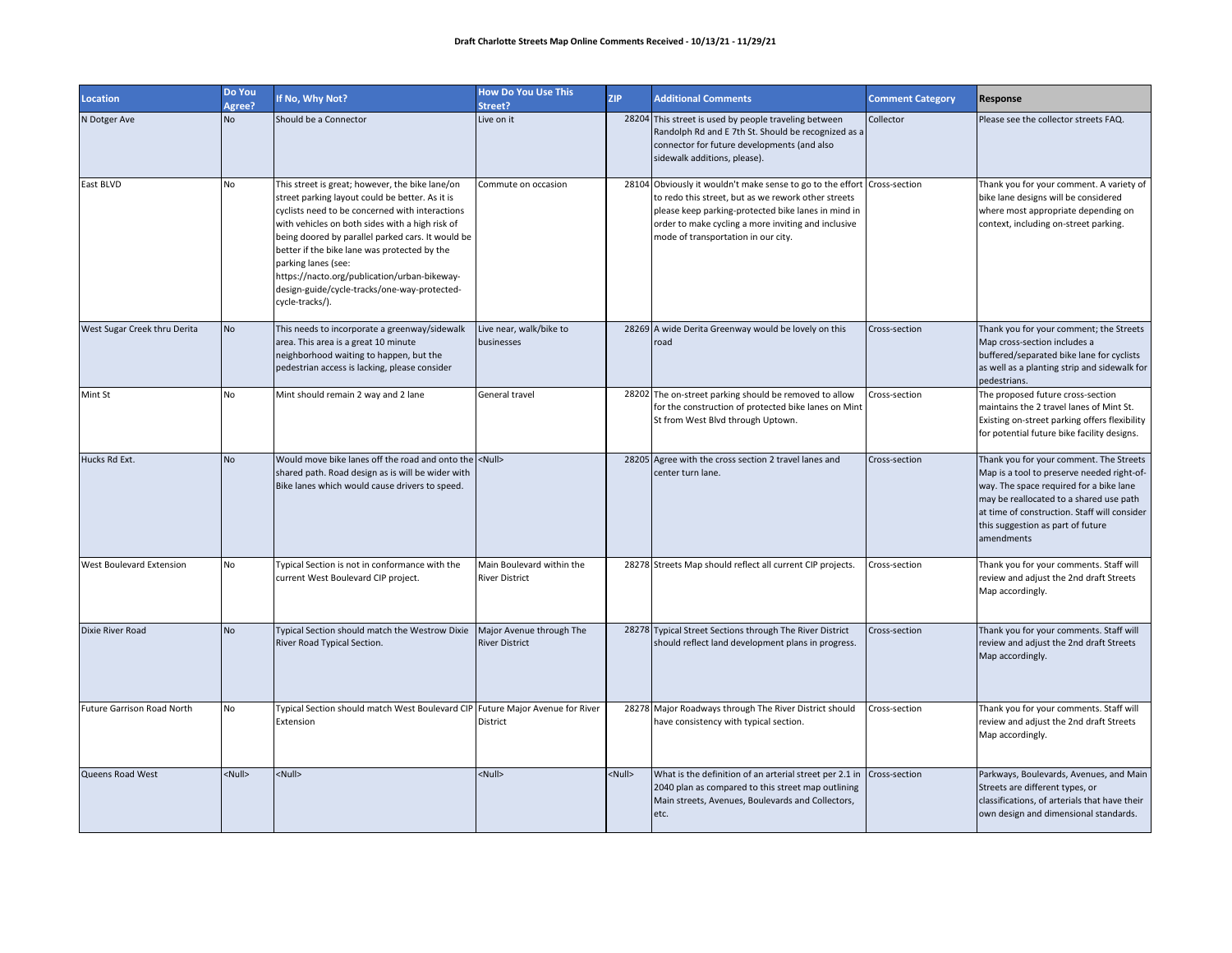| <b>Location</b>                                                             | Do You<br>Agree? | If No, Why Not?                                                                                                                                                                                                                                                                                                                                          | <b>How Do You Use This</b><br>Street?                                                                                                     | <b>ZIP</b>    | <b>Additional Comments</b>                                                                                                                                                                                                                                                                                                                                                         | <b>Comment Category</b> | Response                                                                                                                                                                                                                                                                                     |
|-----------------------------------------------------------------------------|------------------|----------------------------------------------------------------------------------------------------------------------------------------------------------------------------------------------------------------------------------------------------------------------------------------------------------------------------------------------------------|-------------------------------------------------------------------------------------------------------------------------------------------|---------------|------------------------------------------------------------------------------------------------------------------------------------------------------------------------------------------------------------------------------------------------------------------------------------------------------------------------------------------------------------------------------------|-------------------------|----------------------------------------------------------------------------------------------------------------------------------------------------------------------------------------------------------------------------------------------------------------------------------------------|
| East Blvd- Euclid to Dilworth Rd<br>West                                    | No               | As written it appears contradictory- maintain<br>curb width (good) add 3' separation for bike lane<br>(also good but "recessed an additional 3' sounds<br>like moving the curb??)                                                                                                                                                                        | Commute on it by car and foot                                                                                                             |               | 28203 I was unable to access a cross section, if one is on<br>this site                                                                                                                                                                                                                                                                                                            | Cross-section           | Thank you for your comment. The note<br>will be clarifed for existing on-street<br>parking and standard bike lanes. The<br>intent is to create a safer bike lane over<br>time; any additional on-street parking<br>adjacent to bike lanes would be recessed<br>3' to provide a buffer space. |
| pineville matthews rd                                                       | <b>No</b>        | there is no sidewalk no bike lane no<br>accommodation for anyone but a car                                                                                                                                                                                                                                                                               | there is no sidewalk no bike<br>lane no accommodation for<br>anvone but a car                                                             | <null></null> | there are bus stops employment centers, retail<br>centers and residential buildings. all in need of other<br>choices of transportation. this is true for almost<br>every interstate crossing in the is city.                                                                                                                                                                       | Cross-section           | The Streets Map shows proposed future<br>cross-sections and the mulitmodal<br>components of the street that will<br>accommodate all users. The Streets Map<br>is not a reflection of existing conditions.                                                                                    |
| Portion of Providence Road<br>between Springs Farm Ln and<br>State Route 51 | No               | This Boulevard lacks pedestrian amenities. The<br>pedestrian sidewalk is less than 12 feet in width<br>and poses a hazard to pedestrians. It should be a<br>multi-path walkway.                                                                                                                                                                          | I live in Providence Springs                                                                                                              |               | 28226 Persons who live in the surrounding residential<br>communities cannot walk to the Arboretum without<br>substring themselves to extreme vehicular traffic.<br>It's unsafe to use the narrow sidewalk which abuts<br>the curb.                                                                                                                                                 | Cross-section           | The Streets Map shows proposed future<br>cross-sections and the mulitmodal<br>components of the street that will<br>accommodate all users. The Streets Map<br>is not a reflection of existing conditions.                                                                                    |
| Kennilworth/Scott                                                           | <b>No</b>        | agree with the other comment that there<br>should be better bicycle facilities along this<br>corridor. Preferably protected bike lanes that<br>allow families to feel comfortable bicycling<br>throughout the area.                                                                                                                                      | Live near, walk, bike                                                                                                                     |               | 28203 I don't mind the density but density will make traffic Cross-section<br>impossible in this area, unless realistic alternatives<br>are provided.                                                                                                                                                                                                                              |                         | The Streets Map shows proposed future<br>cross-sections and the mulitmodal<br>components of the street that will<br>accommodate all users. The Streets Map<br>is not a reflection of existing conditions.                                                                                    |
| Old Providence Rd                                                           | No               | It is two lanes throughout with no median nor<br>any cross walks the entire length. No pedestrian<br>refuges.                                                                                                                                                                                                                                            | Use it in my normal activities.                                                                                                           |               | 28226 <null></null>                                                                                                                                                                                                                                                                                                                                                                | Cross-section           | The Streets Map shows proposed future<br>cross-sections and the mulitmodal<br>components of the street that will<br>accommodate all users. The Streets Map<br>is not a reflection of existing conditions.                                                                                    |
| Kenilworth Ave                                                              | No               | The bike lane is not buffered and is inconsistent.<br>There are objects or foliage in the lane<br>consistently. Vehicles park in it                                                                                                                                                                                                                      | Live, commute                                                                                                                             |               | 28203 <null></null>                                                                                                                                                                                                                                                                                                                                                                | Cross-section           | The Streets Map shows proposed future<br>cross-sections and the mulitmodal<br>components of the street that will<br>accommodate all users. The Streets Map<br>is not a reflection of existing conditions.                                                                                    |
| NC 49 / University City Blvd                                                | No               | It is not appropriate to put a spuer street at this<br>location. They are not designed for areas with<br>peds. Young people will die.                                                                                                                                                                                                                    | It is at the front of NC's 2nd<br>largest Univ, WITH 33,000<br>students on campus, 3000 live<br>in the neighborhood across the<br>street. |               | 28262 Why let people comment on something they cannot Cross-section<br>change??                                                                                                                                                                                                                                                                                                    |                         | Thank you for your comment.                                                                                                                                                                                                                                                                  |
| Little Ave, McMahon Rd, Wash<br><b>Blvd</b>                                 | No               | Street is used to acess many types of business,<br>Nurseing Homes, Shops, Restaurants, and<br>Apartments. Charlotte Cathlic students use these<br>streets tp park their cars on during school<br>sessions. There is a football stadium and soccer<br>fields also. Additionally these streets are used<br>daily to park tractor trailers overnight and as | See above comments                                                                                                                        |               | 28226 Highway 51 from Carmel Rd intersection to the 485<br>/51 interchange is going to be redeveloped by the<br>state and a medium put in place to prohibit left<br>turns and cross traffic. Any changes to the<br>neighborhood and business streets will be greatly<br>impacted by this when the states start this project.<br>I was personally involved in the draft meetings in | Cross-section           | Thank you for your comment. Please see<br>the FAQs for additional information State<br>maintained streets.                                                                                                                                                                                   |
| Sam Wilson Ext                                                              | No               | this is in the ETJ                                                                                                                                                                                                                                                                                                                                       | <null></null>                                                                                                                             | <null></null> | your standard is NOT an acceptable standard for<br><b>NCDOT</b> maintenance                                                                                                                                                                                                                                                                                                        | Cross-section           | Thank you for your comment. Please see<br>the FAQs for additional information State<br>maintained streets.                                                                                                                                                                                   |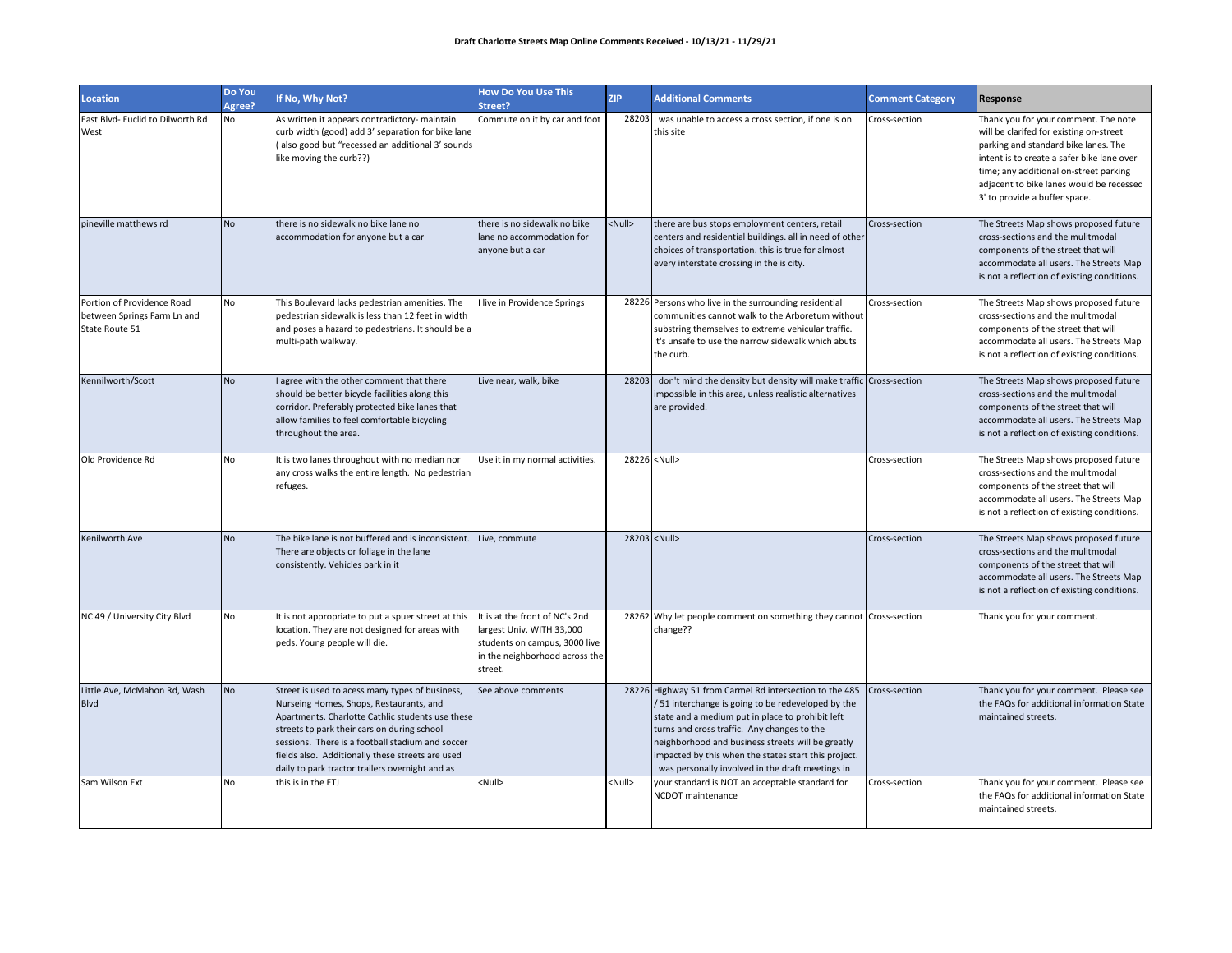| <b>Location</b>              | Do You<br>Agree? | If No, Why Not?                                                                                                | <b>How Do You Use This</b><br>Street? | <b>ZIP</b>    | <b>Additional Comments</b> | <b>Comment Category</b> | Response                                                                                                   |
|------------------------------|------------------|----------------------------------------------------------------------------------------------------------------|---------------------------------------|---------------|----------------------------|-------------------------|------------------------------------------------------------------------------------------------------------|
| Carowinds ext                | No               | cross section does not meet NCDOT<br>equirements                                                               | $\leq$ Null $\geq$                    |               | 28278 this is in the ETJ   | Cross-section           | Thank you for your comment. Please see<br>the FAQs for additional information State<br>maintained streets. |
| Sledge Rd                    | No               | 2+ cross section does not meet NCDOT cross<br>section requirements                                             | <null></null>                         |               | 28278 this is ETJ          | Cross-section           | Thank you for your comment. Please see<br>the FAQs for additional information State<br>maintained streets. |
| Youngblood                   | No               | proposed road standard does not meet NCDOT<br>specification s in the ETJ                                       | live on it                            |               | 28278 <null></null>        | Cross-section           | Thank you for your comment. Please see<br>the FAQs for additional information State<br>maintained streets. |
| NC 49/ York Rd               | No               | proposed cross section does not meet NCDOT<br>requirements                                                     | commute                               |               | 28278 <null></null>        | Cross-section           | Thank you for your comment. Please see<br>the FAQs for additional information State<br>maintained streets. |
| Mt Holly Huntersville        | No               | this is ETJ and your standard does not meet<br>NCDOT standards. will cause a problem with<br>state maintenance | <null></null>                         | <null></null> | <null></null>              | Cross-section           | Thank you for your comment. Please see<br>the FAQs for additional information State<br>maintained streets. |
| Shopton Road                 | No               | proposed cross section does not meet NCDOT<br>standards                                                        | <null></null>                         |               | 28278 <null></null>        | Cross-section           | Thank you for your comment. Please see<br>the FAQs for additional information State<br>maintained streets. |
| <b>Dixie River extention</b> | <b>No</b>        | this is ETJ and your standard does not meet<br>NCDOT standards. will cause a problem with<br>state maintenance | <null></null>                         |               | 28278 <null></null>        | Cross-section           | Thank you for your comment. Please see<br>the FAQs for additional information State<br>maintained streets. |
| Garrison extention           | No               | this is ETJ and your standard does not meet<br>NCDOT standards. will cause a problem with<br>state maintenance | <null></null>                         |               | 28278 <null></null>        | Cross-section           | Thank you for your comment. Please see<br>the FAQs for additional information State<br>maintained streets. |
| Old Dowd Road                | <null></null>    | this is ETJ and your standard does not meet<br>NCDOT standards. will cause a problem with<br>state maintenance | <null></null>                         |               | 28278 <null></null>        | Cross-section           | Thank you for your comment. Please see<br>the FAQs for additional information State<br>maintained streets. |
| Sam Wilson                   | No               | this is ETJ and your standard does not meet<br>NCDOT standards. will cause a problem with<br>state maintenance | <null></null>                         |               | 28278 <null></null>        | Cross-section           | Thank you for your comment. Please see<br>the FAQs for additional information State<br>maintained streets. |
| <b>Wilkinson Blvd</b>        | No               | this is ETJ and your standard does not meet<br>NCDOT standards. will cause a problem with<br>state maintenance | <null></null>                         |               | 28278 <null></null>        | Cross-section           | Thank you for your comment. Please see<br>the FAQs for additional information State<br>maintained streets. |
| Moores Chapel                | No               | this is ETJ and your standard does not meet<br>NCDOT standards. will cause a problem with<br>state maintenance | <null></null>                         | <null></null> | <null></null>              | Cross-section           | Thank you for your comment. Please see<br>the FAQs for additional information State<br>maintained streets. |
| <b>Belmeade Dr</b>           | No               | this is ETJ and your standard does not meet<br>NCDOT standards. will cause a problem with<br>state maintenance | <null></null>                         | <null></null> | <null></null>              | Cross-section           | Thank you for your comment. Please see<br>the FAQs for additional information State<br>maintained streets. |
| Miranda                      | No               | this is ETJ and your standard does not meet<br>NCDOT standards. will cause a problem with<br>state maintenance | <null></null>                         | <null></null> | <null></null>              | Cross-section           | Thank you for your comment. Please see<br>the FAQs for additional information State<br>maintained streets. |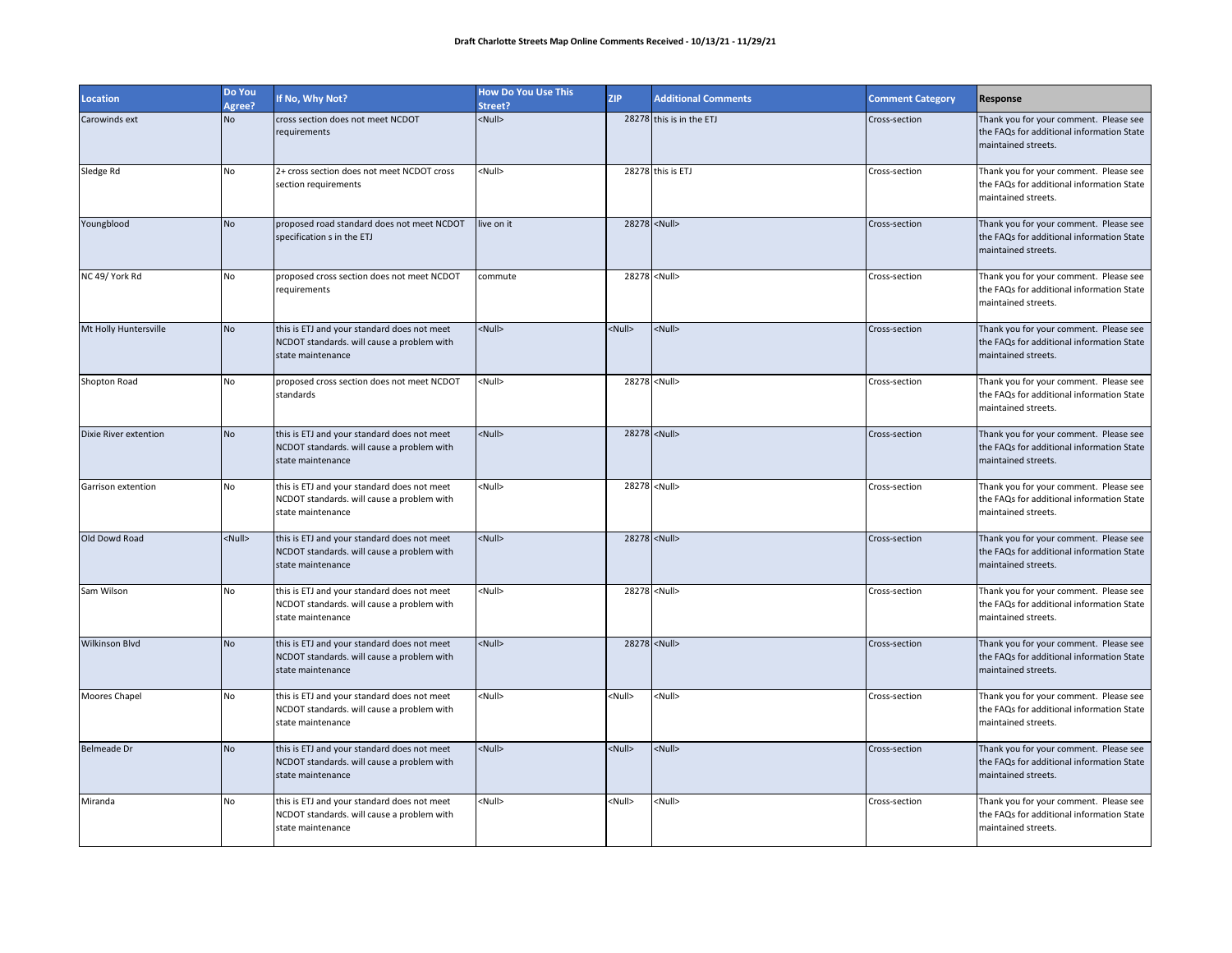| <b>Location</b>        | Do You<br>Agree? | If No, Why Not?                                                                                                                                      | <b>How Do You Use This</b><br>Street? | <b>ZIP</b>    | <b>Additional Comments</b> | <b>Comment Category</b> | Response                                                                                                   |
|------------------------|------------------|------------------------------------------------------------------------------------------------------------------------------------------------------|---------------------------------------|---------------|----------------------------|-------------------------|------------------------------------------------------------------------------------------------------------|
| Oakdale                | No               | this is ETJ and your standard does not meet<br>NCDOT standards. will cause a problem with<br>state maintenance                                       | <null></null>                         | <null></null> | <null></null>              | Cross-section           | Thank you for your comment. Please see<br>the FAQs for additional information State<br>maintained streets. |
| Sunset Rd              | <b>No</b>        | this is ETJ and your standard does not meet<br>NCDOT standards. will cause a problem with<br>state maintenance                                       | <null></null>                         | <null></null> | <null></null>              | Cross-section           | Thank you for your comment. Please see<br>the FAQs for additional information State<br>maintained streets. |
| Peachtree              | No               | this is ETJ and your standard does not meet<br>NCDOT standards. will cause a problem with<br>state maintenance                                       | <null></null>                         | <null></null> | <null></null>              | Cross-section           | Thank you for your comment. Please see<br>the FAQs for additional information State<br>maintained streets. |
| <b>Plessant Grove</b>  | No               | this is ETJ and your standard does not meet<br>NCDOT standards. will cause a problem with<br>state maintenance                                       | <null></null>                         | <null></null> | <null></null>              | Cross-section           | Thank you for your comment. Please see<br>the FAQs for additional information State<br>maintained streets. |
| Kidd Lane              | <b>No</b>        | this is ETJ and your standard does not meet<br>NCDOT standards. will cause a problem with<br>state maintenance                                       | <null></null>                         | <null></null> | <null></null>              | Cross-section           | Thank you for your comment. Please see<br>the FAQs for additional information State<br>maintained streets. |
| Mt Holly Huntersville  | No               | this is ETJ and your standard does not meet<br>NCDOT standards. will cause a problem with<br>state maintenance                                       | <null></null>                         | <null></null> | <null></null>              | Cross-section           | Thank you for your comment. Please see<br>the FAQs for additional information State<br>maintained streets. |
| <b>Statesville Ave</b> | No               | this is ETJ and your standard does not meet<br>NCDOT standards. will cause a problem with<br>state maintenance                                       | <null></null>                         | <null></null> | <null></null>              | Cross-section           | Thank you for your comment. Please see<br>the FAQs for additional information State<br>maintained streets. |
| <b>Mallard Creek</b>   | No               | this is ETJ and your standard does not meet<br>NCDOT standards. will cause a problem with<br>state maintenance                                       | <null></null>                         | <null></null> | <null></null>              | Cross-section           | Thank you for your comment. Please see<br>the FAQs for additional information State<br>maintained streets. |
| Ridge Rd               | <b>No</b>        | this is ETJ and your standard does not meet<br>NCDOT standards. will cause a problem with<br>state maintenance                                       | <null></null>                         | <null></null> | <null></null>              | Cross-section           | Thank you for your comment. Please see<br>the FAQs for additional information State<br>maintained streets. |
| Union School Rd        | No               | this is ETJ and your standard does not meet<br>NCDOT standards. will cause a problem with<br>state maintenance                                       | <null></null>                         | <null></null> | <null></null>              | Cross-section           | Thank you for your comment. Please see<br>the FAQs for additional information State<br>maintained streets. |
| Salome Church          | <b>No</b>        | this is ETJ and your standard does not meet<br>NCDOT standards. will cause a problem with<br>state maintenance                                       | <null></null>                         | <null></null> | <null></null>              | Cross-section           | Thank you for your comment. Please see<br>the FAQs for additional information State<br>maintained streets. |
| NC 29 (N. Tryon)       | No               | this is ETJ and your standard does not meet<br>NCDOT standards. will cause a problem with<br>state maintenance                                       | <null></null>                         | <null></null> | <null></null>              | Cross-section           | Thank you for your comment. Please see<br>the FAQs for additional information State<br>maintained streets. |
| Caldwell Rd            | No               | this is ETJ and your standard does not meet<br>NCDOT standards. will cause a problem with<br>state maintenance                                       | <null></null>                         | <null></null> | <null></null>              | Cross-section           | Thank you for your comment. Please see<br>the FAQs for additional information State<br>maintained streets. |
| <b>Rocky River</b>     | <b>No</b>        | both the ETJ section & the City areas are<br>NCDOTand your standard does not meet NCDOT<br>standards. will cause a problem with state<br>maintenance | <null></null>                         | <null></null> | <null></null>              | Cross-section           | Thank you for your comment. Please see<br>the FAQs for additional information State<br>maintained streets. |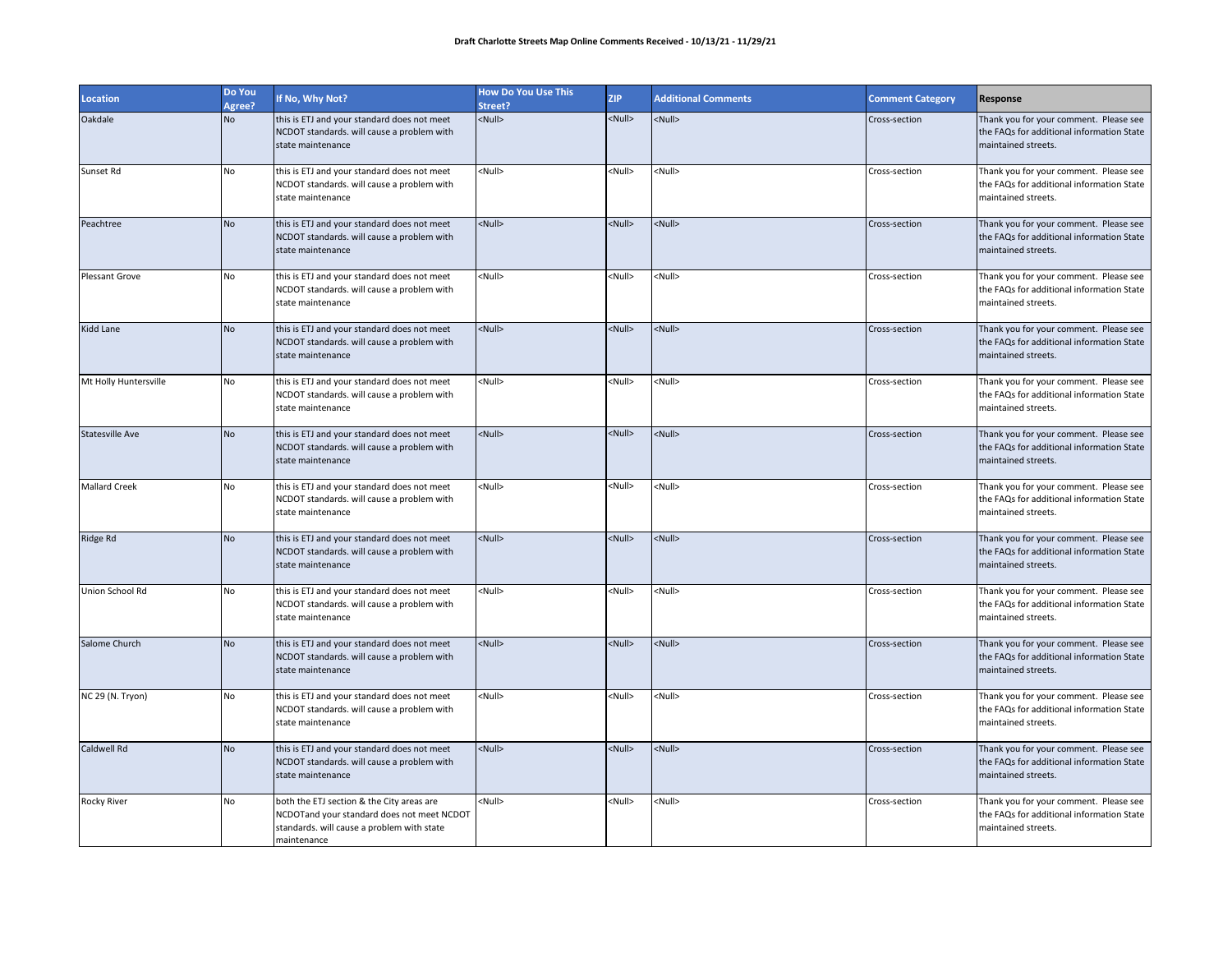| Location                                            | Do You<br>Agree? | If No, Why Not?                                                                                                                                          | <b>How Do You Use This</b><br>Street?           | <b>ZIP</b>    | <b>Additional Comments</b>                                                                                                                                                                                                                                                                                                                                                                                                                                                                                                                                                                                                                               | <b>Comment Category</b> | Response                                                                                                                                                                                                                                                                                                                                                                                                                           |
|-----------------------------------------------------|------------------|----------------------------------------------------------------------------------------------------------------------------------------------------------|-------------------------------------------------|---------------|----------------------------------------------------------------------------------------------------------------------------------------------------------------------------------------------------------------------------------------------------------------------------------------------------------------------------------------------------------------------------------------------------------------------------------------------------------------------------------------------------------------------------------------------------------------------------------------------------------------------------------------------------------|-------------------------|------------------------------------------------------------------------------------------------------------------------------------------------------------------------------------------------------------------------------------------------------------------------------------------------------------------------------------------------------------------------------------------------------------------------------------|
| Plaza Rd                                            | <b>No</b>        | Both the ETJ area & City are state maintenance<br>and proposed standard does not meet NCDOT<br>standards. will cause a problem with state<br>maintenance | <null></null>                                   | <null></null> | <null></null>                                                                                                                                                                                                                                                                                                                                                                                                                                                                                                                                                                                                                                            | Cross-section           | Thank you for your comment. Please see<br>the FAQs for additional information State<br>maintained streets.                                                                                                                                                                                                                                                                                                                         |
| Camp Stewart                                        | No               | this is ETJ and your standard does not meet<br>NCDOT standards. will cause a problem with<br>state maintenance                                           | <null></null>                                   | <null></null> | <null></null>                                                                                                                                                                                                                                                                                                                                                                                                                                                                                                                                                                                                                                            | Cross-section           | Thank you for your comment. Please see<br>the FAQs for additional information State<br>maintained streets.                                                                                                                                                                                                                                                                                                                         |
| Harrisburg Rd                                       | <b>No</b>        | this is ETJ and your standard does not meet<br>NCDOT standards. will cause a problem with<br>state maintenance                                           | <null></null>                                   | <null></null> | <null></null>                                                                                                                                                                                                                                                                                                                                                                                                                                                                                                                                                                                                                                            | Cross-section           | Thank you for your comment. Please see<br>the FAQs for additional information State<br>maintained streets.                                                                                                                                                                                                                                                                                                                         |
| Robinson Church rd                                  | <b>No</b>        | this is ETJ and your standard does not meet<br>NCDOT standards. will cause a problem with<br>state maintenance                                           | <null></null>                                   | <null></null> | <null></null>                                                                                                                                                                                                                                                                                                                                                                                                                                                                                                                                                                                                                                            | Cross-section           | Thank you for your comment. Please see<br>the FAQs for additional information State<br>maintained streets.                                                                                                                                                                                                                                                                                                                         |
| Rocky River Church                                  | <b>No</b>        | this is ETJ and your standard does not meet<br>NCDOT standards. will cause a problem with<br>state maintenance                                           | <null></null>                                   | <null></null> | $\leq$ Null $\geq$                                                                                                                                                                                                                                                                                                                                                                                                                                                                                                                                                                                                                                       | Cross-section           | Thank you for your comment. Please see<br>the FAQs for additional information State<br>maintained streets.                                                                                                                                                                                                                                                                                                                         |
| Camp Stewart Ext                                    | <b>No</b>        | this is ETJ and your standard does not meet<br>NCDOT standards. will cause a problem with<br>state maintenance                                           | <null></null>                                   | <null></null> | <null></null>                                                                                                                                                                                                                                                                                                                                                                                                                                                                                                                                                                                                                                            | Cross-section           | Thank you for your comment. Please see<br>the FAQs for additional information State<br>maintained streets.                                                                                                                                                                                                                                                                                                                         |
| <b>Grand Palisades parkway</b>                      | <b>No</b>        | prosed cross section is not a NCDOT approved<br>cross section                                                                                            | commute on it                                   |               | 28278 <null></null>                                                                                                                                                                                                                                                                                                                                                                                                                                                                                                                                                                                                                                      | Cross-section           | Thank you for your comment. Please see<br>the FAQs for additional information State<br>maintained streets.                                                                                                                                                                                                                                                                                                                         |
| <b>Whitewater Blvd</b>                              | No               | this is ETJ and your standard does not meet<br>NCDOT standards. will cause a problem with<br>state maintenance                                           | commute                                         |               | 28278 <null></null>                                                                                                                                                                                                                                                                                                                                                                                                                                                                                                                                                                                                                                      | Cross-section           | Thank you for your comment. Please see<br>the FAQs for additional information State<br>maintained streets.                                                                                                                                                                                                                                                                                                                         |
| Moores Chapel Rd /Old Moores<br>Chapel Rd/Waldon Rd | <b>No</b>        | Moores Chapel Rd. should be expanded to<br>accommodate for the traffic.                                                                                  | Live on it, own a property on it. <null></null> |               | <null></null>                                                                                                                                                                                                                                                                                                                                                                                                                                                                                                                                                                                                                                            | Cross-section           | Thank you for your comment. The<br>proposed Streets Map cross-section<br>addresses this comment.                                                                                                                                                                                                                                                                                                                                   |
| Shopton Rd West                                     | No               | Shopton Rd West is not intended to be a mass<br>traffic commuting road.                                                                                  | Live on it                                      |               | 28278 Shopton Rd West has been used as a cut through<br>for decades. The volume issue has only been<br>exacerbated in the past couple of years due to the<br>explosion of growth in both Steele Creek as well as<br>Clover/Lake Wylie. Shopton Rd West was never<br>intended to handle this volume of traffic.<br>CDOT/NCDOT needs to develop a way to deter<br>commuters who don't live on Shopton Rd West to<br>not use it. The intended commuter route is Steele<br>Creek Rd/160. The widening for 160 needs to<br>happen sooner than later to prevent this on going<br>surge of traffic volume on Shopton Rd West that it<br>was never designed for. | Cross-section           | Thank you for your comment. An<br>important function of the Streets Map is<br>to set future multimodal expectations for<br>how streets should evolve over time to<br>accommodate growth and provide safe<br>transportation choices for all users.<br>Shopton Rd West is an important north-<br>south connection in this part of Charlotte,<br>providing access to different areas than<br>Steele Creek Rd. that is 1-2 miles away. |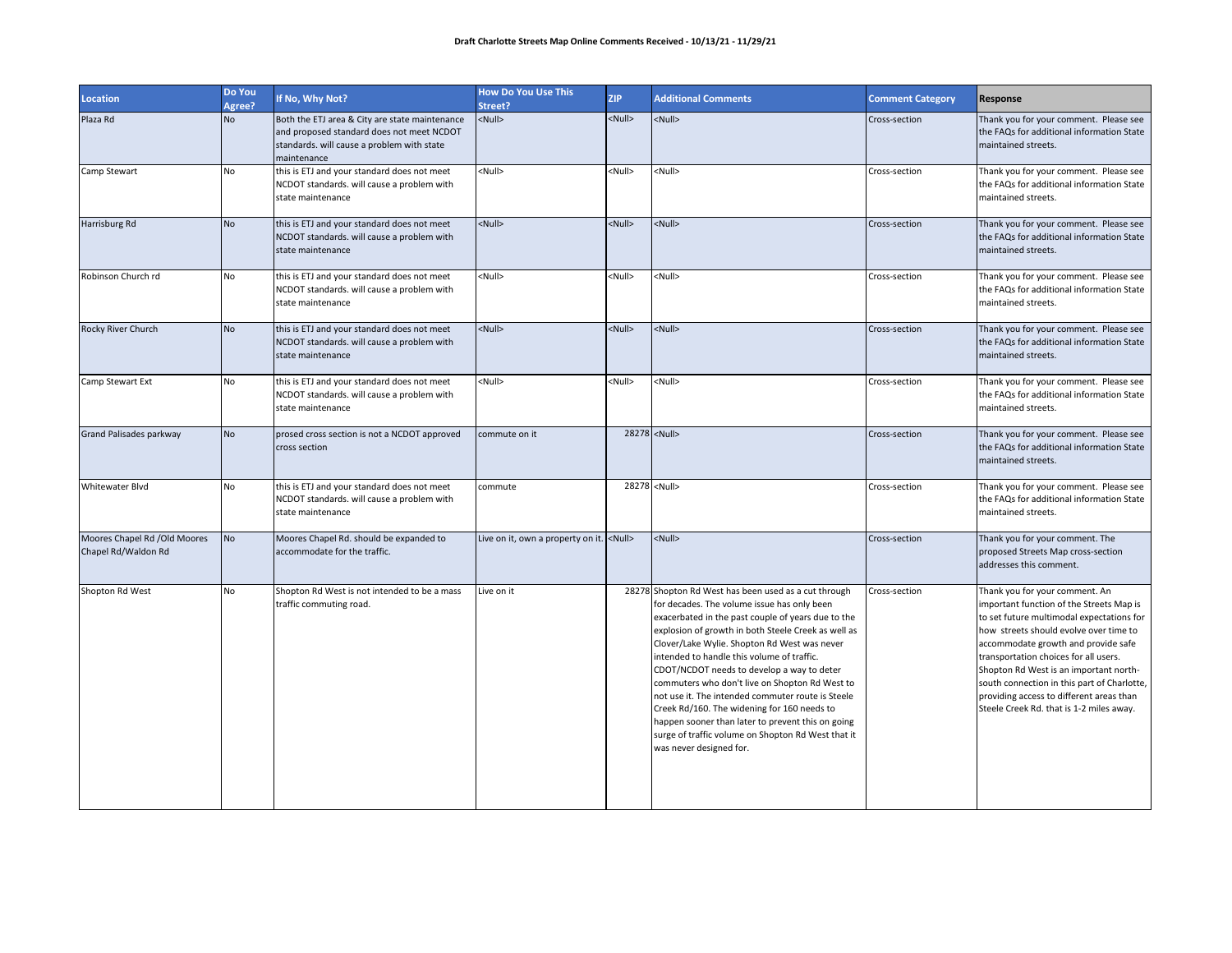| <b>Location</b>   | Do You<br>Agree? | If No, Why Not?                                                                                                                                                                                                                                                                                                                                                                                                                                                                                  | <b>How Do You Use This</b><br>Street?                       | <b>ZIP</b> | <b>Additional Comments</b>                                                                                                                        | <b>Comment Category</b> | Response                                                                                                                                                                                                                                                                                |
|-------------------|------------------|--------------------------------------------------------------------------------------------------------------------------------------------------------------------------------------------------------------------------------------------------------------------------------------------------------------------------------------------------------------------------------------------------------------------------------------------------------------------------------------------------|-------------------------------------------------------------|------------|---------------------------------------------------------------------------------------------------------------------------------------------------|-------------------------|-----------------------------------------------------------------------------------------------------------------------------------------------------------------------------------------------------------------------------------------------------------------------------------------|
| Freedom Dr.       | No               | Freedom Dr. is such a barrier dividing<br>communities in the West Inner planning area.<br>Please consider reclassifying Freedom Dr. as a 4+<br>to leave open the possibility of right-sizing this<br>street to include safer ped/bike accommodation<br>in the future. I'm nervous that the 6+<br>classification will be viewed by NCDOT as a City<br>of Charlotte endorsement of the current<br>configuration, or even future widenings, when<br>the city should be advocating for the opposite. | Live nearby and want to walk<br>and bike on it              |            | 28208 Thank you for the opportunity to provide input                                                                                              | Cross-section           | Thank you for your comment. Staff will<br>further evaluate the number of lanes<br>recommendation for this corridor.                                                                                                                                                                     |
| 4th Street        | <b>No</b>        | Should have a road diet                                                                                                                                                                                                                                                                                                                                                                                                                                                                          | Work                                                        |            | 28262 Lots of foot traffic along this stretch. Protected bike<br>lanes are great, but there should only be one lane<br>on each side with a medium | Cross-section           | Thank you for your comment. The Streets<br>Map cross-sections define the space<br>required to serve all modes. Based on<br>current and expected future traffic<br>volumes, four travel lanes are needed to<br>serve motorists, transit, and freight.                                    |
| Freedom Drive     | <b>No</b>        | This section of Freedom Drive (Morehead to<br>Alleghaney) is rapidly urbanizing and needs to be 85)<br>reduced in scale/impact/travel speec to allow for<br>smaller blocks and redevelopment that is<br>supportive of the higher activity density land<br>uses in this area.                                                                                                                                                                                                                     | Drive (access from in town to I-                            |            | 28202 <null></null>                                                                                                                               | Cross-section           | Thank you for your comment.                                                                                                                                                                                                                                                             |
| Camden Road       | <b>No</b>        | On-street parking should NOT be required. There Go out, shop<br>should be more space for biking/walking. This is<br>a redundant road in one of the busiest shopping<br>areas of South End                                                                                                                                                                                                                                                                                                        |                                                             |            | 28203 <null></null>                                                                                                                               | Cross-section           | On-street parking is a component of all<br>Main Streets and currently exists on<br>Camden Rd. Main Streets balance the<br>need to accommodate all travel modes,<br>including on-street parking for shoppers<br>visiting local businesses, in mixed-use<br>neighborhoods like South End. |
| <b>Euclid Ave</b> | No               | On-street parking between the alleyway and<br>Euclid/East Blvd signalized intersection would<br>not be easily implemented without impacting the<br>functionality of the signalized intersection and<br>ingress/egress of rear alleyway. The existing<br>trees would also be removed with on-street<br>parking, which is not desired by the<br>neighborhood.                                                                                                                                      | Live on it, commute on it, input<br>on townhome development |            | 28203 The HDC already approve the townhome<br>development's site plan to preserve existing<br>setbacks at the existing curbline.                  | Cross-section           | Thank you for your comment. The Streets<br>Map maintains flexibility in specific<br>constrained situations and directly at<br>intersections to ensure safe operations.                                                                                                                  |
| south blvd        | <b>No</b>        | on-street parking in inappropriate for this street                                                                                                                                                                                                                                                                                                                                                                                                                                               | commute, shop                                               |            | 28278 <null></null>                                                                                                                               | Cross-section           | The on-street parking on this section of<br>South Blvd. reflects the adopted South<br>End Vision Plan and is part of the parking<br>protected bike lane facility.                                                                                                                       |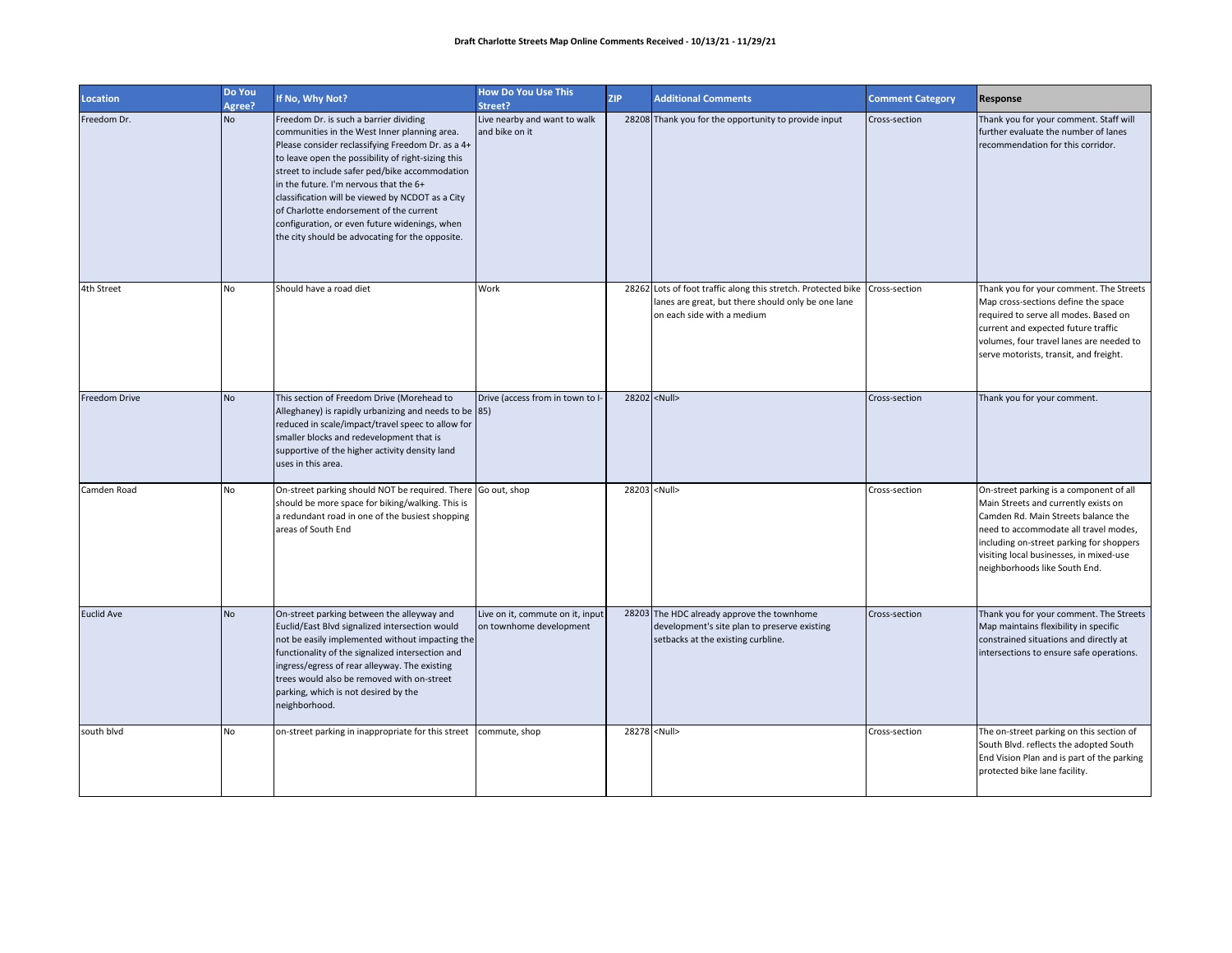| <b>Location</b>                                         | Do You<br>Agree? | If No, Why Not?                                                                                                                                                                                                                                                    | <b>How Do You Use This</b><br>Street?                  | <b>ZIP</b>    | <b>Additional Comments</b>                                                                                                                                                                                                                                                                                                                                                                                                                                                                                                                 | <b>Comment Category</b> | Response                                                                                                                                                                                                                                                                                                                             |
|---------------------------------------------------------|------------------|--------------------------------------------------------------------------------------------------------------------------------------------------------------------------------------------------------------------------------------------------------------------|--------------------------------------------------------|---------------|--------------------------------------------------------------------------------------------------------------------------------------------------------------------------------------------------------------------------------------------------------------------------------------------------------------------------------------------------------------------------------------------------------------------------------------------------------------------------------------------------------------------------------------------|-------------------------|--------------------------------------------------------------------------------------------------------------------------------------------------------------------------------------------------------------------------------------------------------------------------------------------------------------------------------------|
| Intersection of Rea, Alexander and No<br>Providence Rds |                  | This is a Boulevard without any of the amenities<br>of a proposed boulevard, e.g. center with refuge<br>and other pedestrian facilities. The proposed<br>sidewalk for the rezoned 44 townhouse<br>development does not include a 12 ft multi-path-<br>only 8 feet. | I commute to work using Rea<br>Rd and/or Providence Rd |               | 28226 This street map at this intersection does not show<br>recent rezonings, e.g the 44 townhouses at<br>Alexander and Providence Rds. There is no<br>pedestrian refuge at this intersection.                                                                                                                                                                                                                                                                                                                                             | Cross-section           | Thank you for your comment. The Streets<br>Map is not a parcel-by-parcel map or a<br>reflection of existing conditions. The<br>Streets Map is intended to set the future<br>expectations for the corridor based on<br>adopted transportation policies;<br>conditions of approved rezonings will<br>continue to apply to those sites. |
| charlotte                                               | No               | the entire streets map does not recognize<br>approved cross sections as part of current<br>conditional rezonings                                                                                                                                                   | <null></null>                                          | <null></null> | <null></null>                                                                                                                                                                                                                                                                                                                                                                                                                                                                                                                              | Cross-section           | Thank you for your comment. The Streets<br>Map is not a parcel-by-parcel map or a<br>reflection of existing conditions. The<br>Streets Map is intended to set the future<br>expectations for the corridor based on<br>adopted transportation policies;<br>conditions of approved rezonings will<br>continue to apply to those sites. |
| Matheson Ave                                            | <null></null>    | <null></null>                                                                                                                                                                                                                                                      | Commute                                                |               | 28205 Seems like the section of Matheson from Tryon to<br>The Plaza would be a good canidate for a road diet.<br>The multiple wide lanes encourage speeds that are<br>too high for a street going througha residential area,<br>near multiple parks and areas that are becoming<br>more pedestrian friendly as the area gets denser.<br>Additionally if protected bikelanes could be installed<br>it would provide a great conection to<br>neighborhoods for both the greenway as well as the<br>activity center area along North Davidson | Cross-section           | The Streets Map cross-section of 2+<br>Avenue reflects a road diet.                                                                                                                                                                                                                                                                  |
| Tryon & Morehead                                        | No               | This location should receive traffic calming street Live, commute<br>improvements to make alternative<br>transportation modes safer and more efficient.<br>Driving should not continue to take priority.                                                           |                                                        |               | 28202 Tryon through south end should look very similar to Cross-section<br>Tryon through Uptown                                                                                                                                                                                                                                                                                                                                                                                                                                            |                         | Thank you for your comment. The Draft<br>Streets Map does not currently apply to<br>uptown. The recently adopted All In 2040<br>Center City Vision plan sets the goal of<br>updating the Center City Transportation<br>plan, which will set the vision for uptown<br>streets.                                                        |
| <b>Fifth Street</b>                                     | <b>No</b>        | No recommendation provided                                                                                                                                                                                                                                         | Live 1 block away                                      |               | 28202 The on-street parking should be removed to allow<br>for the construction of protected bike lanes both<br>here and in most other areas of uptown. As a<br>resident of this neighborhood, I would take fewer<br>trips by cars if other options were made safer and<br>more enjoyable with proper infrastructure. Having a<br>bike lane 1 block away should not preclude the<br>addition of a bike lane on this street - protected bike<br>travel should be made available everywhere<br>practicable                                    | Cross-section           | Thank you for your comment. The Draft<br>Streets Map does not currently apply to<br>uptown. The recently adopted All In 2040<br>Center City Vision plan sets the goal of<br>updating the Center City Transportation<br>plan, which will set the vision for uptown<br>streets.                                                        |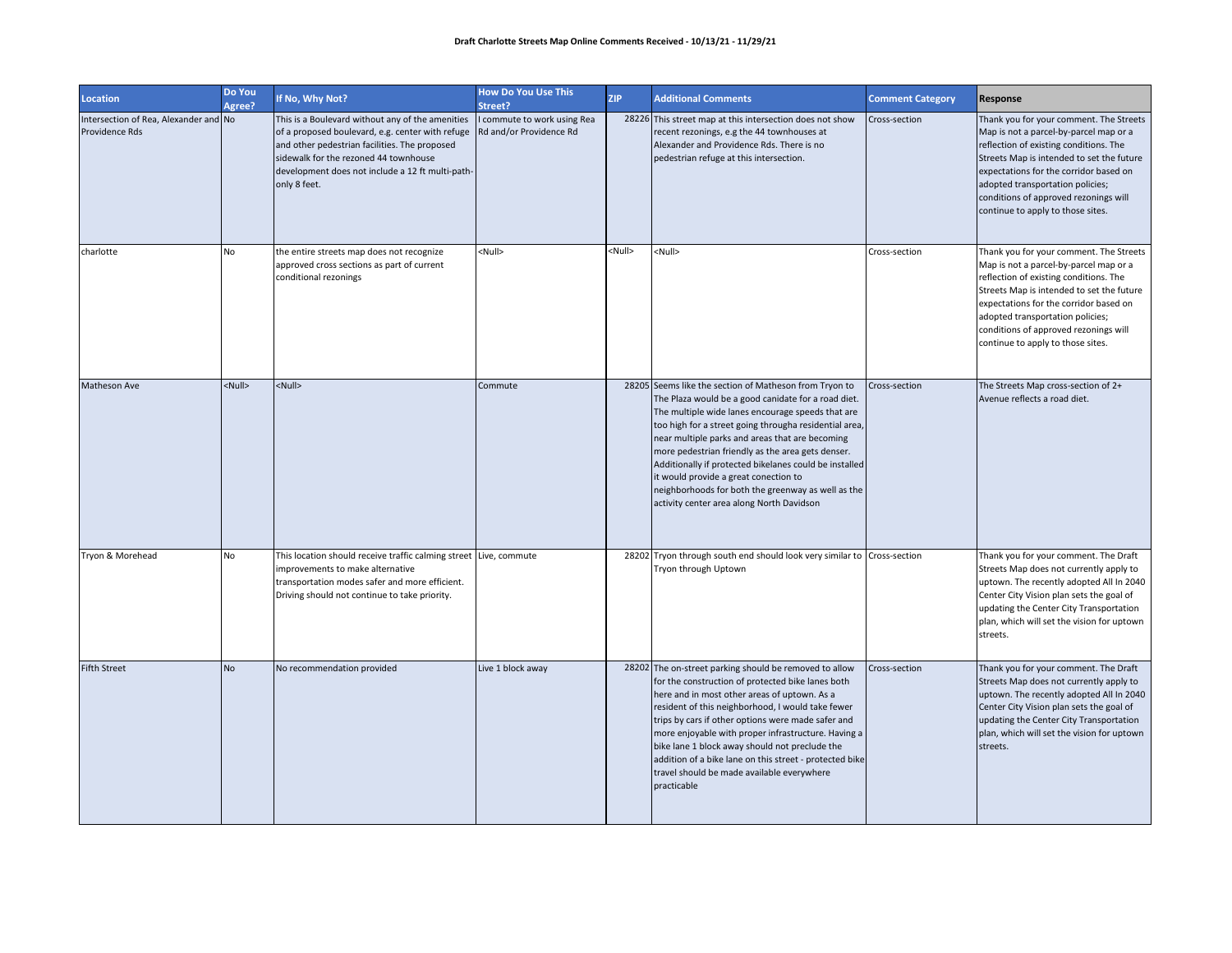| <b>Location</b>       | Do You<br>Agree? | If No, Why Not?                                                                                                               | <b>How Do You Use This</b><br>Street? | <b>ZIP</b>    | <b>Additional Comments</b>                                                                                                                                                                                                                                                                                                                   | <b>Comment Category</b> | Response                                                                                                                                                                                                                                                                      |
|-----------------------|------------------|-------------------------------------------------------------------------------------------------------------------------------|---------------------------------------|---------------|----------------------------------------------------------------------------------------------------------------------------------------------------------------------------------------------------------------------------------------------------------------------------------------------------------------------------------------------|-------------------------|-------------------------------------------------------------------------------------------------------------------------------------------------------------------------------------------------------------------------------------------------------------------------------|
| <b>Third Street</b>   | No               | No recommendation is provided                                                                                                 | Commute & live nearby                 |               | 28202 The on-street parking should be removed to allow<br>for the construction of protected bike lanes both<br>here and in most other areas of uptown. As a<br>resident of this neighborhood, I would take fewer<br>trips by cars if other options were made safer and<br>more enjoyable with proper infrastructure.                         | Cross-section           | Thank you for your comment. The Draft<br>Streets Map does not currently apply to<br>uptown. The recently adopted All In 2040<br>Center City Vision plan sets the goal of<br>updating the Center City Transportation<br>plan, which will set the vision for uptown<br>streets. |
| <b>College Street</b> | <b>No</b>        | no recommendation is provided                                                                                                 | Commute & live in<br>neighborhood     |               | 28202 The on-street parking should be removed to allow<br>for the construction of protected bike lanes both<br>here and in most other areas of uptown. As a<br>resident of this neighborhood, I would take fewer<br>trips by cars if other options were made safer and<br>more enjoyable with proper infrastructure.                         | Cross-section           | Thank you for your comment. The Draft<br>Streets Map does not currently apply to<br>uptown. The recently adopted All In 2040<br>Center City Vision plan sets the goal of<br>updating the Center City Transportation<br>plan, which will set the vision for uptown<br>streets. |
| Mint St               | No               | No recommendation provided                                                                                                    | Live, own, and commute                |               | 28202 The on-street parking should be removed to allow<br>for the construction of protected bike lanes both<br>here and in most other areas of uptown. As a<br>resident of this block, I would take fewer trips by<br>cars if other options were made safer and more<br>enjoyable with proper infrastructure.                                | Cross-section           | Thank you for your comment. The Draft<br>Streets Map does not currently apply to<br>uptown. The recently adopted All In 2040<br>Center City Vision plan sets the goal of<br>updating the Center City Transportation<br>plan, which will set the vision for uptown<br>streets. |
| Trade St and Tryon St | Yes              | <null></null>                                                                                                                 | Commute, Visit Charlotte              |               | 28269 It would be nice if Trade and Tryon in uptown were<br>converted to Pedestrian/Bike/Scooter through<br>ways, at least on weekends. This would allow a safer<br>feel to the city as well as be a draw for street<br>vendors and tourists. There are enough side streets<br>for cars to use as we move towards activating<br>uptown more. | Cross-section           | Thank you for your comment. The Draft<br>Streets Map does not currently apply to<br>uptown. The recently adopted All In 2040<br>Center City Vision plan sets the goal of<br>updating the Center City Transportation<br>plan, which will set the vision for uptown<br>streets. |
| 3rd Street            | No               | This is not an appropriate urban street. Make<br>this 2 ways, narrow it for pedestrians. Most<br>uptown streets are terrible. | drive on it daily                     | <null></null> | <null></null>                                                                                                                                                                                                                                                                                                                                | Cross-section           | Thank you for your comment. The Draft<br>Streets Map does not currently apply to<br>uptown. The recently adopted All In 2040<br>Center City Vision plan sets the goal of<br>updating the Center City Transportation<br>plan, which will set the vision for uptown<br>streets. |
| Tryon St and Trade St | Yes              | <null></null>                                                                                                                 | Commute on it on bicycle              |               | 28208 <null></null>                                                                                                                                                                                                                                                                                                                          | Cross-section           | Thank you for your comment. The Draft<br>Streets Map does not currently apply to<br>uptown. The recently adopted All In 2040<br>Center City Vision plan sets the goal of<br>updating the Center City Transportation<br>plan, which will set the vision for uptown<br>streets. |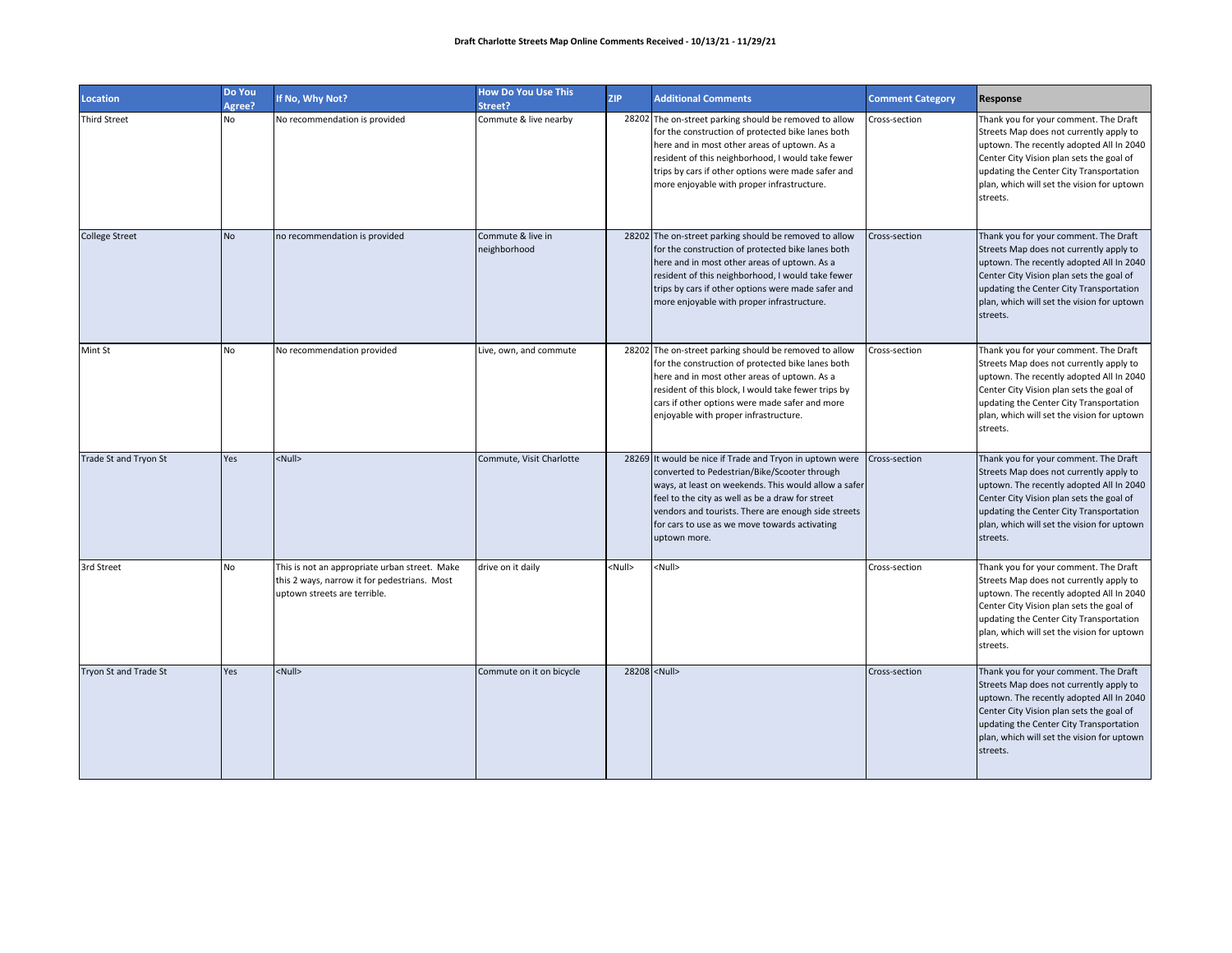| Location                                                             | Do You<br>Agree? | If No, Why Not?                                                                                                                                                                | <b>How Do You Use This</b><br>Street? | <b>ZIP</b>    | <b>Additional Comments</b>                                                                                                                                                                                                                                                                                                                                                                                                                                                          | <b>Comment Category</b> | Response                                                                                                                                                                                                                                                                                                                                                                                                                                                                                                                                                                          |
|----------------------------------------------------------------------|------------------|--------------------------------------------------------------------------------------------------------------------------------------------------------------------------------|---------------------------------------|---------------|-------------------------------------------------------------------------------------------------------------------------------------------------------------------------------------------------------------------------------------------------------------------------------------------------------------------------------------------------------------------------------------------------------------------------------------------------------------------------------------|-------------------------|-----------------------------------------------------------------------------------------------------------------------------------------------------------------------------------------------------------------------------------------------------------------------------------------------------------------------------------------------------------------------------------------------------------------------------------------------------------------------------------------------------------------------------------------------------------------------------------|
| Tryon St                                                             | Yes              | <null></null>                                                                                                                                                                  | Commute on bike                       |               | 28208 <null></null>                                                                                                                                                                                                                                                                                                                                                                                                                                                                 | Cross-section           | Thank you for your comment. The Draft<br>Streets Map does not currently apply to<br>uptown. The recently adopted All In 2040<br>Center City Vision plan sets the goal of<br>updating the Center City Transportation<br>plan, which will set the vision for uptown<br>streets.                                                                                                                                                                                                                                                                                                     |
| Graham St                                                            | <b>No</b>        | No recommendation provided                                                                                                                                                     | Commute & live in<br>neighborhood     |               | 28202 This section of Graham St, along with other streets<br>in uptown controlled by NCDOT, should be taken<br>over by CDOT. This section of Graham St is too<br>narrow for the posted speed limit and the actual<br>speed of travel. The lack of signals and narrow<br>sidewalks makes it unsafe. Narrowing this road to<br>allow for the inclusion of wider sidewalks, protected<br>bike lanes, and a turn lane instead of 4 car lanes<br>should improve safety and traffic flow. | Cross-section           | Thank you for your comment. The Draft<br>Streets Map does not currently apply to<br>uptown. The recently adopted All In 2040<br>Center City Vision plan sets the goal of<br>updating the Center City Transportation<br>plan, which will set the vision for uptown<br>streets.                                                                                                                                                                                                                                                                                                     |
| <b>Whitewater Center</b>                                             | <null></null>    | <null></null>                                                                                                                                                                  | Live near it; use WWC                 | <null></null> | Another access point to the white water center is<br>needed. I don't know if this is the best location or<br>not, but it is logical                                                                                                                                                                                                                                                                                                                                                 | <b>Future Street</b>    | Thank you for your comment. See future<br>street FAQ.                                                                                                                                                                                                                                                                                                                                                                                                                                                                                                                             |
| Fred D. Alexander Blvd                                               | <b>No</b>        | A new boulevard is not needed here, there is<br>already god east-west connectivty with 485<br>already running parallels to this proposed road.                                 | <null></null>                         |               | 28262 New roads are expensive to construct and maintain, Future Street<br>destroy natural environments, create noise and<br>pollution. We should be very careful about drawing<br>new lines on the map that can have huge<br>consequences.                                                                                                                                                                                                                                          |                         | Fred D. Alexander Blvd. is included in the<br>adopted Comprehensive Transportation<br>Plan (CTP). Arterial streets serve<br>important and different functions from<br>Interstates and Freeways such as I-485.<br>Those types of facilities are intended to<br>move very large volumes of traffic over<br>longer distances. Arterials are intended to<br>support access to land uses, shorter<br>distance travel routes between them, and<br>be designed to provide opportunities for<br>people to travel to and from these land<br>uses by other modes. See future street<br>FAQ. |
| Charlie Hipp Rd, Apt, suite, floor,<br>etc., Apt, suite, floor, etc. | No               | The proposed road on Charlie hipp leads to a non Live on it<br>value add road. It will negatively impact land<br>owners because Charlie hipp is a one lane<br>residential road |                                       |               | 28214 <null></null>                                                                                                                                                                                                                                                                                                                                                                                                                                                                 | <b>Future Street</b>    | Location of comment unclear, there is<br>currently no proposed extension of<br>Charlie Hipp Rd on the Draft Streets Map.<br>See future street FAQ.                                                                                                                                                                                                                                                                                                                                                                                                                                |
| Barclay Downs Ext and Piedmont<br>Row                                | <null></null>    | $\leq$ Null $\geq$                                                                                                                                                             | Still under construction              | <null></null> | The SouthPark network should be shown here with<br>the parallel route to Fairview                                                                                                                                                                                                                                                                                                                                                                                                   | <b>Future Street</b>    | Thank you for your comment. This<br>particular portion of the network is<br>provided by Local Streets which are<br>guided by ordinance. See future street<br>FAQ.                                                                                                                                                                                                                                                                                                                                                                                                                 |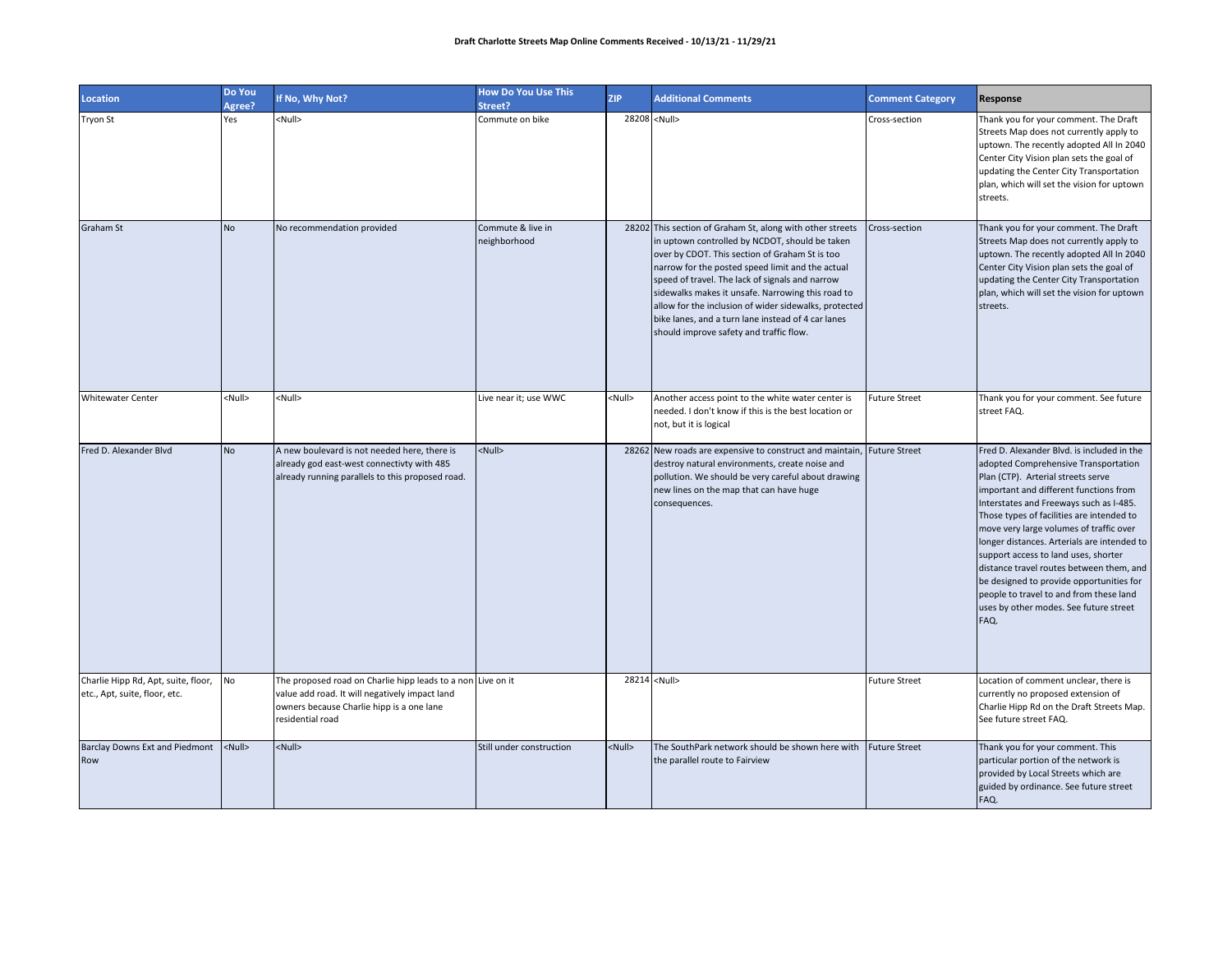| <b>Location</b>                                  | Do You<br>Agree? | If No, Why Not?                                                                                                                                                                                                                                                                                                                                                                                                                                                                                                                          | <b>How Do You Use This</b><br>Street?                             | <b>ZIP</b> | <b>Additional Comments</b>                                                                                                                                                                                                                                                                                                                                                                                                                                                                                                                                                                                                                                                                                                                                                                                                                                                                       | <b>Comment Category</b> | Response                                                                                                                                                                                                                                                                                                                                                                                                                                                                                                                                                                                                                             |
|--------------------------------------------------|------------------|------------------------------------------------------------------------------------------------------------------------------------------------------------------------------------------------------------------------------------------------------------------------------------------------------------------------------------------------------------------------------------------------------------------------------------------------------------------------------------------------------------------------------------------|-------------------------------------------------------------------|------------|--------------------------------------------------------------------------------------------------------------------------------------------------------------------------------------------------------------------------------------------------------------------------------------------------------------------------------------------------------------------------------------------------------------------------------------------------------------------------------------------------------------------------------------------------------------------------------------------------------------------------------------------------------------------------------------------------------------------------------------------------------------------------------------------------------------------------------------------------------------------------------------------------|-------------------------|--------------------------------------------------------------------------------------------------------------------------------------------------------------------------------------------------------------------------------------------------------------------------------------------------------------------------------------------------------------------------------------------------------------------------------------------------------------------------------------------------------------------------------------------------------------------------------------------------------------------------------------|
| Future Ridge Road Extension                      | No               | While the road may be necessary to cut down on We walk through the Eastfield<br>neighborhood traffic, it is not ideal given the<br>proximity to single family neighborhood. If it is<br>constructed, it needs to be similar to Ridge road<br>by Publix (bike path, lots of cross walks, etc.)<br>Need to either have tree coverage or wall for                                                                                                                                                                                           | community all the time. this<br>would bifurcate the<br>community. |            | 28269 If this is necessary, do it right and keep the adjacent Future Street<br>homes in mind from a privacy/road noise<br>perspective.                                                                                                                                                                                                                                                                                                                                                                                                                                                                                                                                                                                                                                                                                                                                                           |                         | Thank you for your comment. All future<br>streets will be designed as<br>multimodal/complete streets, taking into<br>account the context of the area. See<br>future street FAQ.                                                                                                                                                                                                                                                                                                                                                                                                                                                      |
| Eastern Circumferential                          | <b>No</b>        | Ramming a new road through this nature<br>preserve is insanity. We dont even need another<br>Boulevard in this area, especially with E W T<br>Harris and 485 already providing north-south<br>connectivity for this area                                                                                                                                                                                                                                                                                                                 | <null></null>                                                     |            | 28262 <null></null>                                                                                                                                                                                                                                                                                                                                                                                                                                                                                                                                                                                                                                                                                                                                                                                                                                                                              | <b>Future Street</b>    | Arterial streets serve important and<br>different functions from Interstates and<br>Freeways such as I-485. Those types of<br>facilities are intended to move very large<br>volumes of traffic over longer distances.<br>Arterials are intended to support access to<br>land uses, shorter distance travel routes<br>between them, and be designed to<br>provide opportunities for people to travel<br>to and from these land uses by other<br>modes. The City and NCDOT will<br>coordinate with Mecklenburg County to<br>minimize the impacts of the Eastern<br>Circumferential through Reedy Creek Park.<br>See future street FAQ. |
| Shopton Rd West Extension                        | <b>No</b>        | Cuts across land being used for the scientific<br>esearch of trees                                                                                                                                                                                                                                                                                                                                                                                                                                                                       | communte and work                                                 |            | 28278 The volume of traffic on this road has increased<br>dramatically over the last decade. Crossing the road<br>on a daily basis to perform maintenance and<br>research has become hazardous with vehicles<br>speeding down the road. Traffic needs to be<br>diverted to HWY160.                                                                                                                                                                                                                                                                                                                                                                                                                                                                                                                                                                                                               | <b>Future Street</b>    | Realigning Youngblood road/extending<br>Shopton Road will create a safer facility<br>for all users. This project is not currently<br>on the horizon for funding. See future<br>street FAQ.                                                                                                                                                                                                                                                                                                                                                                                                                                           |
| Prosperity Church Rd. to Browne<br>Rd. Connector | No               | There are no traffic backup issues on Prosperity<br>Church Road, and two neighborhoods next to<br>Brynmoor already have through access to get to<br>Browne and Hucks, as well as DeArmon Rd.<br>which is only a mile or two down the road. This<br>area is currently wooded space AND crosses the<br>future Clark's Creek Greenway extension and<br>Clark's Creek itself, which would require<br>significant construction of a bridge or overpass<br>to avoid disturbing Clark's Creek. We do not<br>want through traffic on our street. | I live on Crayton Dr.                                             |            | 28269 We do not want through traffic in Brynmoor or on<br>Crayton Dr. This street ends at a quiet culdesac<br>adjacent to a wooded area that meets up with the<br>future greenway extension. In addition, a small<br>creek runs from the pond off Old Timber down into<br>Brynmoor, and road construction would eliminate<br>that. If a connector road MUST be constructed, we<br>request that Crayton Dr. be left as a dead end and<br>NOT connected to this new road. Diverting traffic<br>from Prosperity Church Rd. through Brynmoor<br>would serve no purpose as it would just create a<br>loop from Prosperity Church Rd. to this new road.<br>Brynmoor does not have any other outlets so this<br>would not alleviate any future traffic congestion you<br>expect. It would be better to add exit and entry<br>points to Wellington to alleviate some of the<br>congestion on Katelyn Dr. | <b>Future Street</b>    | This comment, along with others related<br>to the mapping of future arterial streets,<br>is under further review. See future street<br>FAQ.                                                                                                                                                                                                                                                                                                                                                                                                                                                                                          |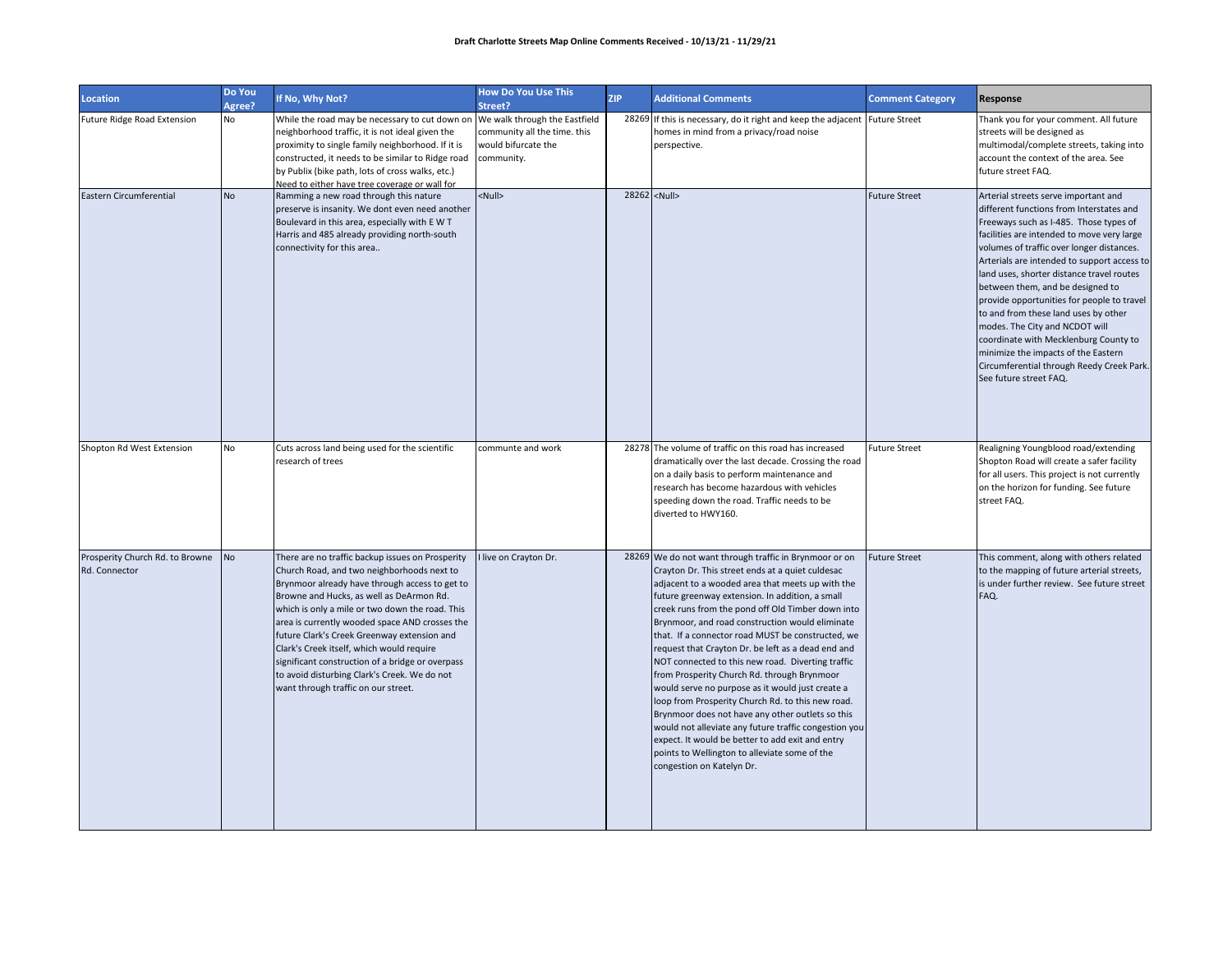| <b>Location</b>                         | Do You<br>Agree? | If No, Why Not?                                                                                                    | <b>How Do You Use This</b><br>Street? | <b>ZIP</b> | <b>Additional Comments</b>                                                                                                                                                                                                                                                                                                                                                  | <b>Comment Category</b> | <b>Response</b>                                                                                                                                                                                                                                                                                                                                                                             |
|-----------------------------------------|------------------|--------------------------------------------------------------------------------------------------------------------|---------------------------------------|------------|-----------------------------------------------------------------------------------------------------------------------------------------------------------------------------------------------------------------------------------------------------------------------------------------------------------------------------------------------------------------------------|-------------------------|---------------------------------------------------------------------------------------------------------------------------------------------------------------------------------------------------------------------------------------------------------------------------------------------------------------------------------------------------------------------------------------------|
| Douglas Dr/Pine Oaks                    | No               | this is an existing residential neighborhood with<br>driveways. the cross section is 128' wide. NOT<br>appropriate | commute                               |            | 28278 this is a Collector not a Blvd                                                                                                                                                                                                                                                                                                                                        | <b>Future Street</b>    | This alignment is part of the overall<br>Airport master plan. This is a longer range<br>plan that could adjust over time. See<br>future street FAQ.                                                                                                                                                                                                                                         |
| Shopton Rd West Etx (aka<br>Youngblood) | <b>No</b>        | serves no purpose. Youngblood serves same<br>purpose                                                               | commute on it                         |            | 28278 this future road was eliminated in the steele Crk<br>Area Plan                                                                                                                                                                                                                                                                                                        | <b>Future Street</b>    | Realigning Youngblood road/extending<br>Shopton Road will create a safer facility<br>for all users. This project is not currently<br>on the horizon for funding. See future<br>street FAQ.                                                                                                                                                                                                  |
| Nevada Blvd                             | <b>No</b>        | Currently would not work to cross I77 across<br>private property                                                   | Own property                          |            | 28117 The extension of this street does not make any<br>logistical sense.                                                                                                                                                                                                                                                                                                   | <b>Future Street</b>    | Thank you for your comment. Staff will<br>continue to review this location for<br>consideration in a future map<br>amendment. See future street FAQ.                                                                                                                                                                                                                                        |
| Whitewater Center Pkwy Ext              | <b>No</b>        | Divides future park                                                                                                | 6608 Brynwood Drive                   |            | 28226 re-align to avoid impacted future park                                                                                                                                                                                                                                                                                                                                | <b>Future Street</b>    | Thank you for your comment. The city will<br>continue to work to minimize overall<br>impacts to the surrounding area.A better<br>street network and multimodal<br>connectivity are important City policies<br>and key to our mobiltiy future. This future<br>street is not currently on a funding plan,<br>but is part of the city's long range mobility<br>network. See future street FAQ. |
| Whitewater Center Pkwy Ext              | No               | Unnecessary development                                                                                            | Live on it/own property on it         |            | 28214 An extension of Whitewater Center Parkway to<br>connect to the Rapids at Belmeade neighborhood<br>could only serve to create more logistical issues for<br>residents. The primary entrance already serves our<br>community sufficiently, so extending the current<br>Whitewater Center entrance will allow visitor traffic<br>to clog the neighborhood during events. | <b>Future Street</b>    | Thank you for your comment. The city will<br>continue to work to minimize overall<br>impacts to the surrounding area.A better<br>street network and multimodal<br>connectivity are important City policies<br>and key to our mobiltiy future. This future<br>street is not currently on a funding plan,<br>but is part of the city's long range mobility<br>network. See future street FAQ. |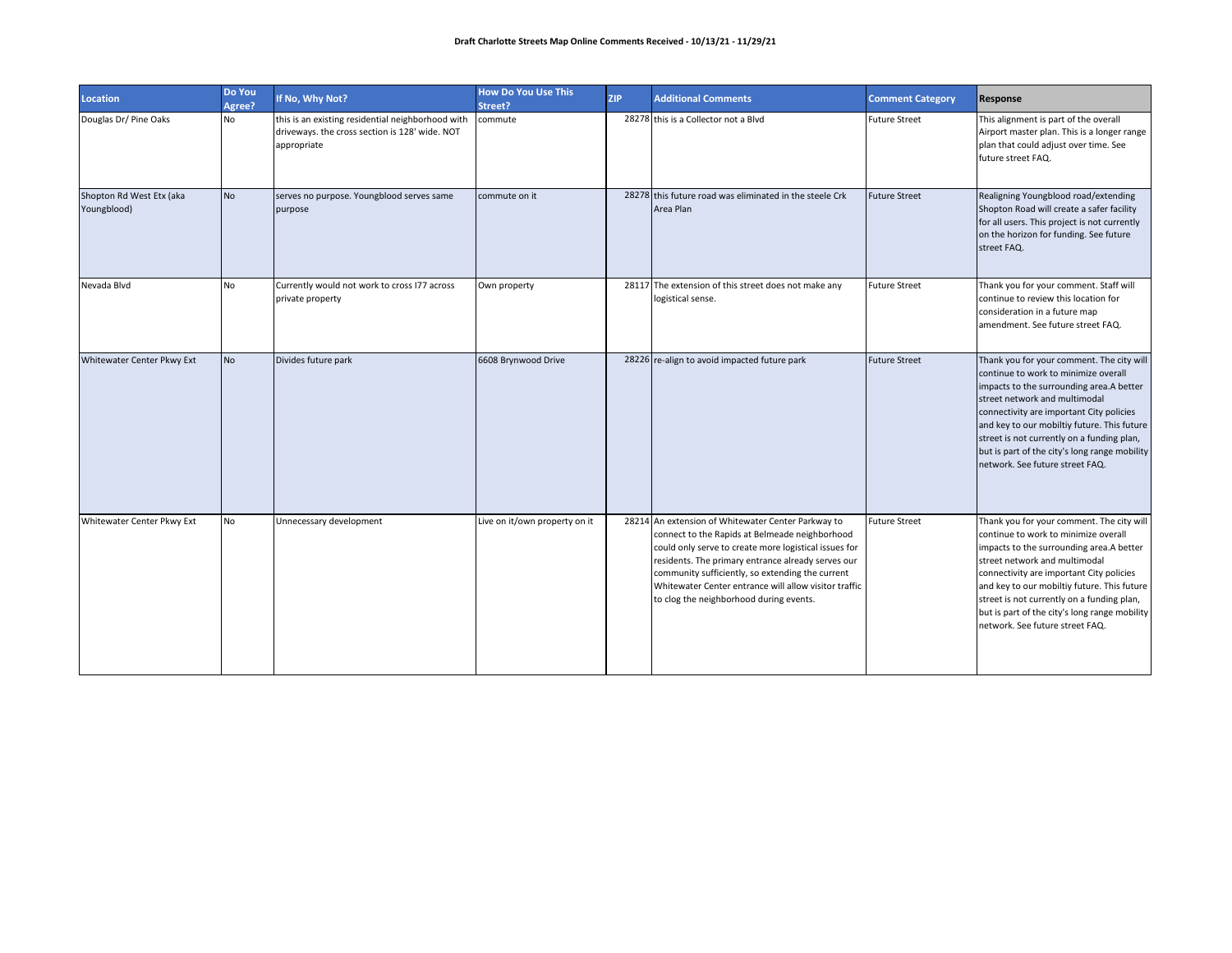| <b>Location</b>                                | Do You<br>Agree? | If No, Why Not?                                                                                                                                                                                                                                                                                                                                                                                                                                                                                                      | <b>How Do You Use This</b><br>Street?                                                      | <b>ZIP</b> | <b>Additional Comments</b>                                                                                                                                                                                                                                                                                                                                                                                                                                                                                                                                                                                                                                                                                                                                                                                                                 | <b>Comment Category</b> | Response                                                                                                                                                                |
|------------------------------------------------|------------------|----------------------------------------------------------------------------------------------------------------------------------------------------------------------------------------------------------------------------------------------------------------------------------------------------------------------------------------------------------------------------------------------------------------------------------------------------------------------------------------------------------------------|--------------------------------------------------------------------------------------------|------------|--------------------------------------------------------------------------------------------------------------------------------------------------------------------------------------------------------------------------------------------------------------------------------------------------------------------------------------------------------------------------------------------------------------------------------------------------------------------------------------------------------------------------------------------------------------------------------------------------------------------------------------------------------------------------------------------------------------------------------------------------------------------------------------------------------------------------------------------|-------------------------|-------------------------------------------------------------------------------------------------------------------------------------------------------------------------|
| 4232 Wynborough Lane                           | <b>No</b>        | When this road was proposed on the Prosperity<br>Village Plan - I spoke against it at a transportation<br>committee hearing. At that time, Kent Main from<br>the Charlotte Planning was forced to admit by a<br>CDOT representative that the road was in<br>violation of City policy. I four lane road with a<br>median, sidewalks, and bike lane, would not fit<br>in that small space. Main then stated we'll just<br>make it two lanes. An example of planning<br>without inspecting the area or impacts.         | 4232 Wynborough Lane                                                                       |            | 28269 A road here would disrupt and devalue properties.<br>Where is there another road where homeowners<br>from two neighborhoods would have their homes<br>have a street in front and behind their homes? This<br>road would also be a significant noise disturbance.<br>Traffic noise from Prosperity is already an issue. This<br>would be a target for speeders, and racers out of<br>control on Prosperity at all hours. This section is also<br>home to wildlife including deer, rabbits, and box<br>turtles. It would also cut through a greenway and<br>does little to complete the original intent. It<br>negatively impacts three neighborhoods (Brynmoor,<br>Rolling Oaks, and Amber Leigh) while providing no<br>value add, only disruption to these homes. There<br>are no positives and many negatives to the<br>homeowners. | <b>Future Street</b>    | This comment, along with others related<br>to the mapping of future arterial streets,<br>is under further review. See future street<br>FAQ.                             |
| Hucks Rd Extension & Suttonview No<br>Dr       |                  | Excessive speeding traffic already on Suttonview<br>Drive. Proposed Hucks Rd Extension will<br>encourage cut-through traffic on Suttonview<br>Drive and worsen the dangerous traffic.<br>Recommend speed mitigation (e.g. speed<br>tables/humps on Suttonview) or better yet,<br>prohibit entry onto Suttonview Drive.                                                                                                                                                                                               | We live on this street, we know<br>the problem is real, not<br>hypothetical. "Ya feel me?" |            | 28269 <null></null>                                                                                                                                                                                                                                                                                                                                                                                                                                                                                                                                                                                                                                                                                                                                                                                                                        | <b>Future Street</b>    | Thank you for your comment. See future<br>street FAQ.                                                                                                                   |
| Hamilton Road at Youngblood<br>Road            | <b>No</b>        | Add a continuation of Hamilton Road west to<br>new Youngblood Road.                                                                                                                                                                                                                                                                                                                                                                                                                                                  | Occasional travel                                                                          |            | 28273 <null></null>                                                                                                                                                                                                                                                                                                                                                                                                                                                                                                                                                                                                                                                                                                                                                                                                                        | <b>Future Street</b>    | Thank you for your comment. Any<br>realignment of Youngblood would<br>reestablish the connection to Hamilton as<br>it currently exists today. See future street<br>FAQ. |
| Verde Creek Road                               | No               | Verde Creek is in a residential community. We do Lives in Rapids of Belmeade<br>not need extra traffic passing through our<br>neighborhood. Please reconsider using our<br>community as a passthrough for others. We<br>would like to keep a quiet, clean and safe<br>neighborhood for the families that have invested<br>in homes here.                                                                                                                                                                             |                                                                                            |            | 28214 <null></null>                                                                                                                                                                                                                                                                                                                                                                                                                                                                                                                                                                                                                                                                                                                                                                                                                        | <b>Future Street</b>    | Thank you for your comment. Please see<br>the FAQ about future streets.                                                                                                 |
| <b>Whitewater Center to</b><br>Performance Rd. | <b>No</b>        | Several problems. There is a cell phone tower on Live on it. Have property on it.<br>the corner of our property (4788 Charlie Hipp rd.) Commute on it,<br>where the road is supposed to go. second the<br>road is supposed to cross a stream that flows all<br>year round and includes 2 historic springs. Both<br>the springs and the creek need to be preserved.<br>Also there is a high bluff with steep banks<br>leading down to the creek. Third, the current<br>road location goes directly over 2 residences. |                                                                                            |            | 28214 <null></null>                                                                                                                                                                                                                                                                                                                                                                                                                                                                                                                                                                                                                                                                                                                                                                                                                        | <b>Future Street</b>    | Thank you for your comment. The city will<br>continue to work to minimize overall<br>impacts to the surrounding area. Please<br>see future streets FAQ.                 |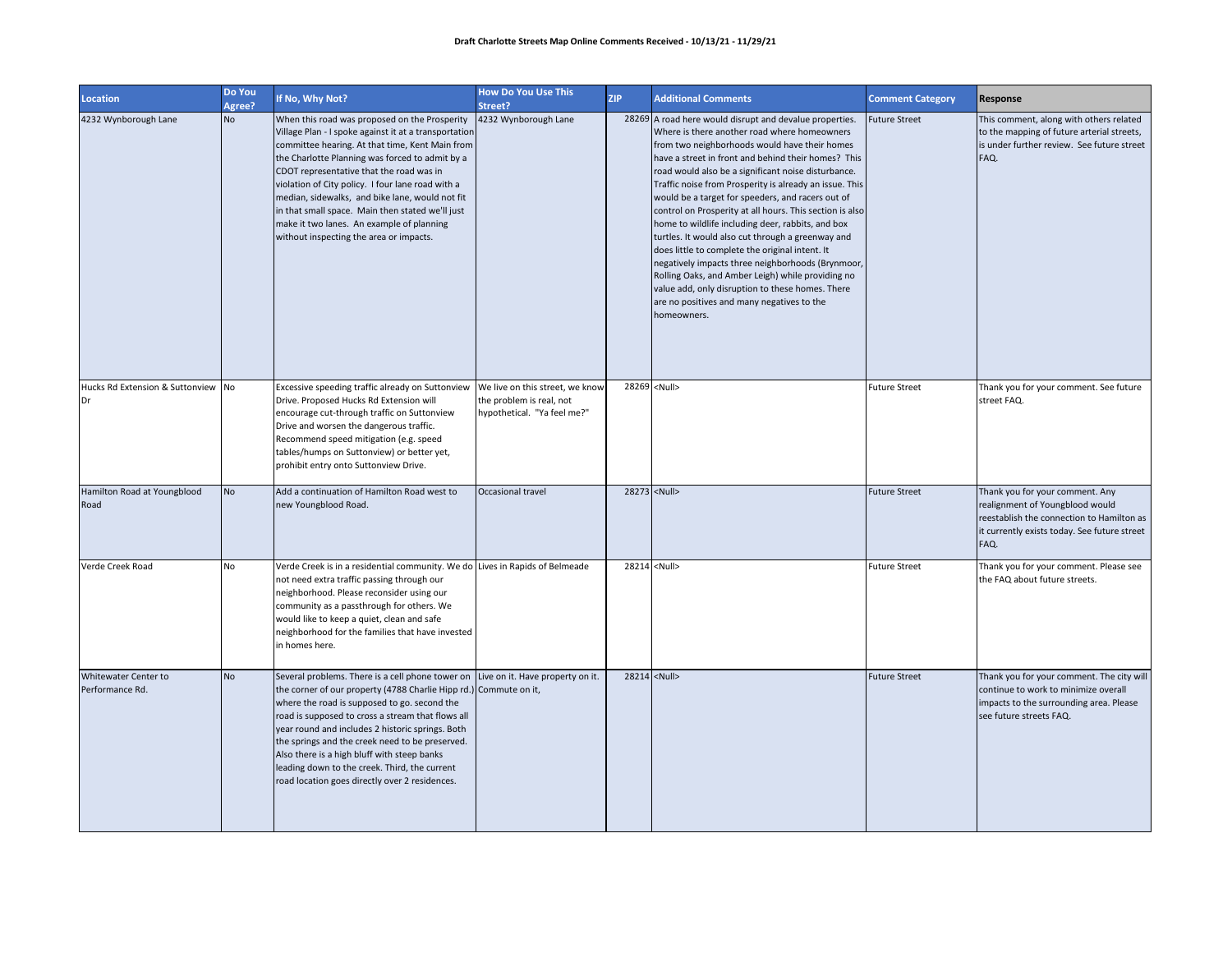| <b>Location</b>                                                    | Do You<br>Agree? | If No, Why Not?                                                                                                                                                                                                                                                                                                                                                                                                                                                                                                                               | <b>How Do You Use This</b><br>Street?                                                                                         | <b>ZIP</b> | <b>Additional Comments</b> | <b>Comment Category</b> | Response                                                                                                                                                                                                                                                                                           |
|--------------------------------------------------------------------|------------------|-----------------------------------------------------------------------------------------------------------------------------------------------------------------------------------------------------------------------------------------------------------------------------------------------------------------------------------------------------------------------------------------------------------------------------------------------------------------------------------------------------------------------------------------------|-------------------------------------------------------------------------------------------------------------------------------|------------|----------------------------|-------------------------|----------------------------------------------------------------------------------------------------------------------------------------------------------------------------------------------------------------------------------------------------------------------------------------------------|
| Whitewater Parkway                                                 | No               | Directing that amount of traffic through a<br>neighborhood will cause nothing but issues. It<br>will be a danger for the residents and complicate<br>an already poor situation with traffice in the<br>area. I also believe we would see runners and<br>bikers park in the neighborhood as opposed to at<br>the USNWC to avoid parking fees. While the<br>WWC does need better traffic flow, ths is a poor<br>solution. This would be dropping the traffic onto<br>a roadway that is not in any way in a position to<br>accept traffic either | Live next to it                                                                                                               |            | 28214 <null></null>        | <b>Future Street</b>    | Thank you for your comment. The city will<br>continue to work to minimize overall<br>impacts to the surrounding area. Please<br>see future streets FAQ.                                                                                                                                            |
| Back creek church and Caldwell<br>road extensions                  | <b>No</b>        | We do not need more roads in this area. We<br>need pedestrian infrastructure and connectivity.                                                                                                                                                                                                                                                                                                                                                                                                                                                | Live in the area                                                                                                              |            | 28213 <null></null>        | <b>Future Street</b>    | Thank you for your comment. A better<br>street network and multimodal<br>connectivity are important City policies<br>and key to our mobiltiy future. This future<br>street is not currently on a funding plan,<br>but is part of the city's long range mobility<br>network. See future street FAQ. |
| Future Ave. between N<br>Community House and Providence<br>Rd West | No               | This proposed avenue cuts through 4 existing<br>neighborhoods, adding traffic and road noise to<br>those residential communities. Construction<br>there will also contaminate streams and ponds<br>that house wildlife.                                                                                                                                                                                                                                                                                                                       | It is not a street currently. It is<br>a wooded area that borders 4<br>neighborhoods and has<br>streams that feed into ponds. |            | 28277 <null></null>        | <b>Future Street</b>    | Thank you for your comment. A better<br>street network and multimodal<br>connectivity are important City policies<br>and key to our mobiltiy future. This future<br>street is not currently on a funding plan,<br>but is part of the city's long range mobility<br>network. See future street FAQ. |
| 4312 Wynborough Lane                                               | <b>No</b>        | The strip of woods is home to many animals and<br>for them to lose this rare piece of land would be<br>a detriment. I don't think the new road would<br>offer many benefits as there are sufficient<br>alternate routes already in place                                                                                                                                                                                                                                                                                                      | It is my residence.                                                                                                           |            | 28269 <null></null>        | <b>Future Street</b>    | Thank you for your comment. A better<br>street network and multimodal<br>connectivity are important City policies<br>and key to our mobiltiy future. This future<br>street is not currently on a funding plan,<br>but is part of the city's long range mobility<br>network. See future street FAQ. |
| Verde Creek                                                        | No               | Connecting the WWC to Verde Creek will drive<br>too much traffic through a residential<br>neighborhood already negatively impacted by<br>WWC events. Increased traffic, speeding already<br>rampant on Belmeade, is NOT the answer.                                                                                                                                                                                                                                                                                                           | I live on this neighborhood.                                                                                                  |            | 28214 <null></null>        | <b>Future Street</b>    | Thank you for your comment. Please see<br>the FAQ about future streets.                                                                                                                                                                                                                            |
| Verde Creek Ext                                                    | <b>No</b>        | Unnecessary and opens up the neighborhood to<br>become a parking lot for the WWC. Please do<br>not build this. I live in this neighborhood and<br>this will be a detriment to us. If we want to go to<br>the WWC we can simply go out the main<br>entrance                                                                                                                                                                                                                                                                                    | I live here                                                                                                                   |            | 28214 <null></null>        | <b>Future Street</b>    | Thank you for your comment. Please see<br>the FAQ about future streets.                                                                                                                                                                                                                            |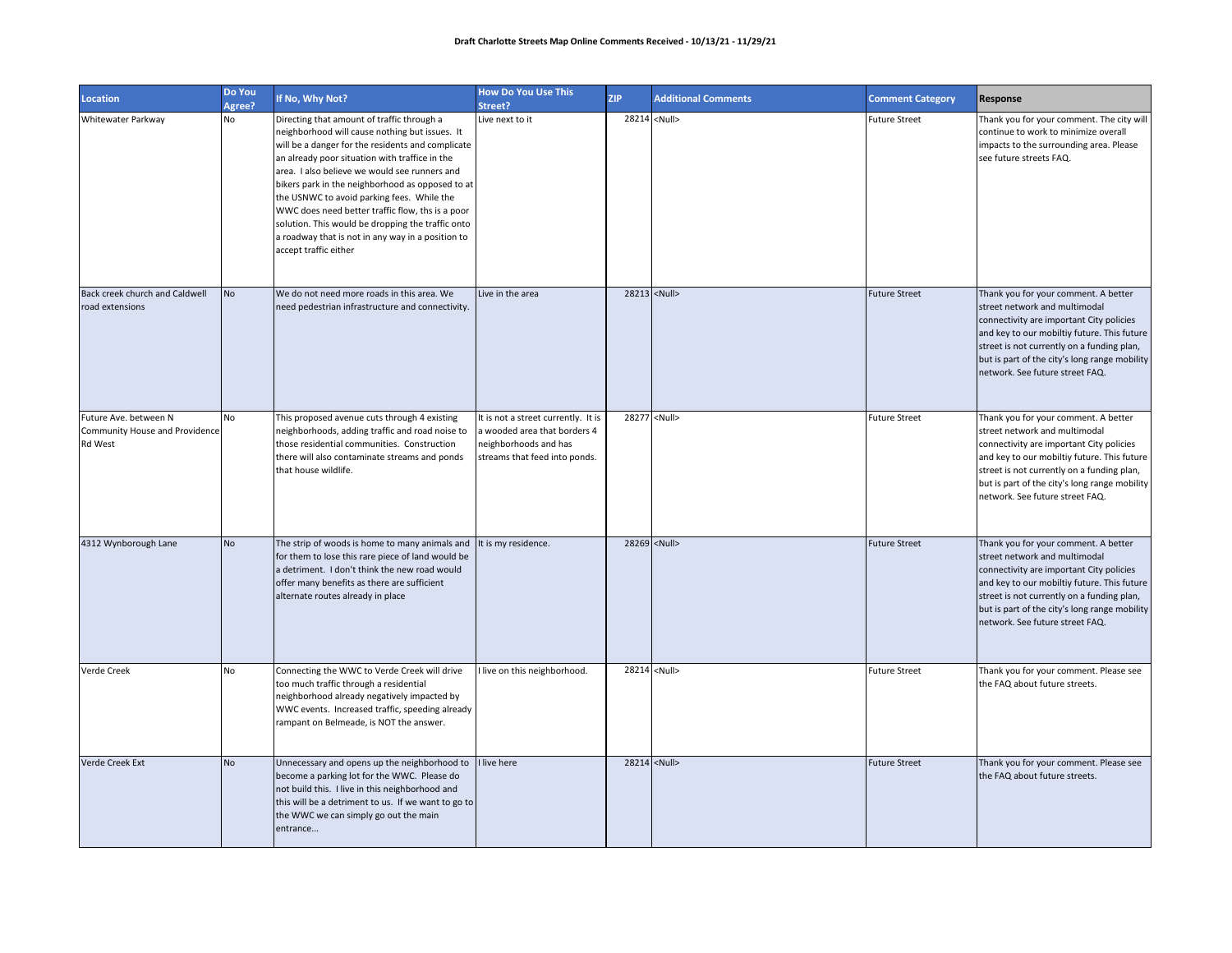| <b>Location</b>                         | Do You<br>Agree? | If No, Why Not?                                                                                                                                                                                                                                                                                                                                                                                                                                                      | <b>How Do You Use This</b><br>Street?                | <b>ZIP</b> | <b>Additional Comments</b> | <b>Comment Category</b> | Response                                                                                                                                                                                                                                                                                           |
|-----------------------------------------|------------------|----------------------------------------------------------------------------------------------------------------------------------------------------------------------------------------------------------------------------------------------------------------------------------------------------------------------------------------------------------------------------------------------------------------------------------------------------------------------|------------------------------------------------------|------------|----------------------------|-------------------------|----------------------------------------------------------------------------------------------------------------------------------------------------------------------------------------------------------------------------------------------------------------------------------------------------|
| Proposed Griers Grove Road<br>Extension | No               | This street extension has been fought by<br>neighbors for years.                                                                                                                                                                                                                                                                                                                                                                                                     | I live across from the proposed<br>street extension. |            | 28216 <null></null>        | <b>Future Street</b>    | Thank you for your comment. A better<br>street network and multimodal<br>connectivity are important City policies<br>and key to our mobiltiy future. This future<br>street is not currently on a funding plan,<br>but is part of the city's long range mobility<br>network. See future street FAQ. |
| 4232 Wynborough Lane                    | <b>No</b>        | This road would have negative impacts to<br>homeowners in two neighborhoods (Brynmoor<br>and Rolling Oaks). A road on this narrow strip of<br>land would cause home to be divided with a<br>street in front and immediately behind their<br>homes. I cannot find another area where homes<br>are put in this situation. The homes would<br>immediately be devalued, and subject to<br>increased noise pollution from traffic so close to                             | 4232 Wynborough Lane                                 |            | 28269 <null></null>        | <b>Future Street</b>    | Thank you for your comment. A better<br>street network and multimodal<br>connectivity are important City policies<br>and key to our mobiltiy future. This future<br>street is not currently on a funding plan,<br>but is part of the city's long range mobility<br>network. See future street FAQ. |
| 4232 Wynborough Lane                    | No               | This small strip of land is not suitable for a road.<br>it is small with little buffer for the homeowners.<br>This is one of the last areas where wildlife still<br>flourishes. The area is home to deer, ducks,<br>rabbits, and box turtles. Another cut through<br>road serves no purpose but to take away more<br>natural space, disrupt wildlife, reduce the tree<br>canopy, and create additional noise pollution<br>while causing negative financial and noise | 4232 Wynborough Lane                                 |            | 28269 <null></null>        | <b>Future Street</b>    | Thank you for your comment. A better<br>street network and multimodal<br>connectivity are important City policies<br>and key to our mobiltiy future. This future<br>street is not currently on a funding plan,<br>but is part of the city's long range mobility<br>network. See future street FAQ. |
| Proposed street                         | <b>No</b>        | How would this realistically cross the rail along<br>the stream here?                                                                                                                                                                                                                                                                                                                                                                                                | <null></null>                                        |            | 28208 <null></null>        | <b>Future Street</b>    | Thank you for your comment. Please see<br>the FAQ about future streets.                                                                                                                                                                                                                            |
| Sunset Hills Golf Course                | No               | Proposed road would run right through golf<br>course area and eventually remove some<br>resdential area.                                                                                                                                                                                                                                                                                                                                                             | <null></null>                                        |            | 28216 <null></null>        | <b>Future Street</b>    | Thank you for your comment. A better<br>street network and multimodal<br>connectivity are important City policies<br>and key to our mobiltiy future. This future<br>street is not currently on a funding plan,<br>but is part of the city's long range mobility<br>network. See future street FAQ. |
| <b>Sunset Hills Golf Course</b>         | <b>No</b>        | Proposed Road would run right through golf<br>course and change area enviornment.                                                                                                                                                                                                                                                                                                                                                                                    | <null></null>                                        |            | 28216 <null></null>        | <b>Future Street</b>    | Thank you for your comment. A better<br>street network and multimodal<br>connectivity are important City policies<br>and key to our mobiltiy future. This future<br>street is not currently on a funding plan,<br>but is part of the city's long range mobility<br>network. See future street FAQ. |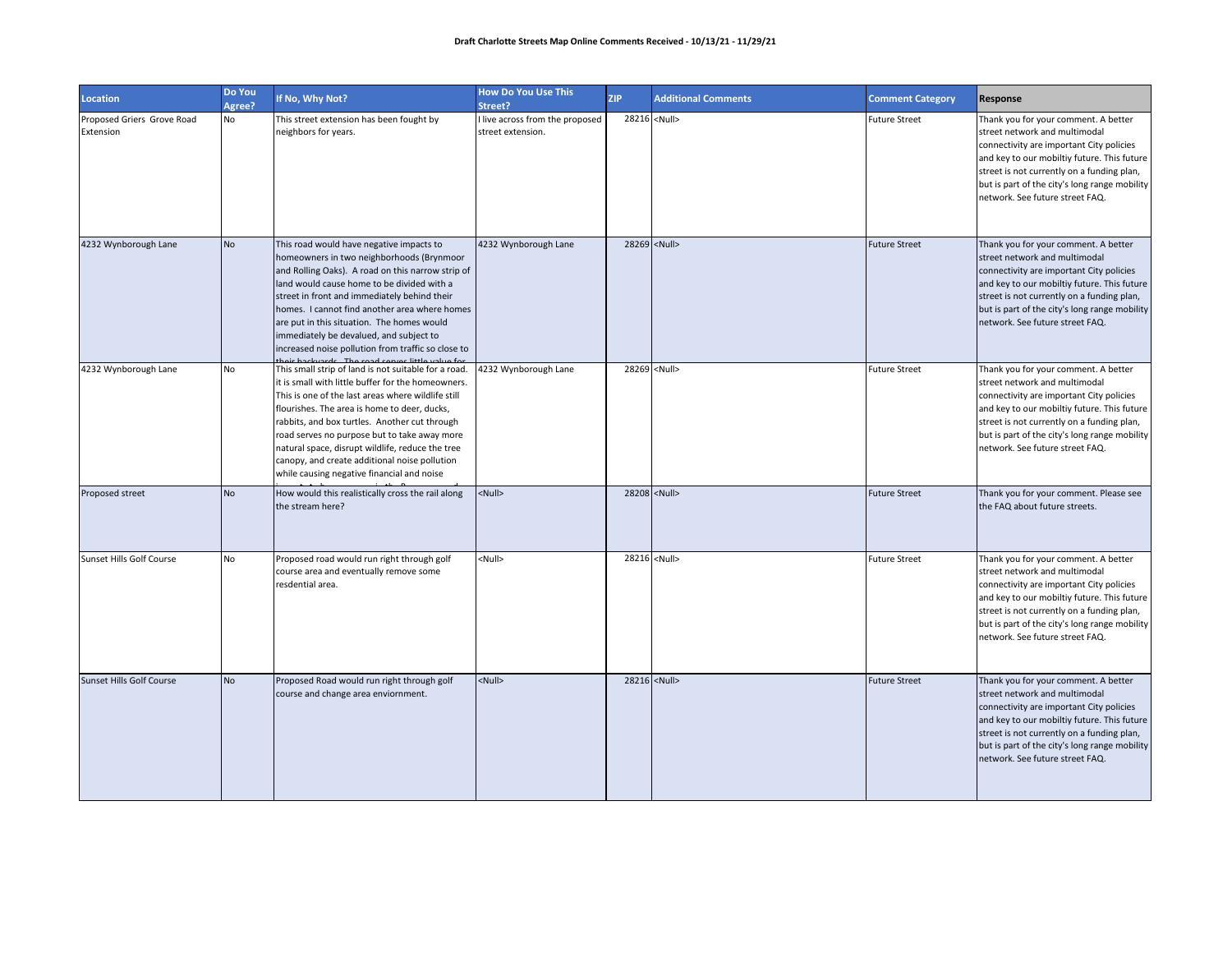| <b>Location</b>                          | Do You<br>Agree? | If No, Why Not?                                                                                                                                          | <b>How Do You Use This</b><br>Street? | <b>ZIP</b> | <b>Additional Comments</b>                                                                                                                               | <b>Comment Category</b> | Response                                                                                                                                                                                                                                                                                                                                                      |
|------------------------------------------|------------------|----------------------------------------------------------------------------------------------------------------------------------------------------------|---------------------------------------|------------|----------------------------------------------------------------------------------------------------------------------------------------------------------|-------------------------|---------------------------------------------------------------------------------------------------------------------------------------------------------------------------------------------------------------------------------------------------------------------------------------------------------------------------------------------------------------|
| Eastern Circumferential                  | <b>No</b>        | Cutting up one of the few parks around for traffic <null><br/>is ridiculous.</null>                                                                      |                                       |            | 28213 Invest in roundabouts. current back creek church<br>sufficient. intersection with hood terrible; should<br>have place roundabout for connectivity. | <b>Future Street</b>    | Thank you for your comment. A better<br>street network and multimodal<br>connectivity are important City policies<br>and key to our mobiltiy future. The city<br>has years of coordination to minimize the<br>impacts of the Eastern Circumferential<br>through Reedy Creek Park. See future<br>street FAQ.                                                   |
| In Firestone Park                        | <b>No</b>        | This street should not be built to divide the park <null><br/>property.</null>                                                                           |                                       |            | 28208 <null></null>                                                                                                                                      | <b>Future Street</b>    | Thank you for your comment. A better<br>street network and multimodal<br>connectivity are important City policies<br>and key to our mobiltiy future. This future<br>street is not currently on a funding plan,<br>but is part of the city's long range mobility<br>network. See future street FAQ.                                                            |
| Verde Creek Rd/Whitewater<br>Center Pkwy | No               | We already can't control the speeding in our<br>neighborhood by the residents. We do not need<br>the whitewater traffic running through here as<br>well. | Live on it                            |            | 28214 <null></null>                                                                                                                                      | <b>Future Street</b>    | Thank you for your comment. Please see<br>the FAQ about future streets.                                                                                                                                                                                                                                                                                       |
| Whitewater Center Pkwy Ext               | <b>No</b>        | There is a cell phone tower here that precludes<br>this road; and crosses a perennial stream; there<br>is also an historic spring                        | 12601 Moores Chapel Rd                |            | 28214 <null></null>                                                                                                                                      | <b>Future Street</b>    | Thank you for your comment. A better<br>street network and multimodal<br>connectivity are important City policies<br>and key to our mobiltiy future. This future<br>street is not currently on a funding plan,<br>but is part of the city's long range mobility<br>network. See future street FAQ.                                                            |
| Auten Rd Extension                       | No               | Impacts existing park, future park expansion, and 6608 Brynwood Drive<br>future greenway trail                                                           |                                       |            | 28226 <null></null>                                                                                                                                      | <b>Future Street</b>    | Thank you for your comment. A better<br>street network and multimodal<br>connectivity are important City policies<br>and key to our mobiltiy future. This future<br>street is not currently on a funding plan,<br>but is part of the city's long range mobility<br>network. See future street FAQ.                                                            |
| <b>Morton Street</b>                     | <b>No</b>        | Why aren't we making this connection?                                                                                                                    | Live close by                         |            | 20208 <null></null>                                                                                                                                      | <b>Future Street</b>    | Thank you for your comment. A better<br>street network and multimodal<br>connectivity are important City policies.<br>The Streets Map is not a list of projects<br>and also does not include local streets.<br>These types of connections are generally<br>handled through the land development<br>process and guided by ordinance. See<br>future street FAQ. |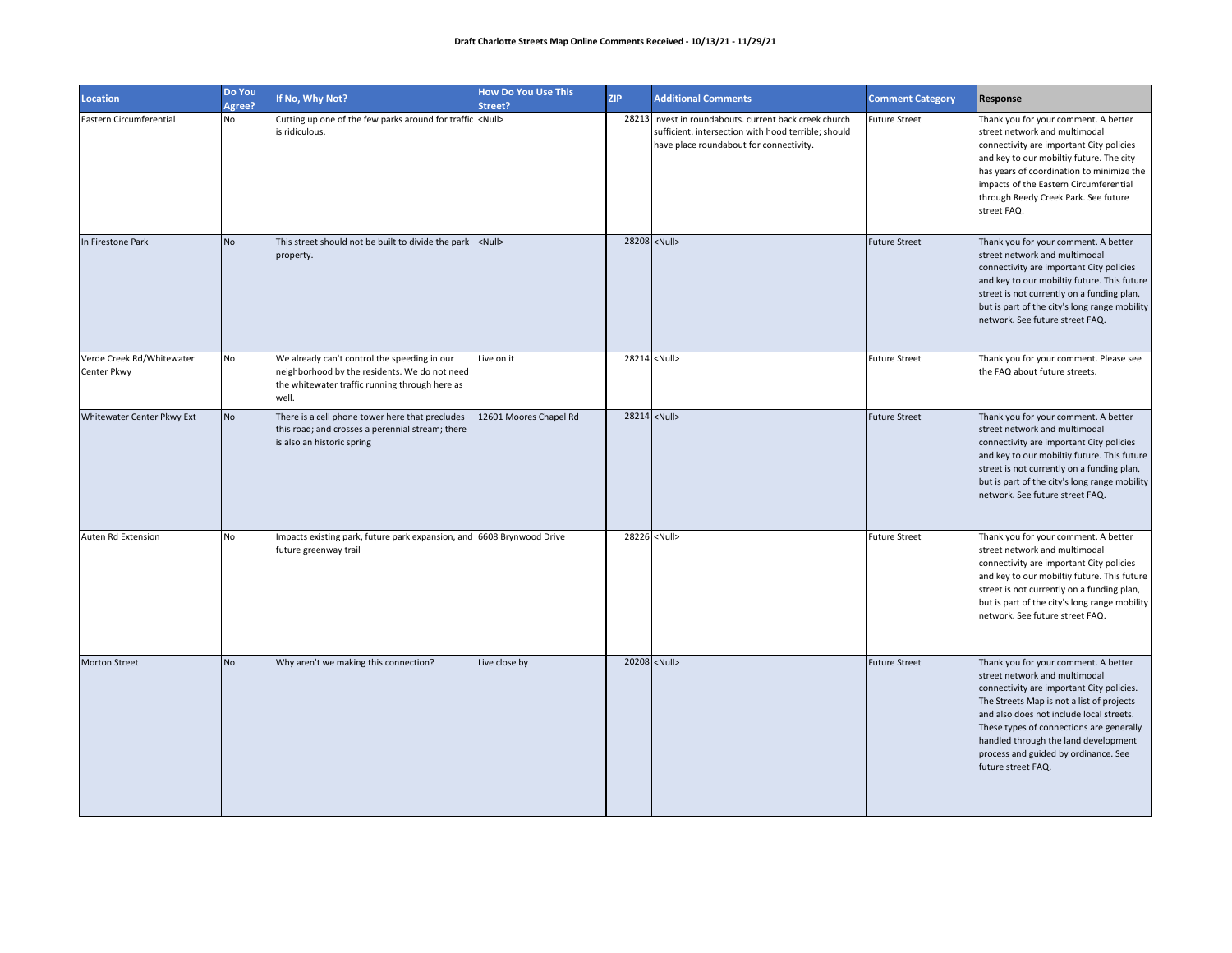| Location             | Do You<br>Agree? | If No, Why Not?                                                                             | <b>How Do You Use This</b><br>Street? | <b>ZIP</b>    | <b>Additional Comments</b>                                          | <b>Comment Category</b> | Response                                                                                                                                                                                                                                                                                                                                                      |
|----------------------|------------------|---------------------------------------------------------------------------------------------|---------------------------------------|---------------|---------------------------------------------------------------------|-------------------------|---------------------------------------------------------------------------------------------------------------------------------------------------------------------------------------------------------------------------------------------------------------------------------------------------------------------------------------------------------------|
| 24th St              | No               | Would like to see more connected street<br>network between N Tryon and N Graham             | <null></null>                         |               | 28206 <null></null>                                                 | <b>Future Street</b>    | Thank you for your comment. A better<br>street network and multimodal<br>connectivity are important City policies.<br>The Streets Map is not a list of projects<br>and also does not include local streets.<br>These types of connections are generally<br>handled through the land development<br>process and guided by ordinance. See<br>future street FAQ. |
| South of Dalton      | <b>No</b>        | Would like to see more connected street<br>network between N Tryon and N Graham             | <null></null>                         | <null></null> | <null></null>                                                       | <b>Future Street</b>    | Thank you for your comment. A better<br>street network and multimodal<br>connectivity are important City policies.<br>The Streets Map is not a list of projects<br>and also does not include local streets.<br>These types of connections are generally<br>handled through the land development<br>process and guided by ordinance. See<br>future street FAQ. |
| NS Railyard          | <b>No</b>        | Would like to see more connected street<br>network across the NS Railyard, and to Blue Line | <null></null>                         | <null></null> | <null></null>                                                       | <b>Future Street</b>    | Thank you for your comment. A better<br>street network and multimodal<br>connectivity are important City policies.<br>The Streets Map is not a list of projects<br>and also does not include local streets.<br>These types of connections are generally<br>handled through the land development<br>process and guided by ordinance. See<br>future street FAQ. |
| Wallace Ave/Cabin Dr | <b>No</b>        | Need to connect                                                                             | Family lives nearby                   |               | 28262 Need to connect the Wallace roads for better<br>connectivity. | <b>Future Street</b>    | Thank you for your comment. A better<br>street network and multimodal<br>connectivity are important City policies.<br>The Streets Map is not a list of projects<br>and also does not include local streets.<br>These types of connections are generally<br>handled through the land development<br>process and guided by ordinance. See<br>future street FAQ. |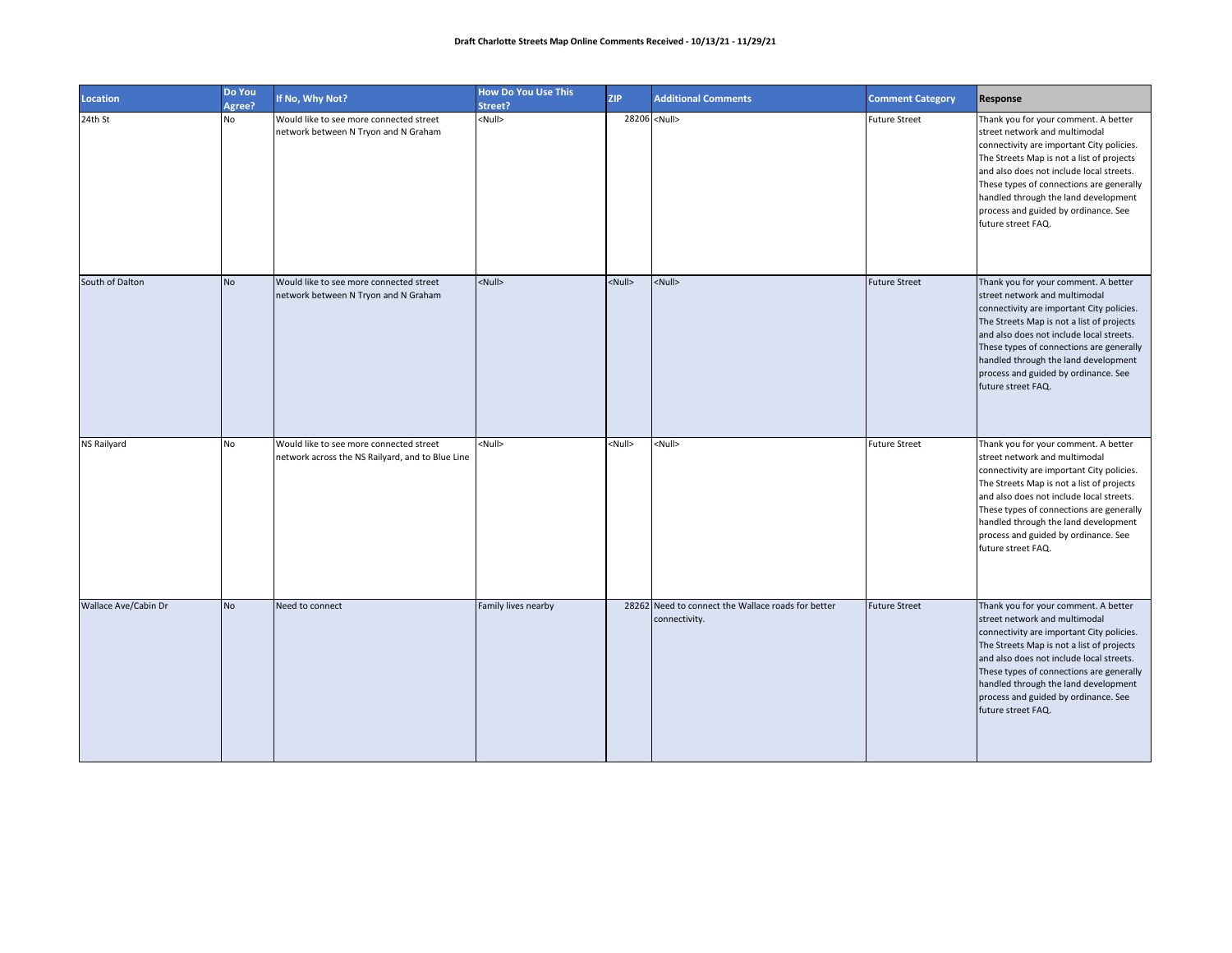| Location                   | Do You<br>Agree? | If No, Why Not?                                                                                                                                                                                                                    | <b>How Do You Use This</b><br>Street? | <b>ZIP</b>    | <b>Additional Comments</b>                                                                                                                                                 | <b>Comment Category</b> | Response                                                                                                                                                                                                                                                                                                                                                      |
|----------------------------|------------------|------------------------------------------------------------------------------------------------------------------------------------------------------------------------------------------------------------------------------------|---------------------------------------|---------------|----------------------------------------------------------------------------------------------------------------------------------------------------------------------------|-------------------------|---------------------------------------------------------------------------------------------------------------------------------------------------------------------------------------------------------------------------------------------------------------------------------------------------------------------------------------------------------------|
| Berkeley Pl Dr             | Yes              | <null></null>                                                                                                                                                                                                                      | Live near                             |               | 28262 Berkeley PI Dr should be extended to University City Future Street<br>Place via Emerald Cove Drive.                                                                  |                         | Thank you for your comment. A better<br>street network and multimodal<br>connectivity are important City policies.<br>The Streets Map is not a list of projects<br>and also does not include local streets.<br>These types of connections are generally<br>handled through the land development<br>process and guided by ordinance. See<br>future street FAQ. |
| Arty Avenue                | <b>No</b>        | Why aren't we making this street connection?                                                                                                                                                                                       | Live nearby                           |               | 28208 <null></null>                                                                                                                                                        | <b>Future Street</b>    | Thank you for your comment. A better<br>street network and multimodal<br>connectivity are important City policies.<br>The Streets Map is not a list of projects<br>and also does not include local streets.<br>These types of connections are generally<br>handled through the land development<br>process and guided by ordinance. See<br>future street FAQ. |
| Melchor Ave and N Wendover | <null></null>    | These streets need to connect. Charlotte needs<br>connectivity. We are growing into a Real City, we<br>need street networks.                                                                                                       | Live in the area                      | <null></null> | <null></null>                                                                                                                                                              | <b>Future Street</b>    | Thank you for your comment. A better<br>street network and multimodal<br>connectivity are important City policies.<br>The Streets Map is not a list of projects<br>and also does not include local streets.<br>These types of connections are generally<br>handled through the land development<br>process and guided by ordinance. See<br>future street FAQ. |
| Eastover/Randolph          | <b>No</b>        | Connect this City, please! There is a huge<br>vacuum through here because we have so much<br>disconnect. Provide small streets to break<br>through the disconnect, and people will get more<br>use of the open space and greenways | <null></null>                         |               | 28205 <null></null>                                                                                                                                                        | <b>Future Street</b>    | Thank you for your comment. A better<br>street network and multimodal<br>connectivity are important City policies.<br>The Streets Map is not a list of projects<br>and also does not include local streets.<br>These types of connections are generally<br>handled through the land development<br>process and guided by ordinance. See<br>future street FAQ. |
| Living Way                 | Yes              | <null></null>                                                                                                                                                                                                                      | I live on this street.                |               | 28204 Your underlying street map is incorrect. There is no<br>longer a fire prevention center, rather a<br>development of townhomes. Please update your<br>underlying map. | General                 | Thank you for your comment. The<br>underlying basemap is provided by an<br>online mapping service and is not created<br>or updated by the City of Charlotte.                                                                                                                                                                                                  |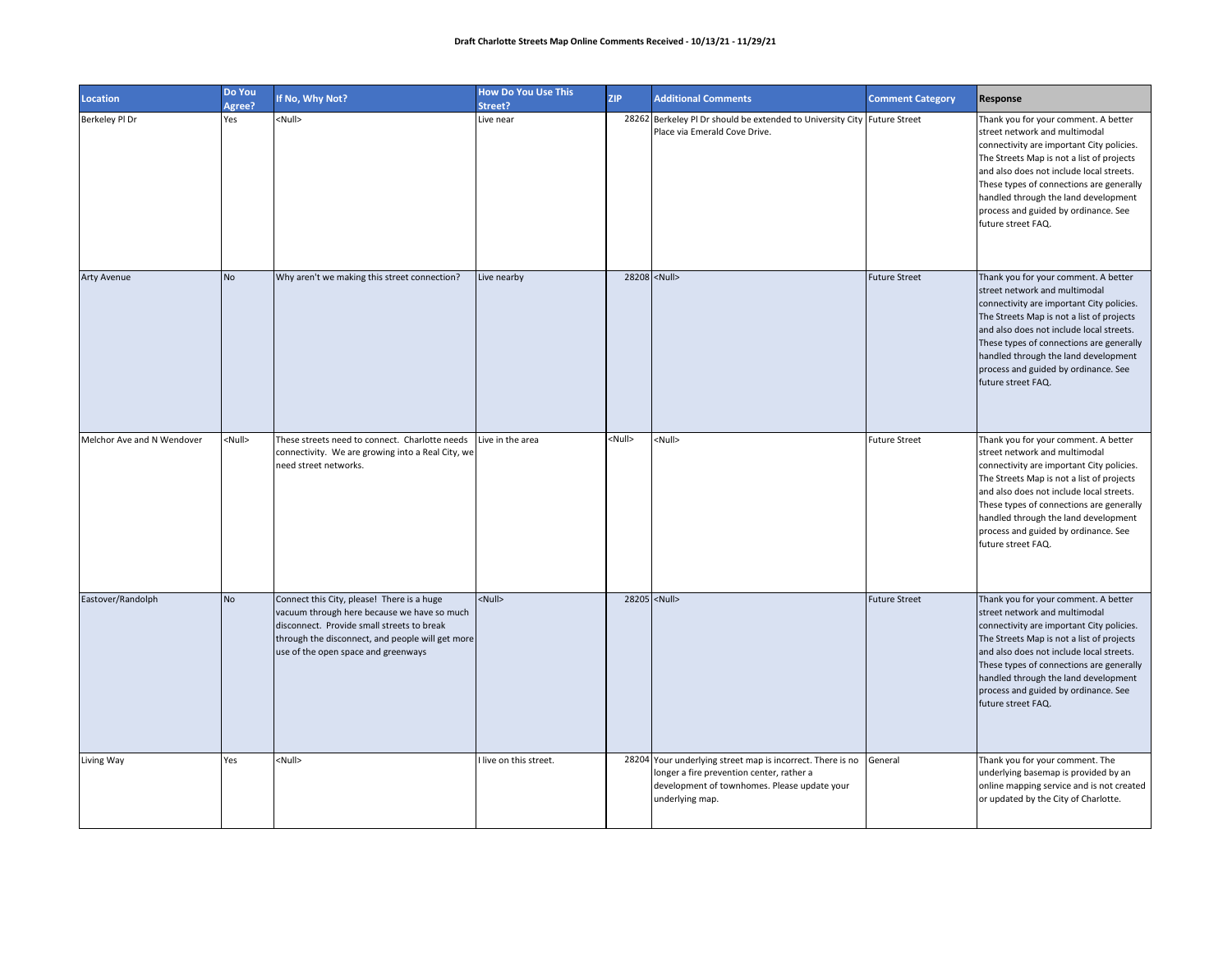| Location                          | Do You<br>Agree? | If No, Why Not?                                                                                                                                                                                                                                                                                                                                                                                         | <b>How Do You Use This</b><br>Street?                                                                                                             | <b>ZIP</b>          | <b>Additional Comments</b>                                                                                                                                                                                                                                                                                                                               | <b>Comment Category</b> | Response                                                                                                                                                                                                                                                                                           |
|-----------------------------------|------------------|---------------------------------------------------------------------------------------------------------------------------------------------------------------------------------------------------------------------------------------------------------------------------------------------------------------------------------------------------------------------------------------------------------|---------------------------------------------------------------------------------------------------------------------------------------------------|---------------------|----------------------------------------------------------------------------------------------------------------------------------------------------------------------------------------------------------------------------------------------------------------------------------------------------------------------------------------------------------|-------------------------|----------------------------------------------------------------------------------------------------------------------------------------------------------------------------------------------------------------------------------------------------------------------------------------------------|
| Surrounding the airport           | <b>No</b>        | Popular bike route                                                                                                                                                                                                                                                                                                                                                                                      | Live nearby                                                                                                                                       | 28214 <null></null> |                                                                                                                                                                                                                                                                                                                                                          | General                 | It is unclear which street and and/or<br>components of the cross-sections the<br>comment disagrees with. The future<br>Streets Map cross-sections include<br>accomodations for bikes with several<br>different bicycle facilities.                                                                 |
| 5th Street/Independence Blvd      | No               | There is nothing dumber than having these<br>streets tie into Independence like this. We are<br>telling everyone that we are fine with a garbage<br>urban experience as long as it helps get people to<br>the suburbs a little faster.                                                                                                                                                                  | avoid it because it is an on-<br>ramp, which is ridiculous                                                                                        | <null></null>       | <null></null>                                                                                                                                                                                                                                                                                                                                            | General                 | Thank you for your comment.                                                                                                                                                                                                                                                                        |
| 3rd-4th Connector Street          | <b>No</b>        | These one-way mega-streets have no place in an<br>urban setting. The existence of this connector,<br>to allow the streets to convert to 4-lanes each<br>way, is embarrassing.                                                                                                                                                                                                                           | <null></null>                                                                                                                                     |                     | 28205 <null></null>                                                                                                                                                                                                                                                                                                                                      | General                 | Thank you for your comment.                                                                                                                                                                                                                                                                        |
| Central Ave/Pecan/Thomas          | No               | would rather see these roads become smaller<br>and less overtly hostile to pedestrians/cyclists in<br>the next 20 years; if this is a destination it makes<br>more sense to support it with transit and route<br>car traffic elsewhere rather than continuing to<br>have this be a dangerous and congested arterial<br>roadway that for some reason you can also park<br>along and enter/exit driveways | live on and around it                                                                                                                             |                     | 28205 fully recognize this is a tough one to make everyone General<br>happy on but seems a bit shortsighted to have a<br>wide fast road going through the middle of a place<br>with growing foot traffic                                                                                                                                                 |                         | Thank you for your comment.                                                                                                                                                                                                                                                                        |
| <b>Central Ave</b>                | <b>No</b>        | This area should remain friendly to foot traffic.                                                                                                                                                                                                                                                                                                                                                       | Rented there for 3-4 years and<br>recently purchased property.                                                                                    |                     | 28205 A non vehicle road would be even nicer similar to<br>the belt line in Atlanta.                                                                                                                                                                                                                                                                     | General                 | Thank you for your comment.                                                                                                                                                                                                                                                                        |
| <b>WWT Harris Boulevard</b>       | <b>No</b>        | People are speeding here like there is no<br>tomorrow. There is car wreck at least once a<br>week.                                                                                                                                                                                                                                                                                                      | Commute on it                                                                                                                                     |                     | 28269 The designation of this road should be moved from<br>a "parkway" to something less car-centered and<br>more inclusive                                                                                                                                                                                                                              | General                 | Thank you for your comment. All streets<br>regardless of classification will have<br>components to support travel options for<br>all users. In this case, a Parkway is<br>proposed to have 12' shared use paths<br>separated from traffic with wide planting<br>strips on each side of the street. |
| East Morehead through Dilworth No |                  | The future back of curb would take out the giant<br>trees here.                                                                                                                                                                                                                                                                                                                                         | I run down the sidewalk of this<br>street 3-5 days a week. I drive<br>it most days and rarely bike<br>because of how dangerous the<br>traffic is. |                     | 28203 This street connects Bank of America Stadium, Light General<br>Rail, Strawn, a future medical school, over 1000<br>approved housing units in new development, a<br>hospital, a greenway, cherry and Myers park All<br>in a mile and a half. This deserves a comprehensive<br>corridor study to see what can be done. Make<br>Morehead great again! |                         | Thank you for your comment. Future curb<br>lines and setbacks ensure that buildings<br>and streetscape are put in the correct<br>place for the proposed cross-section. The<br>ordinance includes language that allows<br>for protection of heritage trees                                          |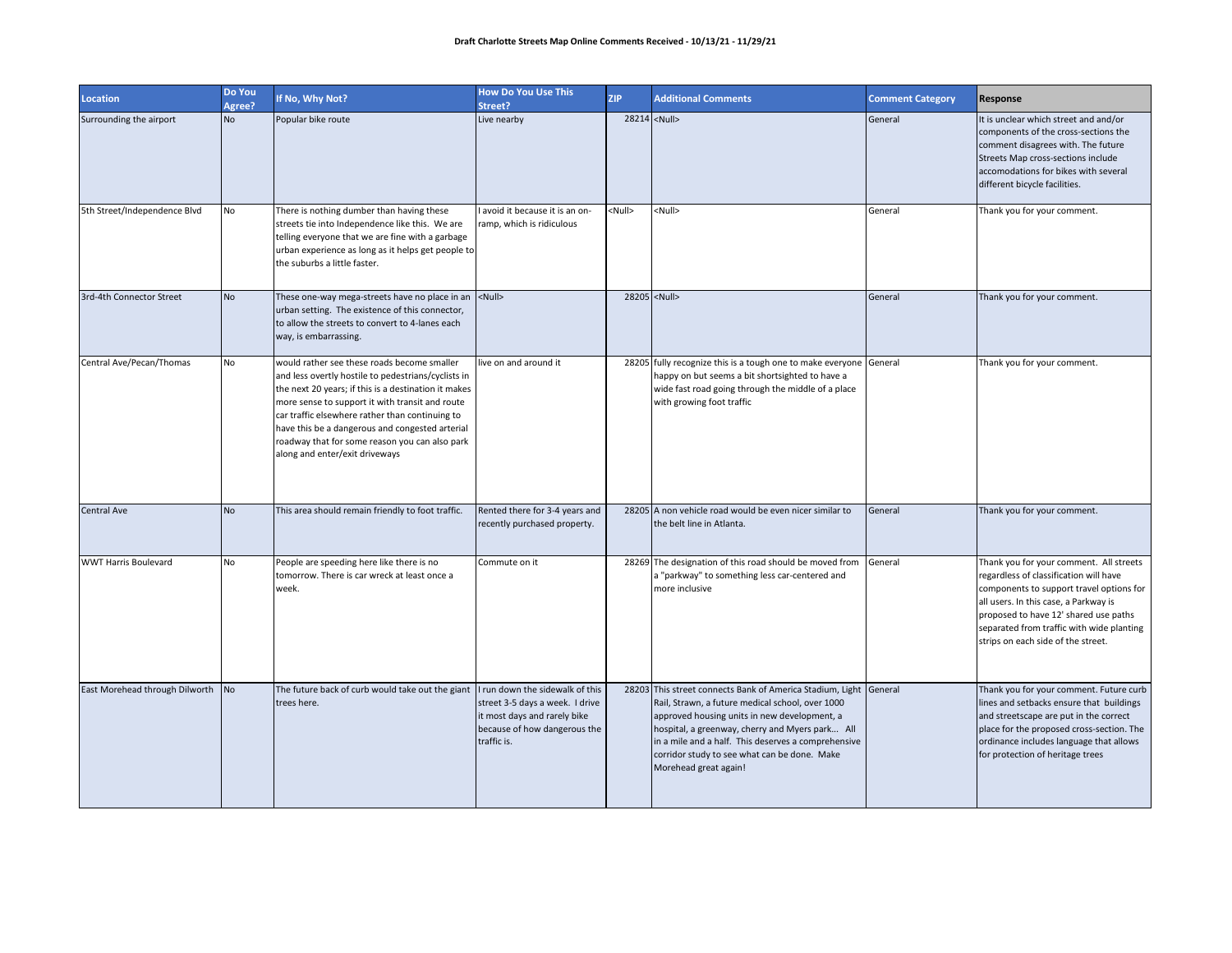| <b>Location</b>                                | Do You<br>Agree? | If No, Why Not?                                                                                                                                                                                                                                                                                                                                                                                                                                                                                                            | <b>How Do You Use This</b><br>Street?                         | <b>ZIP</b> | <b>Additional Comments</b>                                                                                                                                                                                   | <b>Comment Category</b> | Response                                                                                                                                                                                                      |
|------------------------------------------------|------------------|----------------------------------------------------------------------------------------------------------------------------------------------------------------------------------------------------------------------------------------------------------------------------------------------------------------------------------------------------------------------------------------------------------------------------------------------------------------------------------------------------------------------------|---------------------------------------------------------------|------------|--------------------------------------------------------------------------------------------------------------------------------------------------------------------------------------------------------------|-------------------------|---------------------------------------------------------------------------------------------------------------------------------------------------------------------------------------------------------------|
| WT Harris/ Alumni Way                          | No               | I think there should be more visibility on this<br>road due to the high speed of the on coming<br>traffic and at night you can barely see people<br>coming down the parkway                                                                                                                                                                                                                                                                                                                                                | commute on it                                                 |            | 28223 <null></null>                                                                                                                                                                                          | General                 | Thank you for your comment. More<br>information on the City's street lighting<br>process can be found at:<br>https://charlottenc.gov/Transportation/Pr<br>ograms/Pages/StreetLighting.aspx                    |
| Ideal Way                                      | <b>No</b>        | This street is dangerous for pedestrians and<br>cyclists. Should be a Greenway to reduce traffic<br>speed and limit vehicle collisions.                                                                                                                                                                                                                                                                                                                                                                                    | Live on this street, commute<br>on this street                |            | 28203 <null></null>                                                                                                                                                                                          | General                 | Thank you for your comment. The<br>Greenway On-Street classification is for<br>specific local streets that also serve as<br>short segments of greenway connections<br>such as the Cross-Charlotte Trail       |
| W Sugar Creek & W WT Harris                    | Yes              | <null></null>                                                                                                                                                                                                                                                                                                                                                                                                                                                                                                              | Commute                                                       |            | 28269 This is a dangerous intersection. Drivers constantly<br>speed through red lights.                                                                                                                      | General                 | Thank you for your comment. The Streets<br>Map does not address specific<br>intersection designs or traffic signals. This<br>comment will be sent to the appropriate<br>CDOT division for further evaluation. |
| Sullins Road and Moores Chapel<br>Intersection | <b>No</b>        | extremely dangerous intersection                                                                                                                                                                                                                                                                                                                                                                                                                                                                                           | to leave the neighborhood                                     |            | 28214 Sullins road needs improvements, sidewalks<br>streetlights and speedbumps                                                                                                                              | General                 | Thank you for your comment. The Streets<br>Map does not address specific<br>intersection designs or traffic signals. This<br>comment will be sent to the appropriate<br>CDOT division for further evaluation. |
| Archdale Dr                                    | No               | Traffic on Archdale regularly exceeds the posted<br>speed limit. Please consider what can be done to on it<br>slow down traffic on this road, considering that it<br>is primarily lined with residences. Please consider<br>separating the bicycle lanes from car traffic with<br>a physical barrier/divider, rather than building<br>more cycle gutters. Additionally, please do not<br>add on street parking to Archdale. It's not<br>needed, and would block the bike lane, make<br>garbage pickup more difficult, etc. | Live on it, commute on it, cycle                              |            | 28210 <null></null>                                                                                                                                                                                          | General                 | Thank you for your comment. This<br>comment regarding speed limits will be<br>sent to the appropriate CDOT division for<br>further evaluation.                                                                |
| <b>WT Harris</b>                               | <b>No</b>        | This section should slow down. it is across the<br>street from a major hospital where employees<br>and visitors regularly cross. If we would like a<br>more walkable place, we should make this safer<br>rather than creating another dangerous situation<br>to benefit fast traffic.                                                                                                                                                                                                                                      | cross this street regularly                                   |            | 28262 This area is changing, why degrade the positive<br>change to benefit faster cars? This is a short section.<br>People can slow down for a minute. this is not<br>unreasonable.                          | General                 | Thank you for your comment. This<br>comment will be sent to the appropriate<br>CDOT division for further evaluation.                                                                                          |
| 2137 Charlotte Dr                              | No               | Own property on it                                                                                                                                                                                                                                                                                                                                                                                                                                                                                                         | Walk to work on it, maintain<br>property on it, commute on it |            | 28203 This "avenue" needs to be downgraded. Speeds on<br>Kenilworth and Scott often exceed 55mph due to<br>unobstructed view and one-way pair. Pets are being<br>struck by speeding cars and pedestrians and | General                 | Thank you for your comment. This<br>comment will be sent to the appropriate<br>CDOT division for further evaluation.                                                                                          |

٦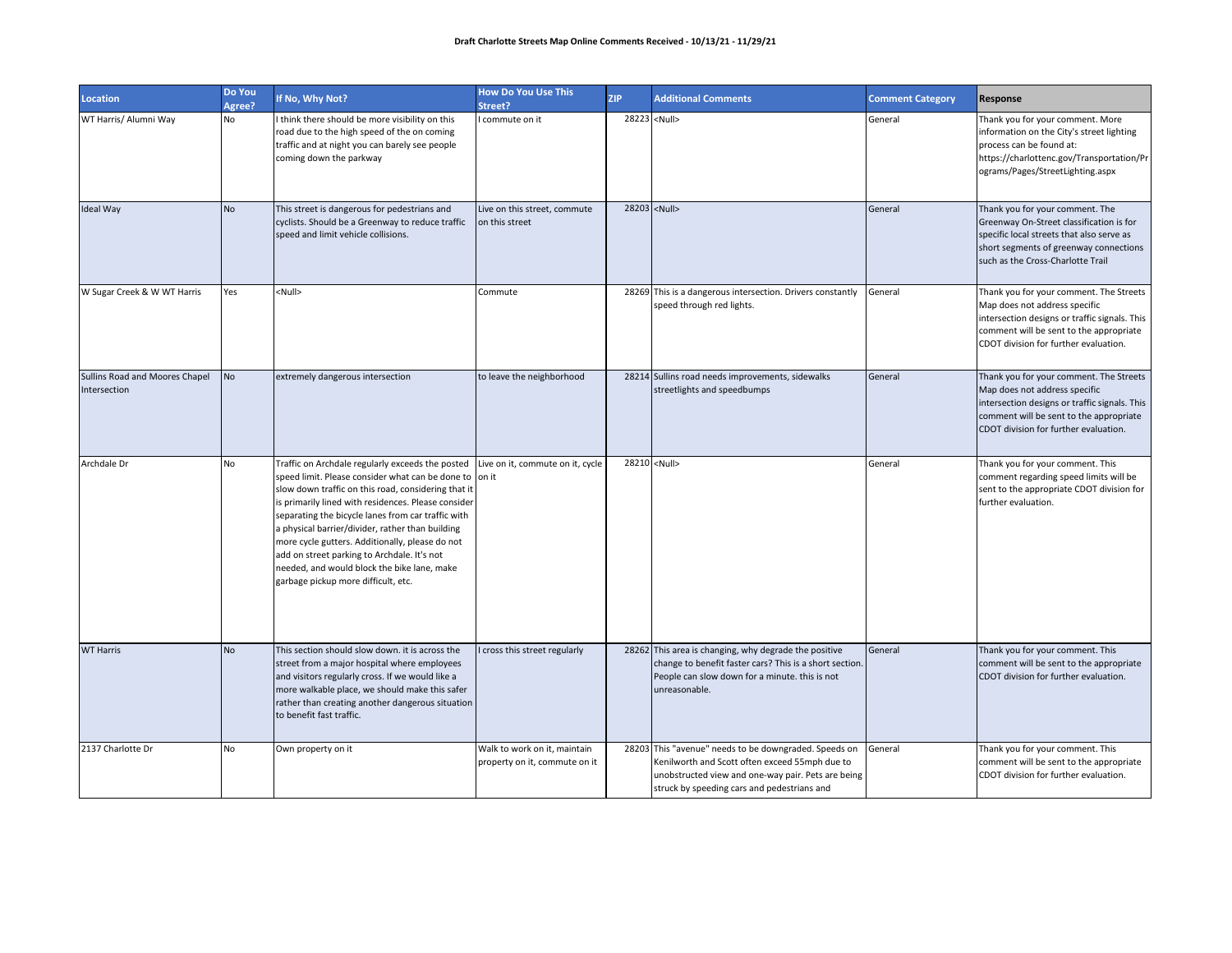| <b>Location</b>                                | Do You<br>Agree? | If No, Why Not?                                                                                                                                                                                                                                                                                                                                                                                                                                                                                                                             | <b>How Do You Use This</b><br>Street?                                       | <b>ZIP</b>    | <b>Additional Comments</b>                                                                                                                                                                                                                                                       | <b>Comment Category</b> | Response                                                                                                                                                                                                                                                            |
|------------------------------------------------|------------------|---------------------------------------------------------------------------------------------------------------------------------------------------------------------------------------------------------------------------------------------------------------------------------------------------------------------------------------------------------------------------------------------------------------------------------------------------------------------------------------------------------------------------------------------|-----------------------------------------------------------------------------|---------------|----------------------------------------------------------------------------------------------------------------------------------------------------------------------------------------------------------------------------------------------------------------------------------|-------------------------|---------------------------------------------------------------------------------------------------------------------------------------------------------------------------------------------------------------------------------------------------------------------|
| Island Park Circle & Mallard Creek Yes<br>Road |                  | <null></null>                                                                                                                                                                                                                                                                                                                                                                                                                                                                                                                               | Commute on it.                                                              | <null></null> | There needs to be a concrete barrier as parents of<br>Queen City Stem students make illegal left turns<br>onto Mallard Creek which causes drivers to stop<br>short. Additionally students walk from the gas<br>station to the school and there is no crosswalk. It is<br>unsafe. | General                 | Thank you for your comment. This<br>comment will be sent to the appropriate<br>CDOT division for further evaluation.                                                                                                                                                |
| W Sugar Creek and W WT Harris<br>Blvd          | No               | Please repaint the dual left turn lane guidelines<br>in the intersection. (From southbound Sugar<br>Creek, turning left to go on eastbound WT<br>Harris.)                                                                                                                                                                                                                                                                                                                                                                                   | Live near this intersection.                                                |               | 28269 Rectify the problem before someone gets hurt in a<br>traffic collision.                                                                                                                                                                                                    | General                 | Thank you for your comment. This<br>comment will be sent to the NCDOT.                                                                                                                                                                                              |
| Highland Creek Pkway and<br>Eastfield Road     | Yes              | <null></null>                                                                                                                                                                                                                                                                                                                                                                                                                                                                                                                               | <null></null>                                                               |               | 28269 Need a crosswalk - pedestrian friendly way to get to General<br>the future Eastfield Regional Park                                                                                                                                                                         |                         | Thank you for your comment. This<br>comment will be sent to the appropriate<br>CDOT division for further evaluation.                                                                                                                                                |
| Tyvola Road & Wedgewood Dr                     | No               | From Wedgewood to Park road needs to be 35.<br>live on this street and the speed limit reduction<br>of 45 to 35 is 1.) poorly marked with street signs,<br>which are not visible at night time, 2.) ignored by<br>nearly every single driver, causing danger to<br>those that live on Tyvola road, and 3.) does not<br>have speed limits enforced by police. Speeding<br>on this road is entirely out of hand and needs<br>corrective action of which I am happy to provde<br>more specific details about. Also racing occurs<br>routinely. | I live on it, commute on it, and<br>ride my bike on the sidewalks<br>on it. |               | 28210 I have an entire photo album of car crashes on this<br>street that are all attributed to speeding.                                                                                                                                                                         | General                 | Thank you for your comment. This<br>comment will be sent to the appropriate<br>CDOT division for further evaluation.                                                                                                                                                |
| Matheson & Clemson                             | <null></null>    | <null></null>                                                                                                                                                                                                                                                                                                                                                                                                                                                                                                                               | Live near                                                                   |               | 28205 A safe pedestrian crossing is needed here; children<br>often cross here to use the nearby park, and this is a<br>major pedestrian connection between Villa<br>Heights/NoDa/Plaza Hills                                                                                     | General                 | Thank you for your comment. This<br>comment will be sent to the appropriate<br>CDOT division for further evaluation.                                                                                                                                                |
| Alexander Road                                 | No               | Traffic count and speeding on Alexander<br>endanger and limit access for the residents along<br>this road. Traffic smoothing measures should be<br>inacted.                                                                                                                                                                                                                                                                                                                                                                                 | Live on the street                                                          |               | 28270 <null></null>                                                                                                                                                                                                                                                              | General                 | Thank you for your comment. This<br>comment will be sent to the appropriate<br>CDOT division for further evaluation.                                                                                                                                                |
| Park/Kenilworth/Scott                          | <b>No</b>        | This area requires traffic calming as it is subject<br>to excessive speeds as one-way pairs                                                                                                                                                                                                                                                                                                                                                                                                                                                 | Live on it                                                                  |               | 28203 <null></null>                                                                                                                                                                                                                                                              | General                 | Thank you for your comment. This<br>comment will be sent to the appropriate<br>CDOT division for further evaluation.                                                                                                                                                |
| Camden Rd                                      | No               | Make all or part of Camden a car-free plaza.<br>Through roads should obviously remain, but car<br>access should be limited to delivery.                                                                                                                                                                                                                                                                                                                                                                                                     | Shop and walk                                                               |               | 28104 <null></null>                                                                                                                                                                                                                                                              | General                 | The Streets Map cross-section maintains<br>the current design and functionality of<br>Camden. It does not preclude the ability<br>to repurpose existing space on a<br>temporary or permanent basis to suit the<br>needs of the adjacent properties and<br>community |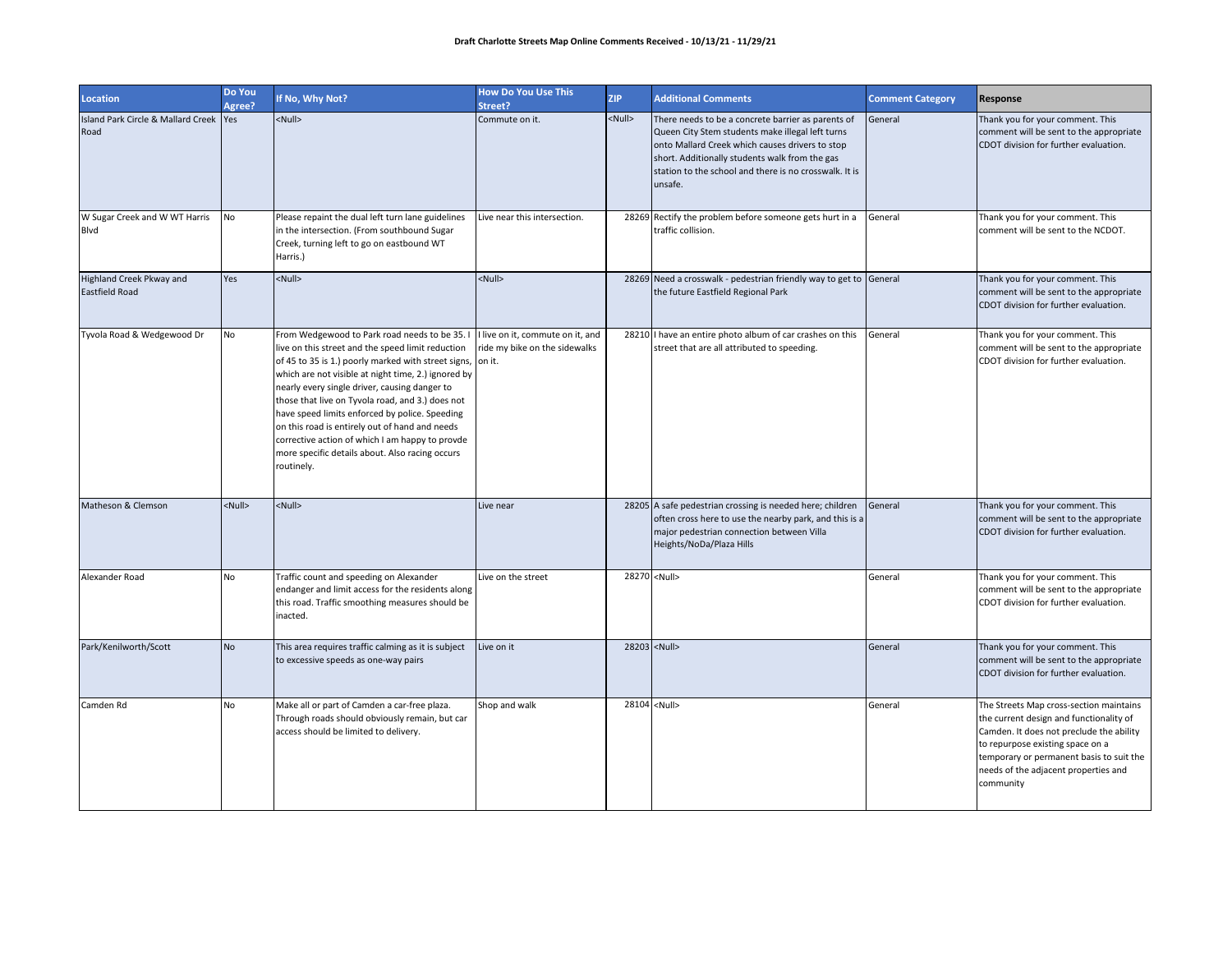| Location                 | Do You<br>Agree? | If No, Why Not?                                                                                                                                                                                                                                                                                                                                                                     | <b>How Do You Use This</b><br>Street?                                                                                            | <b>ZIP</b>    | <b>Additional Comments</b>                                                                                                                                                                                                                                                                                                                                              | <b>Comment Category</b> | Response                                                                                                                                             |
|--------------------------|------------------|-------------------------------------------------------------------------------------------------------------------------------------------------------------------------------------------------------------------------------------------------------------------------------------------------------------------------------------------------------------------------------------|----------------------------------------------------------------------------------------------------------------------------------|---------------|-------------------------------------------------------------------------------------------------------------------------------------------------------------------------------------------------------------------------------------------------------------------------------------------------------------------------------------------------------------------------|-------------------------|------------------------------------------------------------------------------------------------------------------------------------------------------|
| WT Harris / NC 24        | <b>No</b>        | This portion of street separates two transit<br>station areas in a submarket delivering more<br>units per year than any other. This section of WT<br>Harris should act differently than other areas of<br>this road. Just slow the traffic for a mile or create retail.<br>a dangerous situation.                                                                                   | cross this street regularly and<br>see other do it as well as new<br>residents aim to access the<br>greenway, future library and |               | 28262 Please just treat this short section differently. The<br>rest is a lost cause.                                                                                                                                                                                                                                                                                    | General                 | The Streets Map cross-section provides<br>for all modes. Concerns about current<br>operations will be shared with the<br>appropriate CDOT divisions. |
| <null></null>            | No               | Inconsistent with neighborhood.                                                                                                                                                                                                                                                                                                                                                     | Homeowner in Vineyards on<br>Lake Wylie                                                                                          |               | 28214 <null></null>                                                                                                                                                                                                                                                                                                                                                     | Place Types             | This comment will be sent to the Policy<br>Map/Place Types team.                                                                                     |
| 4745 Woodlark Lane       | <null></null>    | <null></null>                                                                                                                                                                                                                                                                                                                                                                       | own condo                                                                                                                        |               | 28211 what is the process to obtain this condo complex<br>property and is there an approximate date<br>/timeframe in which this will happen? Thank you.                                                                                                                                                                                                                 | Place Types             | This comment will be sent to the Policy<br>Map/Place Types team.                                                                                     |
| Kings at the Hosipital   | <b>No</b>        | This should be Neighborhood 1 which still allows<br>for shared residential lots but limits the<br>residential density allowed per lot. By allowing<br>this to be neighborhood 2, the city is increasing<br>risk of congestion and slowing/turning residential<br>traffic at the entry of a Hospital.                                                                                | Neighbor, Hosiptial User, Walk<br>to local Farmers market                                                                        |               | 28207 This should be Neighborhood 1 which still allows for Place Types<br>shared residential lots but limits the residential<br>density allowed per lot. By allowing this to be<br>neighborhood 2, the city is increasing risk of<br>congestion and slowing/turning residential traffic at<br>the entry of a Hospital.                                                  |                         | This comment will be sent to the Policy<br>Map/Place Types team.                                                                                     |
| <b>Kings</b>             | <b>No</b>        | This should be Neighborhood 1 which still allows Neighbor and Citizen who uses<br>for shared residential lots but limits the<br>residential density allowed per lot. By allowing<br>this to be neighborhood 2 you run the risk of<br>increased congestion at the entry of a Hospital as<br>well as additional runoff and disruption to the<br>Greenway and the wildlife it protects | the hospital and Greenway                                                                                                        |               | 28207 This should be Neighborhood 1 which still allows for Place Types<br>shared residential lots but limits the residential<br>density allowed per lot. By allowing this to be<br>neighborhood 2 you run the risk of increased<br>congestion at the entry of a Hospital as well as<br>additional runoff and disruption to the Greenway<br>and the wildlife it protects |                         | This comment will be sent to the Policy<br>Map/Place Types team.                                                                                     |
| Magnolia                 | No               | Magnolia home to children playing front yards<br>and riding bicycles.                                                                                                                                                                                                                                                                                                               | Leave around the corner                                                                                                          |               | 28203 This rezoning to allow apts. and light commercial<br>would bring more cars and other vehicles . This puts<br>children playing in front yards and riding bicycles at<br>risk.                                                                                                                                                                                      | Place Types             | This comment will be sent to the Policy<br>Map/Place Types team.                                                                                     |
| D. Davidson & 36th       | <b>No</b>        | you can not remove access for these small<br>businesses                                                                                                                                                                                                                                                                                                                             | <null></null>                                                                                                                    | <null></null> | there is a Fire Station in this block- ridiculous to<br>remove road access                                                                                                                                                                                                                                                                                              | Place Types             | This comment will be sent to the Policy<br>Map/Place Types team.                                                                                     |
| Elizabeth                | No               | property owners need access to their property i.e <null><br/><b>CPCC</b></null>                                                                                                                                                                                                                                                                                                     |                                                                                                                                  | <null></null> | removing access is condemnation and it requires<br>compensation                                                                                                                                                                                                                                                                                                         | Place Types             | This comment will be sent to the Policy<br>Map/Place Types team.                                                                                     |
| 12546 Abbotsbury Court   | Yes              | agree that our home is properly a N1<br>designation. However, I don't agree a portion of<br>this mature neighborhood is designated as N2.<br>Makes no sense when this neighborhood is<br>essentially the same.                                                                                                                                                                      | live on it                                                                                                                       |               | 28277 Please revisit the N2 portion and please adjust to<br>designate all as N1.                                                                                                                                                                                                                                                                                        | Place Types             | This comment will be sent to the Policy<br>Map/Place Types team.                                                                                     |
| <b>427 LOUISE AVENUE</b> | No               | This side of Louise Avenue is no different from<br>the historic homes located on the balance of<br>Louise, 8th Street, or Beaumont. This is<br>completely inconsistent with the treatment of<br>the balance of the neighborhood.                                                                                                                                                    | live here.                                                                                                                       |               | 28204 Please reconsider this assignment, it is<br>inappropriate and inconsistent.                                                                                                                                                                                                                                                                                       | Place Types             | This comment will be sent to the Policy<br>Map/Place Types team.                                                                                     |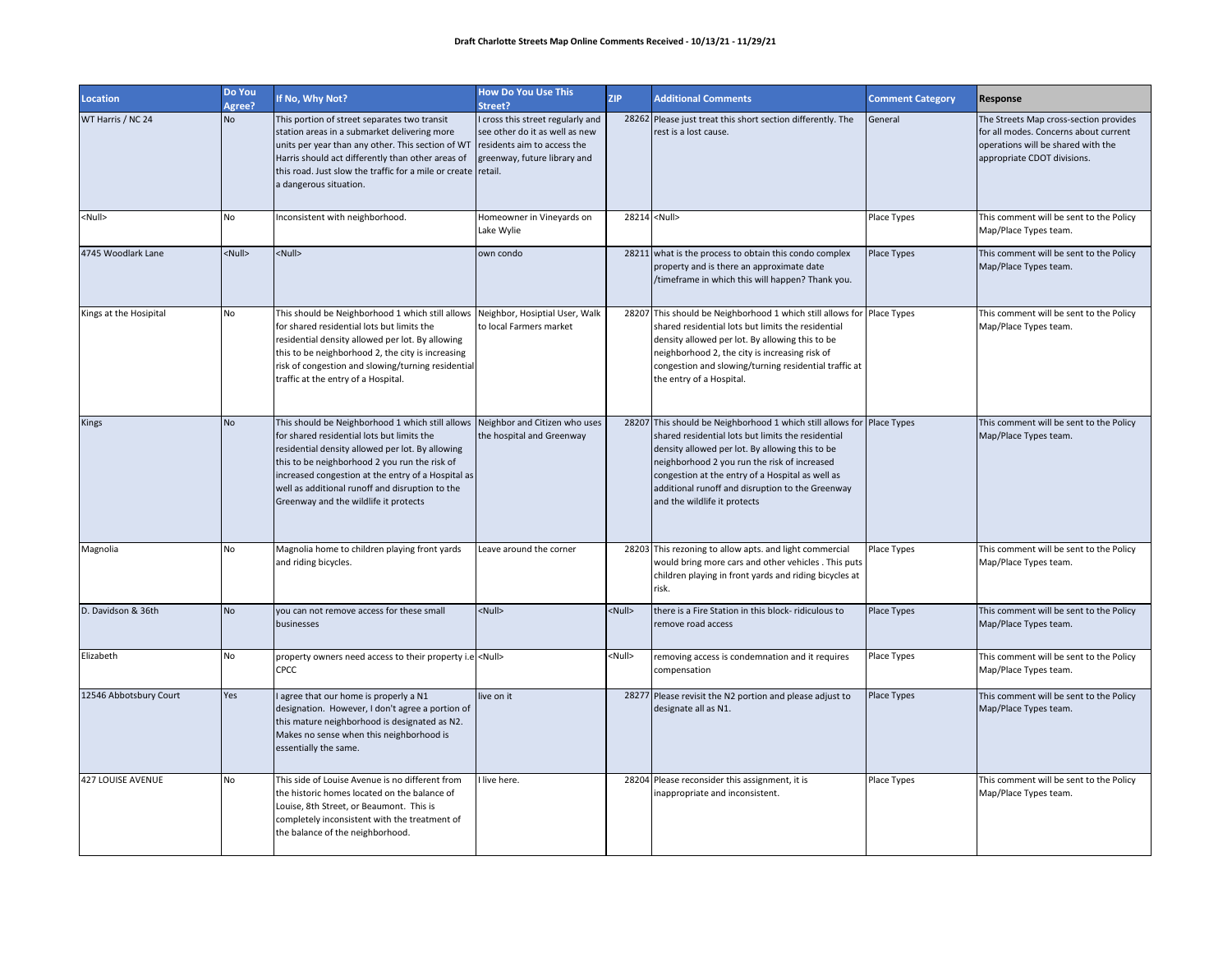| <b>Location</b>               | Do You<br>Agree? | If No, Why Not?                                                                                                                                                                                                                                       | <b>How Do You Use This</b><br>Street?  | <b>ZIP</b>    | <b>Additional Comments</b>         | <b>Comment Category</b> | Response                                                                                      |
|-------------------------------|------------------|-------------------------------------------------------------------------------------------------------------------------------------------------------------------------------------------------------------------------------------------------------|----------------------------------------|---------------|------------------------------------|-------------------------|-----------------------------------------------------------------------------------------------|
| Camden                        | <b>No</b>        | these owners do not have any other access<br>except to Camden, you can not remove all access                                                                                                                                                          | <null></null>                          | <null></null> | Condemnation requires compensation | Place Types             | This comment will be sent to the Policy<br>Map/Place Types team.                              |
| Montford                      | No               | there are no alleys' you can not remove these<br>properties access to the road                                                                                                                                                                        | <null></null>                          | <null></null> | condemnation must be compensated   | Place Types             | This comment will be sent to the Policy<br>Map/Place Types team.                              |
| Louise Avenue                 | <b>No</b>        | makes no sense why the neighborhood 2<br>designation is only on one side of the street.<br>From Fig Tree to Independence should be<br>Neighborhood 1.                                                                                                 | Live on it                             |               | 28204 <null></null>                | Place Types             | This comment will be sent to the Policy<br>Map/Place Types team.                              |
| York Road                     | No               | More appropriate to have transition from the<br>commerciall use to the single family homes to<br>the eat. Should be Neighborhood 2 zoning.                                                                                                            | live nearby                            |               | 28278 <null></null>                | Place Types             | This comment will be sent to the Policy<br>Map/Place Types team.                              |
| York Rd                       | <b>No</b>        | Should be commercial or higher density use to<br>comlement the commercial uses going in across<br>the street.                                                                                                                                         | live nearby                            |               | 28278 <null></null>                | <b>Place Types</b>      | This comment will be sent to the Policy<br>Map/Place Types team.                              |
| 12542 Abbotsbury Court        | No               | Hunters Gate is an established community,<br>please do not destroy our neighborhood.                                                                                                                                                                  | I live here                            | <null></null> | <null></null>                      | Place Types             | This comment will be sent to the Policy<br>Map/Place Types team.                              |
| York Road                     | <b>No</b>        | This is an existing commercial use. Should be<br>zoned per the existing use.                                                                                                                                                                          | have business on it                    |               | 28278 <null></null>                | Place Types             | This comment will be sent to the Policy<br>Map/Place Types team.                              |
| 11942 Moore's Chapel Rd       | No               | Entire Moore's Chapel road behind Charlie Hipp<br>should remain residential due to demographics<br>and proximity to water sheds. Homes on Charlie<br>Hipp have Wells. Health impact. Lack of a fair<br>balance between recreational and food markets. | Commute and live on Charlie<br>Hipp Rd |               | 28214 <null></null>                | Place Types             | This comment will be sent to the Policy<br>Map/Place Types team.                              |
| York Road                     | <b>No</b>        | Should be neighborhood 2                                                                                                                                                                                                                              | busines nearby                         |               | 28278 <null></null>                | Place Types             | This comment will be sent to the Policy<br>Map/Place Types team.                              |
| York Rd                       | No               | Should be neighborhood 2                                                                                                                                                                                                                              | <null></null>                          |               | 28278 <null></null>                | Place Types             | This comment will be sent to the Policy<br>Map/Place Types team.                              |
| York Rd                       | <b>No</b>        | parcel fronts a boulevard. Neighborhood 1 isn't<br>appropriate along a boulevard. should be<br>neighborhood 2 or commercial                                                                                                                           | <null></null>                          |               | 28278 <null></null>                | Place Types             | This comment will be sent to the Policy<br>Map/Place Types team.                              |
| Shanandoah                    | No               | Existing use is townhomes should be zoned per<br>the existing use.                                                                                                                                                                                    | <null></null>                          | <null></null> | <null></null>                      | Place Types             | This comment will be sent to the Policy<br>Map/Place Types team.                              |
| 36th sreet                    | <b>No</b>        | Existing use is apartments. Zoning should match<br>the existing use.                                                                                                                                                                                  | <null></null>                          | <null></null> | <null></null>                      | Place Types             | This comment will be sent to the Policy<br>Map/Place Types team.                              |
| 35th Street                   | No               | Existing use is apartments. Zoning should allow<br>for the existing use.                                                                                                                                                                              | <null></null>                          | <null></null> | <null></null>                      | Place Types             | This comment will be sent to the Policy<br>Map/Place Types team.                              |
| N Davidson                    | <b>No</b>        | Existing use is commercial.                                                                                                                                                                                                                           | <null></null>                          | <null></null> | <null></null>                      | Place Types             | This comment will be sent to the Policy<br>Map/Place Types team.                              |
| starbrook at Huntington farms | No               | this is a great place for ped/bike connection                                                                                                                                                                                                         | knowledge of missed<br>opportinity     | <null></null> | perfect discontinuous street fix   | Request                 | This comment regarding greenways will<br>be sent to Mecklenburg County Park and<br>Recreation |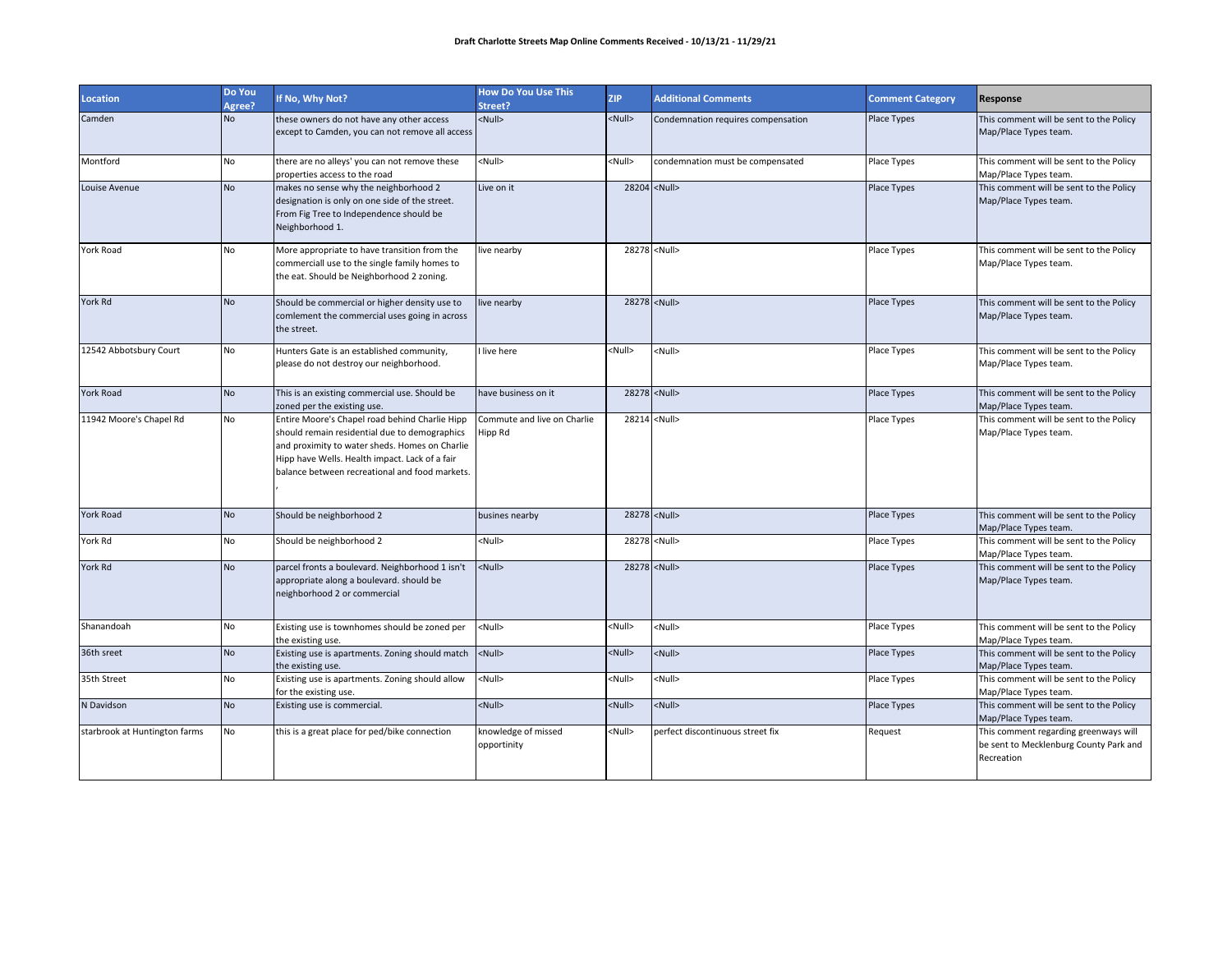| <b>Location</b>               | Do You<br>Agree? | If No, Why Not?                                                                                                                                                                                                     | <b>How Do You Use This</b><br>Street?                           | ZIP           | <b>Additional Comments</b>                                                                                                                                                                                                                                                                                                                                                                                                                                                                                                                                                      | <b>Comment Category</b> | Response                                                                                                                                                                                                                                                                                                                            |
|-------------------------------|------------------|---------------------------------------------------------------------------------------------------------------------------------------------------------------------------------------------------------------------|-----------------------------------------------------------------|---------------|---------------------------------------------------------------------------------------------------------------------------------------------------------------------------------------------------------------------------------------------------------------------------------------------------------------------------------------------------------------------------------------------------------------------------------------------------------------------------------------------------------------------------------------------------------------------------------|-------------------------|-------------------------------------------------------------------------------------------------------------------------------------------------------------------------------------------------------------------------------------------------------------------------------------------------------------------------------------|
| Craighead Rd                  | <null></null>    | <null></null>                                                                                                                                                                                                       | <null></null>                                                   |               | 28205 The grade level crossing at Craighead got closed<br>when the light rail was build over it. It seems like<br>you need an intermediate pedestrian/bike crossing<br>to connect the areas on both sides of the railway<br>that are developing in pedestrian friendly ways as<br>well as provide a connection to the proposed<br>greenway to the existing neighborhoood on the<br>south side of the tracks. Without a pedestrian<br>crossing here it requires an extra mile detour which<br>makes walking impractical between the Activity<br>Center areas split by the tracks | Request                 | This comment regarding pedestrian/bike<br>connectivity across railroad corridors will<br>be reviewed separately from the Streets<br>Map process.                                                                                                                                                                                    |
| Catalina/24th                 | No               | We need to reconnect these grids!                                                                                                                                                                                   | <null></null>                                                   | <null></null> | <null></null>                                                                                                                                                                                                                                                                                                                                                                                                                                                                                                                                                                   | Request                 | Thank you for your comment. A better<br>street network and multimodal<br>connectivity are important City policies.<br>The Streets Map is not a list of projects<br>and also does not include local streets.<br>These types of connections are generally<br>handled through the land development<br>process and guided by ordinance. |
| S Cedar St                    | <b>No</b>        | There is a mixed use greenway path entrance off<br>of Cedar St, but Cedar St isn't safe for cycling or<br>walking. Should be a Greenway to allow access<br>from South End & Uptown for cyclists and<br>pedestrians. | Commute, bike for pleasure,<br>access businesses in West End.   |               | 28203 Path between BoA Stadium and Panthers Practice<br>Field is NOT safe for cyclists and is often congested<br>with BoA Stadium foot traffic.                                                                                                                                                                                                                                                                                                                                                                                                                                 | Request                 | The Streets Map does not classify streets<br>Uptown. However, bicycle and pedestrian<br>safety and connectivity are important<br>components of all streets and will be<br>considered through separate processes.<br>This comment regarding greenways will<br>be sent to Mecklenburg County Park and<br>Recreation.                  |
| Long Creek Greenway           | Yes              | <null></null>                                                                                                                                                                                                       | <null></null>                                                   |               | 28216 Please ensure greenway connection to Shuffletown<br>park from Long Creek Greenway to the East. Also<br>provide a connection to the NORTH underneath I-<br>485 to the adjacent community and neighborhood                                                                                                                                                                                                                                                                                                                                                                  | Request                 | This comment regarding greenways will<br>be sent to Mecklenburg County Park and<br>Recreation                                                                                                                                                                                                                                       |
| <b>Reedy Creek</b>            | Yes              | <null></null>                                                                                                                                                                                                       | Would use greenway if<br>extended to Brookstead<br>neighborhood |               | 28215 Is there the possibility of extending this to Reedy<br>Creek Park?                                                                                                                                                                                                                                                                                                                                                                                                                                                                                                        | Request                 | This comment regarding greenways will<br>be sent to Mecklenburg County Park and<br>Recreation                                                                                                                                                                                                                                       |
| Campbell Creek Community Park | No               | There isn't a recommendation - should extend<br>greenway to this park                                                                                                                                               | live nearby                                                     |               | 28212 This side of town needs more greenway/park<br>connections!                                                                                                                                                                                                                                                                                                                                                                                                                                                                                                                | Request                 | This comment regarding greenways will<br>be sent to Mecklenburg County Park and<br>Recreation                                                                                                                                                                                                                                       |
| <b>Whitewater Center</b>      | <b>No</b>        | There is no connector between RLS Park and<br>Gateway/WWC via a greenway. There should<br>be!!                                                                                                                      | <null></null>                                                   | <null></null> | <null></null>                                                                                                                                                                                                                                                                                                                                                                                                                                                                                                                                                                   | Request                 | This comment regarding greenways will<br>be sent to Mecklenburg County Park and<br>Recreation                                                                                                                                                                                                                                       |
| Raleigh St                    | No               | The greenway should connect to Eastway<br><b>Recreation Center</b>                                                                                                                                                  | Commute                                                         |               | 28215 Eastway Park and Briarwood Park already connect.<br>There are a ton of residents here who could then<br>access the greenway,                                                                                                                                                                                                                                                                                                                                                                                                                                              | Request                 | This comment regarding greenways will<br>be sent to Mecklenburg County Park and<br>Recreation                                                                                                                                                                                                                                       |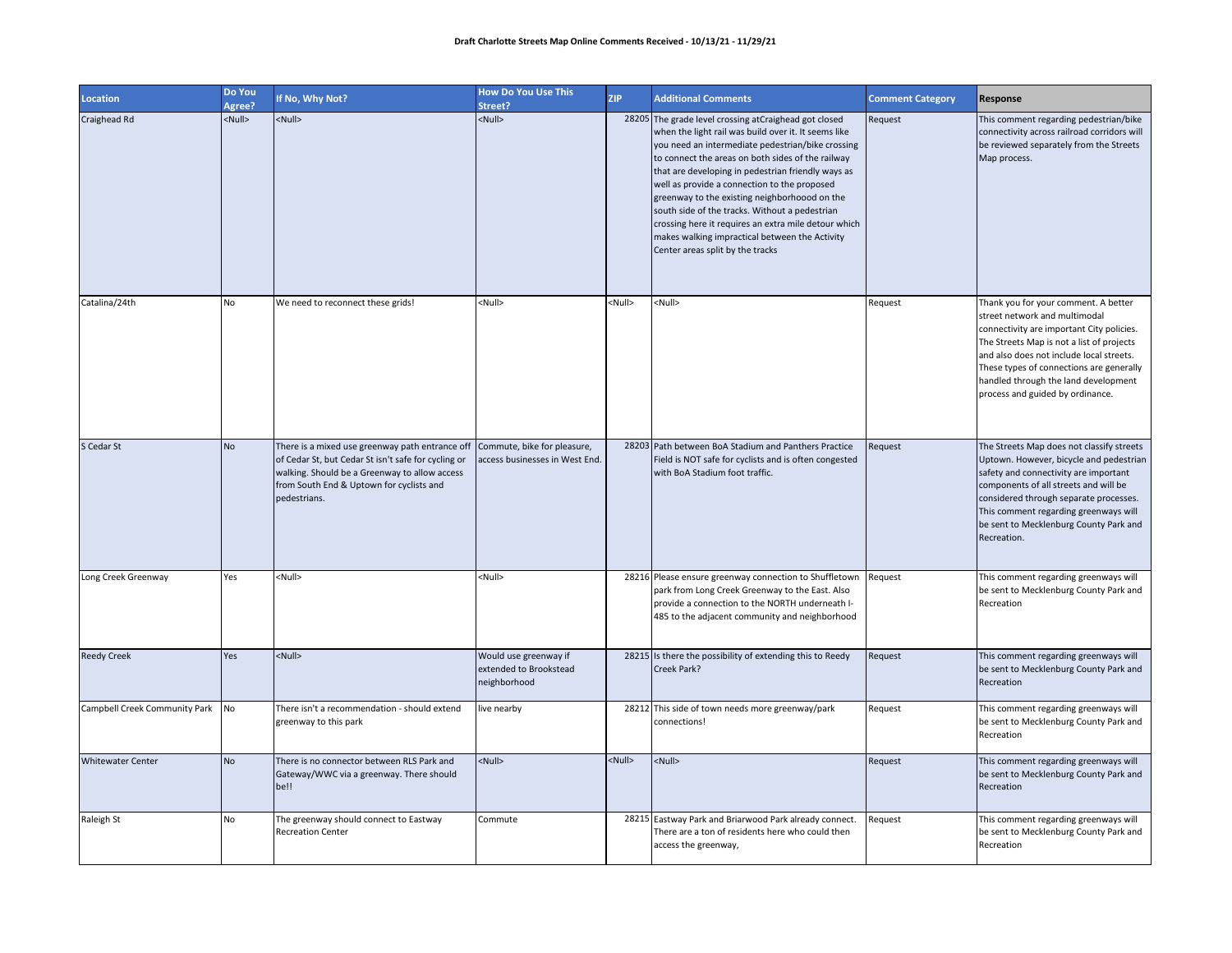| <b>Location</b>                                     | Do You<br>Agree? | If No, Why Not?                                                                                                                                                                                                                                                                                                                                                   | <b>How Do You Use This</b><br>Street?                     | <b>ZIP</b> | <b>Additional Comments</b>                                                                                                                                                                                                                                                                                                                            | <b>Comment Category</b> | Response                                                                                                                                                                   |
|-----------------------------------------------------|------------------|-------------------------------------------------------------------------------------------------------------------------------------------------------------------------------------------------------------------------------------------------------------------------------------------------------------------------------------------------------------------|-----------------------------------------------------------|------------|-------------------------------------------------------------------------------------------------------------------------------------------------------------------------------------------------------------------------------------------------------------------------------------------------------------------------------------------------------|-------------------------|----------------------------------------------------------------------------------------------------------------------------------------------------------------------------|
| Idlewild/Idlebrook re Campbell<br>Creek Greenway    | No               | There needs to be a connection at this street<br>crossing to Campbell Street Greeway. Right now<br>it's very difficult to access the greenway from<br>these neighborhoods that are nearby but require<br>busy street crossings to get to access points.<br>Ideally there should be a trail connecting the<br>upper part of Campbell Creek with the lower<br>part. | Live nearby, cross often, use<br>Campbell Street Greenway |            | 28212 <null></null>                                                                                                                                                                                                                                                                                                                                   | Request                 | This comment regarding greenways will<br>be sent to Mecklenburg County Park and<br>Recreation                                                                              |
| End of Greenway                                     | No               | The greenway could extend down to Ballantyne<br>connecting with McAlpine Creek to give a safe<br>way of biking to work                                                                                                                                                                                                                                            | commute along this route                                  |            | 28209 <null></null>                                                                                                                                                                                                                                                                                                                                   | Request                 | This comment regarding greenways will<br>be sent to Mecklenburg County Park and<br>Recreation                                                                              |
| Pine Harbor Rd                                      | <b>No</b>        | Road Realignment is needed                                                                                                                                                                                                                                                                                                                                        | Commute daily on it                                       |            | 28278 This is a very dangerous intersection. There have<br>been many accidents. I recommend a roundabout.                                                                                                                                                                                                                                             | Request                 | Streets Map does not address specific<br>intersection designs or traffic signals. This<br>comment will be sent to the appropriate<br>CDOT division for further evaluation. |
| Freedom/Lanewood or Allenbrook <null></null>        |                  | <null></null>                                                                                                                                                                                                                                                                                                                                                     | live nearby                                               |            | 28208 There really needs to be a traffic signal somewhere<br>along Freedom in this location. I imagined it at<br>Allenbrook to serve the school traffic, but if<br>Lanewood becomes a collector street, perhaps it<br>should be here. There are been a lot of pedestrians<br>hit in this area and vehicle collisions. We need the<br>signal for both. | Request                 | Streets Map does not address specific<br>intersection designs or traffic signals. This<br>comment will be sent to the appropriate<br>CDOT division for further evaluation. |
| Moores Chapel Rd /Old Moores<br>Chapel Rd/Waldon Rd | Yes              | <null></null>                                                                                                                                                                                                                                                                                                                                                     | I come up Waldon Rd to get to<br>Moores Chapel            |            | 28214 there needs to be a signal light at this intersection,<br>it is sometimes impossible to make a left hand turn<br>from Waldon Rd on to Moores Chapel rd, I've<br>literally had to change direction to get out into<br>traffic                                                                                                                    | Request                 | Streets Map does not address specific<br>intersection designs or traffic signals. This<br>comment will be sent to the appropriate<br>CDOT division for further evaluation. |
| Matheson & Pinckney                                 | <null></null>    | <null></null>                                                                                                                                                                                                                                                                                                                                                     | Commute on it, live near it                               |            | 28205 There is no place to turn left onto Matheson from<br>the Villa Heights neighborhood. A traffic signal<br>permitting left turns here would improve<br>connectivity (and might help reduce traffic on The<br>Plaza).                                                                                                                              | Request                 | Streets Map does not address specific<br>intersection designs or traffic signals. This<br>comment will be sent to the appropriate<br>CDOT division for further evaluation. |
| Matheson & Clemson                                  | <null></null>    | <null></null>                                                                                                                                                                                                                                                                                                                                                     | Commute on it, live near                                  |            | 28205 There is no place to turn left onto Matheson from<br>the Villa Heights neighborhood. A traffic signal<br>permitting left turns here would improve<br>connectivity (and might help reduce traffic on The<br>Plaza).                                                                                                                              | Request                 | Streets Map does not address specific<br>intersection designs or traffic signals. This<br>comment will be sent to the appropriate<br>CDOT division for further evaluation. |
| Morehead & Berkely                                  | No               | live nearby                                                                                                                                                                                                                                                                                                                                                       | <null></null>                                             |            | 28203 The proposed traffic light at this intersection will<br>make Berkely a commuter through street and have<br>harmful effects on the neighborhood due to<br>commuter traffic from the Innovation District                                                                                                                                          | Request                 | Streets Map does not address specific<br>intersection designs or traffic signals. This<br>comment will be sent to the appropriate<br>CDOT division for further evaluation. |
| S Tyron St                                          | <b>No</b>        | The left turn light is extremely too short.                                                                                                                                                                                                                                                                                                                       | Commute                                                   |            | 28278 The left turn light needs to be reanalyzed at this<br>intersection while making a left turn from S Tryon<br>into the Steele Creek Crossing Shopping Center.                                                                                                                                                                                     | Request                 | Streets Map does not address specific<br>intersection designs or traffic signals. This<br>comment will be sent to the appropriate<br>CDOT division for further evaluation. |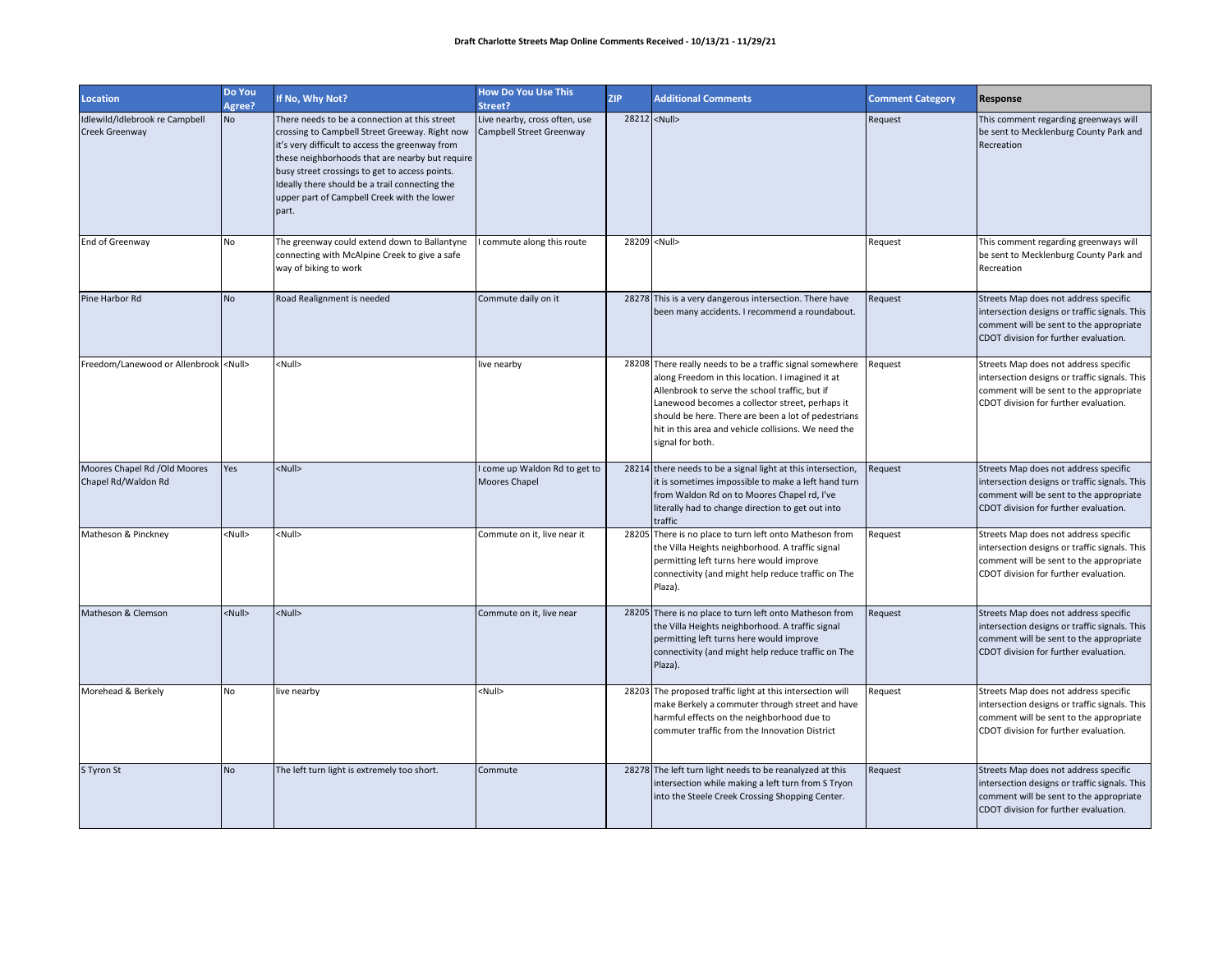| Location                                  | Do You<br>Agree? | If No, Why Not?                                                                                                                                                                                                                                                                                                                                                                                                    | <b>How Do You Use This</b><br>Street?           | <b>ZIP</b> | <b>Additional Comments</b>                                                                                                                                                                                                                                                                                                                                                                                                                                                                                                                                          | <b>Comment Category</b> | Response                                                                                                                                                                   |
|-------------------------------------------|------------------|--------------------------------------------------------------------------------------------------------------------------------------------------------------------------------------------------------------------------------------------------------------------------------------------------------------------------------------------------------------------------------------------------------------------|-------------------------------------------------|------------|---------------------------------------------------------------------------------------------------------------------------------------------------------------------------------------------------------------------------------------------------------------------------------------------------------------------------------------------------------------------------------------------------------------------------------------------------------------------------------------------------------------------------------------------------------------------|-------------------------|----------------------------------------------------------------------------------------------------------------------------------------------------------------------------|
| West Park Dr                              | No               | This light causes traffic to back up on to I77<br>causing unsafe conditions on I77.                                                                                                                                                                                                                                                                                                                                | Commute on it                                   |            | 28278 The intersection at West Park Dr needs to be<br>removed entirely due to the amount of traffic it<br>causes to back on to I77. Either remove the<br>intersection from West Park or possibly convert<br>both sides of the intersection to right in/right out.<br>The intersection at Center Dr can be upgraded to<br>handle the new traffic from Westpark. Center Dr can<br>be extended to connect to Griffith Rd to complete<br>the full loop back to Westpark. A left turn bulb can<br>be added to the north side of Tyvola at the Center<br>Dr intersection. | Request                 | Streets Map does not address specific<br>intersection designs or traffic signals. This<br>comment will be sent to the appropriate<br>CDOT division for further evaluation. |
| Sledge Rd                                 | <b>No</b>        | <b>Realignment Needed</b>                                                                                                                                                                                                                                                                                                                                                                                          | Commute daily on it                             |            | 28278 The angle of this intersection is very dangerous.<br>According to my measurements it's 36 degrees<br>which is grossly below the NCDOT minimum of 75<br>degrees. This intersection either needs to be<br>realigned or a roundabout is needed.                                                                                                                                                                                                                                                                                                                  | Request                 | Streets Map does not address specific<br>intersection designs or traffic signals. This<br>comment will be sent to the appropriate<br>CDOT division for further evaluation. |
| intersection Miranda, Oakdale &<br>Sunset | No               | intersection needs to be redesigned before the<br>classification make sence                                                                                                                                                                                                                                                                                                                                        | commute                                         |            | 28278 roand-about would help this intersection                                                                                                                                                                                                                                                                                                                                                                                                                                                                                                                      | Request                 | Streets Map does not address specific<br>intersection designs or traffic signals. This<br>comment will be sent to the appropriate<br>CDOT division for further evaluation. |
| 200 Baldwin Avenue / 3rd Street           | No               | No signalization should be placed at this<br>intersection to accommodate 3rd Street project<br>development. Terminate signalization before<br>crossing over 3rd Street and entering into the<br>residential parts of Cherry. There is no reason to<br>direct additional traffic through the community<br>given the amount of connectivity already<br>provided on 3rd / 4th / Queens / Charlottetowne<br>and Kings. | Street located within<br>residential community. |            | 28204 Rethink planned traffic patterns for this street in<br>order to mitigate the safety issues built into the<br>transportation plan/traffic patterns for the portion<br>of Baldwin Avenue within the residential areas of<br>Cherry.                                                                                                                                                                                                                                                                                                                             | Request                 | Streets Map does not address specific<br>intersection designs or traffic signals. This<br>comment will be sent to the appropriate<br>CDOT division for further evaluation. |
| Walker Branch Dr                          | No               | There needs to be a right turn only from Walker<br>Branch onto Steele Creek                                                                                                                                                                                                                                                                                                                                        | Commute on it                                   |            | 28278 Prior to Steelecroft Pkwy being built, there was a<br>left turn lane and right turn lane. Now there are 2<br>lefts and a straight/right combination. These lanes<br>need to be revised to be one left, one straight/left<br>combination, and one right. This will allow<br>congestion to clear out as about 40% of the vehicles<br>turn right. This causes backup when someone<br>needing to go straight blocks the lane and doesn't<br>allow vehicles going right to turn during a red light.                                                                | Request                 | Streets Map does not address specific<br>intersection designs or traffic signals. This<br>comment will be sent to the appropriate<br>CDOT division for further evaluation. |
| Wilkinson and Moore chapel                | <b>No</b>        | We need a stop before going over the river.<br>Amazon is all over this area                                                                                                                                                                                                                                                                                                                                        | commute Daily                                   |            | 28214 <null></null>                                                                                                                                                                                                                                                                                                                                                                                                                                                                                                                                                 | Request                 | Streets Map does not address specific<br>intersection designs or traffic signals. This<br>comment will be sent to the appropriate<br>CDOT division for further evaluation. |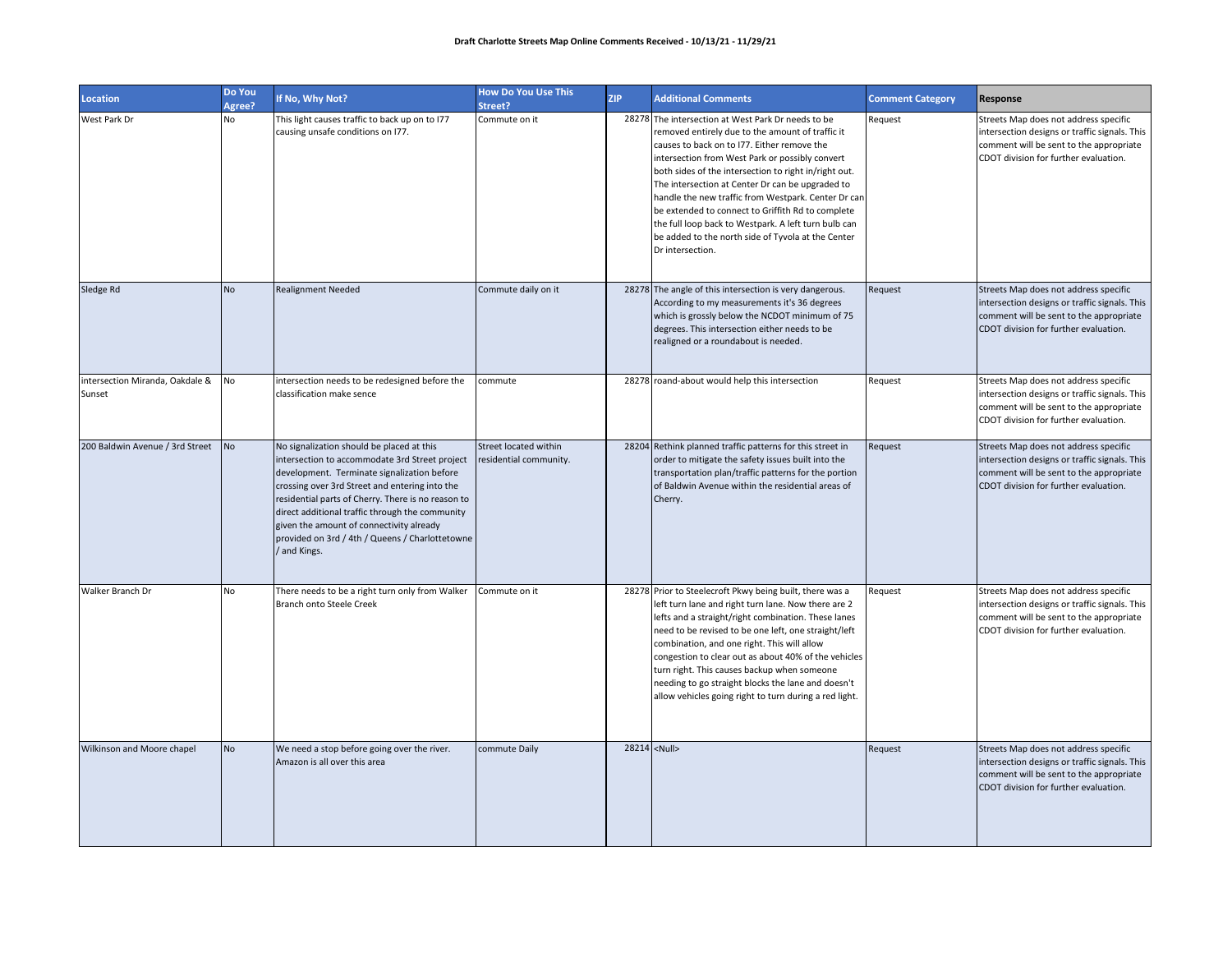| <b>Location</b>                  | Do You<br>Agree? | If No, Why Not?                                                                                           | <b>How Do You Use This</b><br>Street? | <b>ZIP</b>   | <b>Additional Comments</b>                                                                                                                                                                                                     | <b>Comment Category</b> | Response                                                                                                                                                                                                             |
|----------------------------------|------------------|-----------------------------------------------------------------------------------------------------------|---------------------------------------|--------------|--------------------------------------------------------------------------------------------------------------------------------------------------------------------------------------------------------------------------------|-------------------------|----------------------------------------------------------------------------------------------------------------------------------------------------------------------------------------------------------------------|
| Park Rd - Johnston Interesection | No               | This light needs to be reevaluated, the<br>southbound left turn signal onto Birnen Dr is<br>much too long | commute                               |              | 28209 <null></null>                                                                                                                                                                                                            | Request                 | Streets Map does not address specific<br>intersection designs or traffic signals. This<br>comment will be sent to the appropriate<br>CDOT division for further evaluation.                                           |
| Julian Price/Gay                 | <b>No</b>        | This street is connected. Will it not be<br>maintained by the City?                                       | Resident                              |              | 28208 <null></null>                                                                                                                                                                                                            | Request                 | Yes, Julian Price is a city maintained<br>street.                                                                                                                                                                    |
| Remount Rd / Marlowe Ave         | Yes              | <null></null>                                                                                             | Live on Remount Rd                    |              | 28208 We need stop signs on Remount Rd / Marlowe Ave / Request<br>Camp Green St to calm the traffic down if this is<br>going to be a boulevard. There are children playing<br>in the front yard and we need to keep them safe. |                         | Thank you for your comment. The Streets<br>Map does not address specific<br>intersection designs or stop sign locations.<br>This comment will be sent to the<br>appropriate CDOT division for further<br>evaluation. |
| Old Dowd and Wilkinson           | <b>No</b>        | Needs a light rail stop at Old Dowd                                                                       | <null></null>                         | $<$ Null $>$ | <null></null>                                                                                                                                                                                                                  | Request                 | Thank you for your comment. The Streets<br>Map does not map transit facilities or<br>future transit projects; this comment will<br>be sen to CATS Silver Line team.                                                  |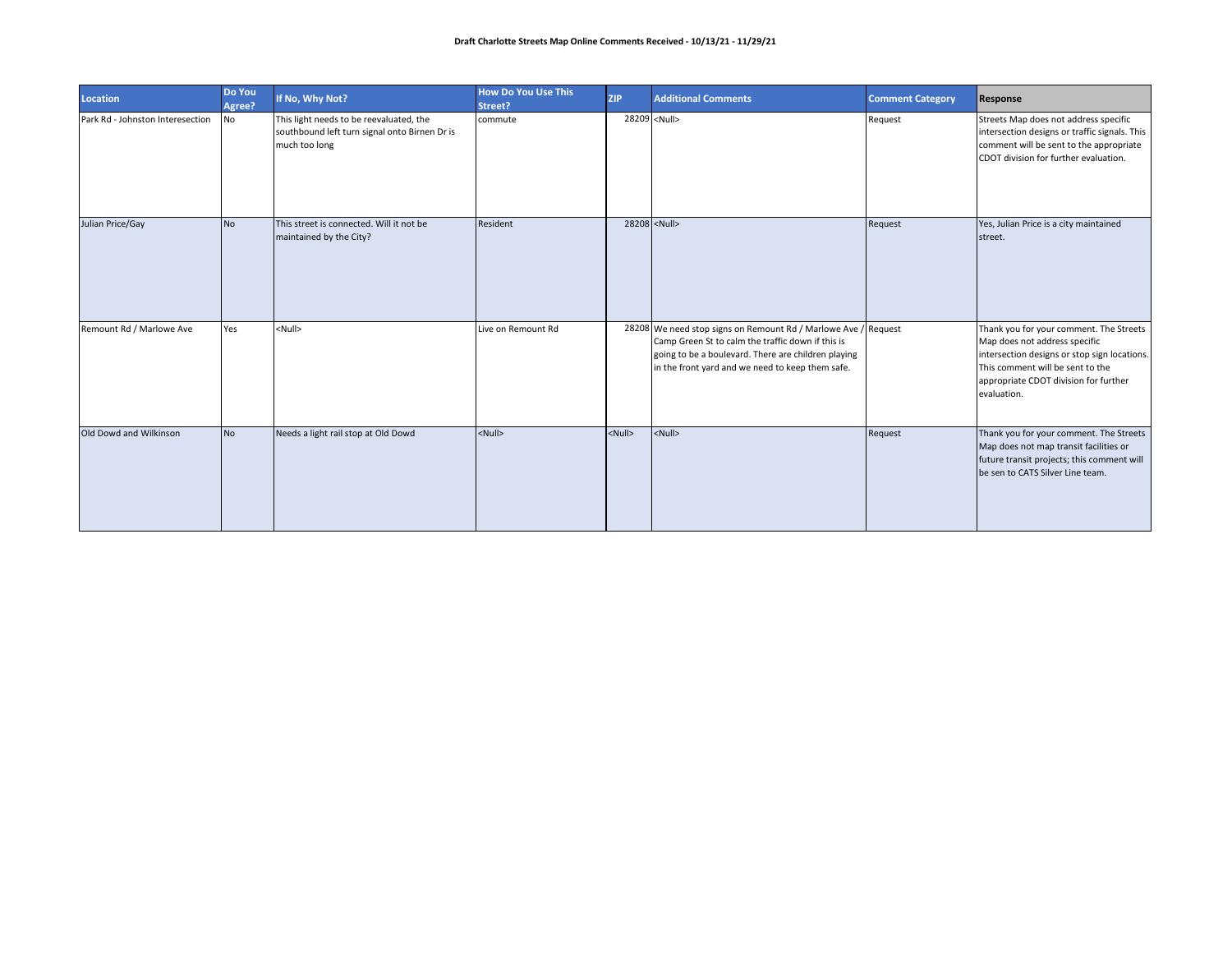#### **Draft Charlotte Streets Map Online Comments Received ‐ 11/29/21 ‐ 3/31/22**

| <b>Location</b>                       | Do You<br>Agree? | If No, Why Not?                                                                                                                                                                                                                                                                                                                                                                                                         | How Do You Use This Street?                     | <b>ZIP</b>    | <b>Additional Comments</b>                                                                                                                                                                                                                                                                                                                                                                                                                                                                                                                                                                         | <b>Comment Category</b>     | Response                                                                                                                                                                                                                                                                                                                                                                                                                                                                                                                                                                                                                                |
|---------------------------------------|------------------|-------------------------------------------------------------------------------------------------------------------------------------------------------------------------------------------------------------------------------------------------------------------------------------------------------------------------------------------------------------------------------------------------------------------------|-------------------------------------------------|---------------|----------------------------------------------------------------------------------------------------------------------------------------------------------------------------------------------------------------------------------------------------------------------------------------------------------------------------------------------------------------------------------------------------------------------------------------------------------------------------------------------------------------------------------------------------------------------------------------------------|-----------------------------|-----------------------------------------------------------------------------------------------------------------------------------------------------------------------------------------------------------------------------------------------------------------------------------------------------------------------------------------------------------------------------------------------------------------------------------------------------------------------------------------------------------------------------------------------------------------------------------------------------------------------------------------|
| Park road, between 51 and Sharon No   |                  | Currently there is a painted bike lane here<br>and it looks like bike lanes aren't a part of<br>the proposal at all.                                                                                                                                                                                                                                                                                                    | Commute and looking to live on or <null></null> |               | The current painted bike lane is basically worthless as it is, but I Bike Facility Design<br>would think implementing a separated and protected bike lane<br>would be relatively easy in this stretch and would help facilitate<br>people getting out of their cars to commute and run errands.                                                                                                                                                                                                                                                                                                    |                             | The bike facility recommendation for this portion of Park Rd is<br>a 12' shared use path located behind the curb and separated<br>from the street with an 8' planting strip.                                                                                                                                                                                                                                                                                                                                                                                                                                                            |
| Within 0.5 mile of 35.282, -80.938 No |                  | Tank trucks travel through here on a regular<br>basis, a painted bike lane is not enough to<br>distance them from truckers.                                                                                                                                                                                                                                                                                             | Commute via bike                                |               | 28214 Remove the painted bike lanes, bollards, etc. Make it a shared-<br>use path (asphalt) and wide enough for bicycles and pedestrian<br>to travel both ways. Move the tree line to the farthest ends so<br>as roots grow they will on disturb (at worst) the pedestrian side<br>of the path and if branches fall from both sides, then they will<br>only negatively impact one traveling lane. In the current avenue<br>illustration, a tree that has branches fall from both sides, then it<br>will negatively impact both the vehicle and bicycles lanes, as<br>well as the pedestiran lanes. | <b>Bike Facility Design</b> | Thank you for your comment, the bike facility<br>recommendation is based on adopted policies in the Charlotte<br>Bikes plan that provides guidance based on traffic<br>speeds/volumes and land use context. This comment will be<br>reviewed and considered for future revisions to the Streets<br>Map. Also, for street trees to grow properly they should be<br>centered in the planting strip.                                                                                                                                                                                                                                       |
| W Tremont Ave                         | <b>No</b>        | This street would make a great Greenway On-Commute on it<br>Street to connect the rail trail to the Irwin<br>Creek Greenway System                                                                                                                                                                                                                                                                                      |                                                 |               | 28203 Make it Future Greenway On-Street                                                                                                                                                                                                                                                                                                                                                                                                                                                                                                                                                            | Classification              | The Greenway On-Street designation for a streets identified by<br>the City or County for specific locations where a greenway,<br>such as the Cross Charlotte Trail, runs along a local street. The<br>expectation for streetscape improvements along Tremont Ave<br>is a sidewalk separated from the street with a planting strip or<br>amenity zone.                                                                                                                                                                                                                                                                                   |
| D. Davidson & 36th                    | No               | l agree it should be a main street, but no on Bike Commute and shop on it<br>street parking should be required.<br>Converting the vehicular parking to bike<br>parking on wider sidewalks would increase<br>foot traffic and the amount of people able to<br>visit the area. Most people do not arrive to<br>this area by car                                                                                           |                                                 |               | 28202 <null></null>                                                                                                                                                                                                                                                                                                                                                                                                                                                                                                                                                                                | Classification              | Thank you for your comment. The Main Street classification<br>includes two travel lanes and on-street parking on both sides<br>which is the current configuration of N. Davidson St. However,<br>that on-street parking space provides flexibility for future<br>desgins and different uses such as the suggested bike parking.<br>Any reconfiguration of existing parking spaces would require a<br>separate planning and evaluation process including public<br>engagement.                                                                                                                                                           |
| Bon-Rea Drive                         | <b>No</b>        | It is not a through street.                                                                                                                                                                                                                                                                                                                                                                                             | Live near it.                                   |               | 28226 <null></null>                                                                                                                                                                                                                                                                                                                                                                                                                                                                                                                                                                                | Collector                   | The Collector designation along this street has been revised for<br>the Second Draft.                                                                                                                                                                                                                                                                                                                                                                                                                                                                                                                                                   |
| Future Collector off of Simpson Rd No |                  | Can CDOT build streets in ETJ area?                                                                                                                                                                                                                                                                                                                                                                                     | Commute                                         | <null></null> | CDOTs authority to build in Mecklenburg Unincorporated (ETJ)<br>areas? Can CDOT really plan and build streets in such ETJ areas?                                                                                                                                                                                                                                                                                                                                                                                                                                                                   | Collector                   | Future Collectors are planned streets intended to expand<br>connectivity as development occurs.<br>As shown on the Streets Map, Future Collectors indicate a<br>general alignment and are intended<br>to be built through the private land development process<br>when land is developed or redeveloped.                                                                                                                                                                                                                                                                                                                                |
| Pargo Road                            | <b>No</b>        | If CDOT can plan/build future collectors and<br>other streets in ETJ areas then, perhaps the<br>best way to start is to build and maintain<br>existing Pargo Rd where the residents are<br>living on rough cut gravel road and where<br>street is all overgrown with natural<br>vegetation. It is ironic that we have such<br>unpaved roughed up streets such as Pargo<br>Rd still exist and we go on with planning new | commute on it                                   | <null></null> | <null></null>                                                                                                                                                                                                                                                                                                                                                                                                                                                                                                                                                                                      | Collector                   | Pargo Rd is currently a private street that is not owned or<br>maintained by CDOT. Also, CDOT does not maintain public<br>streets in the ETJ either. Future Collectors are planned streets<br>intended to expand connectivity as land development occurs<br>(not built by the City).<br>As shown on the Streets Map, Future Collectors indicate a<br>general alignment and are intended<br>to be built through the private land development process<br>when land is developed or redeveloped.                                                                                                                                           |
| <null></null>                         | <b>No</b>        | <null></null>                                                                                                                                                                                                                                                                                                                                                                                                           | <null></null>                                   | <null></null> | Can I please get an actual reference to the "answered"<br>comment for this future street. I've looked high and low to find<br>this FAQ section of future streets but have yet to see anything.<br>I've looked in the Charlotte UDO, Charlotte Streets Manual,<br>Transportation Action Plan, and their affiliated websites. Please<br>either answer the questions with an actual reference (either<br>with a link or section code and document name) or answer the<br>question using your source                                                                                                   | <b>Future Street</b>        | FAQs and previous responses to public comments can be<br>found under the 'Ongoing Public Comments" sidebar of the<br>Strategic Mobility Plan website. Please see Page 2 of that<br>document here:<br>charlottenc.gov/Transportation/Charlotte-<br>smp/Documents/FirstDraftStreetsMapComments_Web.pdf<br>Project development and design-level details such as bridges<br>and grade separations would be evaluated as a location rises in<br>priority for funding to begin the initial planning phase of any<br>potential future project. This planning phase of a potential<br>future project would include a public engagement process. |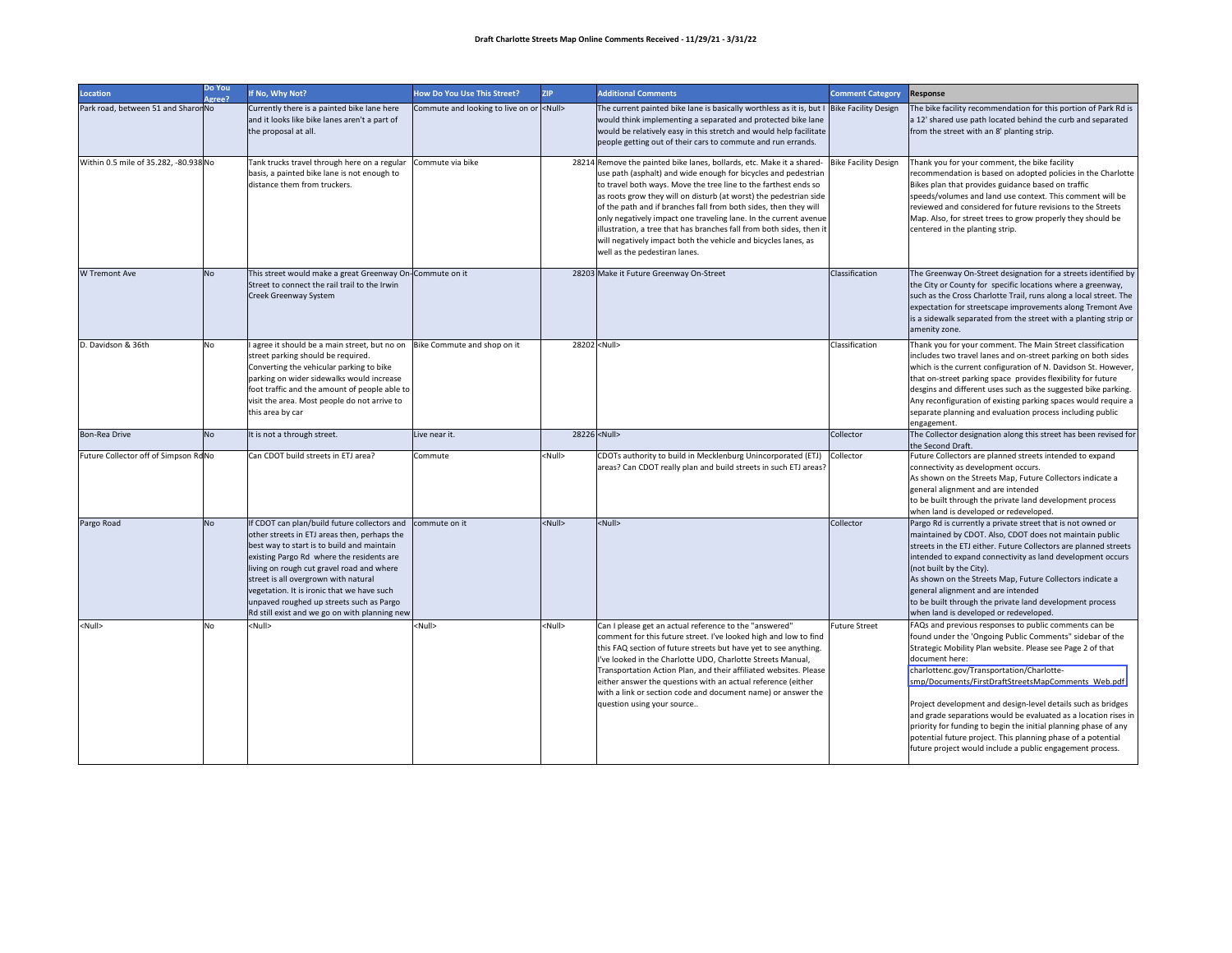#### **Draft Charlotte Streets Map Online Comments Received ‐ 11/29/21 ‐ 3/31/22**

| Location                             | Do You<br>Agree? | If No, Why Not?                                                                                                                                                                                                                                                                                                                                                                                                                                                                                                                                                              | <b>How Do You Use This Street?</b> | <b>ZIP</b>    | <b>Additional Comments</b>                                                                                                                                                                                                                                                                                                                                                                                                                                                                                                                                                  | <b>Comment Category</b> | Response                                                                                                                                                                                                                                                                                                                                                                                                                                                                                                                                                                                                                                                                                                                                                                                                                                                                                                                                                                                                                                                                                         |
|--------------------------------------|------------------|------------------------------------------------------------------------------------------------------------------------------------------------------------------------------------------------------------------------------------------------------------------------------------------------------------------------------------------------------------------------------------------------------------------------------------------------------------------------------------------------------------------------------------------------------------------------------|------------------------------------|---------------|-----------------------------------------------------------------------------------------------------------------------------------------------------------------------------------------------------------------------------------------------------------------------------------------------------------------------------------------------------------------------------------------------------------------------------------------------------------------------------------------------------------------------------------------------------------------------------|-------------------------|--------------------------------------------------------------------------------------------------------------------------------------------------------------------------------------------------------------------------------------------------------------------------------------------------------------------------------------------------------------------------------------------------------------------------------------------------------------------------------------------------------------------------------------------------------------------------------------------------------------------------------------------------------------------------------------------------------------------------------------------------------------------------------------------------------------------------------------------------------------------------------------------------------------------------------------------------------------------------------------------------------------------------------------------------------------------------------------------------|
| Circumferential Rd                   | No               | There are already 3 major streets (Albemarle <null><br/>Rd, Pence Rd, Harrisburg Rd)<br/>covering/serving that small area. Cramming a<br/>new street by extending the Circumferential<br/>Rd up towards north seems redundant.<br/>Moreover, the extension would create a<br/>major traffic bottleneck (the junction circled<br/>in the map below) where it would intersect<br/>Pence Rd. Also, considering the Rail Road<br/>traffic, did your team perform any traffic<br/>analysis/simulations on how the proposed<br/>street would affect the traffic in the area</null> |                                    | <null></null> | Further, the Circumfrential rd from Albemarle Rd to Pence Rd<br>can leverage existing Pence Rd and Harrisburg Rd street<br>connection and the proposed expensive strip of the<br>Circumfrential Rd from Pence Rd to Harrisburg Rd can be<br>avoided. What happens to the properties that are directly<br>affected by this street? i.e the properties through which the<br>street would be built. What kind of compensation would be<br>given to them? Would the affected parcels be bought in their<br>entirety or in part that would be needed for the proposed<br>street? | <b>Future Street</b>    | Thank you for your comment. A better street network and<br>multimodal connectivity are important City policies and key to<br>our mobility future. This future street is not currently on a<br>funding plan, but is part of the city's long range mobility<br>network. See future street FAQ:<br>https://charlottenc.gov/Transportation/Charlotte-<br>smp/Documents/FirstDraftStreetsMapComments_Web.pdf<br>The Streets Map depicts the future multimodal cross-section of<br>every existing and future arterial in the city and in the ETJ. It<br>does not define projects or indicate priority for future project<br>investment. The Streets Map streets, including future streets,<br>will be built incrementally through combinations of land<br>development, city investment and State investment. Design-<br>level details such as intersections would be evaluated as a<br>location rises in priority for funding to begin the initial<br>planning phase of any potential future project. This planning<br>phase of a potential future project would include a public                      |
| Circufrential blvd                   | No               | We have already a major Blvd. E WT Harris<br>Blvd not that far from this proposed new<br>blvd. This seems very much redundant                                                                                                                                                                                                                                                                                                                                                                                                                                                | business on it                     | <null></null> | <null></null>                                                                                                                                                                                                                                                                                                                                                                                                                                                                                                                                                               | <b>Future Street</b>    | Thank you for your comment. A better street network and<br>multimodal connectivity are important City policies and key to<br>our mobility future. This future street is not currently on a<br>funding plan, but is part of the city's long range mobility<br>network. See future street FAQ:<br>https://charlottenc.gov/Transportation/Charlotte-<br>smp/Documents/FirstDraftStreetsMapComments_Web.pdf<br>Future streets are built incrementally over time through a<br>combination of public and private<br>nvestments.                                                                                                                                                                                                                                                                                                                                                                                                                                                                                                                                                                        |
| Harrisburg Rd & Circumfrential BlyNo |                  | What kind of intersection would be at the<br>newly proposed Circumfrential Blvd and<br>Harrisburg Rd? Have you studied the impact<br>it would have on the traffic generated by the<br>JH Gunn Elementary school? Can the<br>vechicles turn from the Harriburg Rd to the<br>new Blvd at the highlighted spot?                                                                                                                                                                                                                                                                 | have business on it                | <null></null> | Can you share the allowed traffic patterns at the proposed<br>intersection?                                                                                                                                                                                                                                                                                                                                                                                                                                                                                                 | <b>Future Street</b>    | Thank you for your comment. A better street network and<br>multimodal connectivity are important City policies and key to<br>our mobility future. This future street is not currently on a<br>funding plan, but is part of the city's long range mobility<br>network. See future street FAQ:<br>https://charlottenc.gov/Transportation/Charlotte-<br>smp/Documents/FirstDraftStreetsMapComments_Web.pdf<br>The Streets Map depicts the future multimodal cross-section of<br>every existing and future arterial in the city and in the ETJ. It<br>does not define projects or indicate priority for future project<br>investment. The Streets Map streets, including future streets,<br>will be built incrementally through combinations of land<br>development, city investment and State investment. Design-<br>level details such as intersections would be evaluated as a<br>location rises in priority for funding to begin the initial<br>planning phase of any potential future project. This planning<br>phase of a potential future project would include a public<br>ngagement process |
| Harrisburg Rd and Eastern CircumiNo  |                  | With regards to the prosed intersection of<br>Harrisburg rd and the newly proposed<br>Eastern Circumferential Rd, can the vehicles<br>(traveling away from Pence Rd.) take left<br>turn from the Harrisburg Rd to get on to the<br>Eastern Circumferential Rd at the<br>intersection?                                                                                                                                                                                                                                                                                        | commute                            | <null></null> | <null></null>                                                                                                                                                                                                                                                                                                                                                                                                                                                                                                                                                               | <b>Future Street</b>    | Thank you for your comment. A better street network and<br>multimodal connectivity are important City policies and key to<br>our mobility future. This future street is not currently on a<br>funding plan, but is part of the city's long range mobility<br>network. See future street FAQ:<br>https://charlottenc.gov/Transportation/Charlotte-<br>smp/Documents/FirstDraftStreetsMapComments_Web.pdf<br>The Streets Map depicts the future multimodal cross-section of<br>every existing and future arterial in the city and in the ETJ. It<br>does not define projects or indicate priority for future project<br>investment. The Streets Map streets, including future streets,<br>will be built incrementally through combinations of land<br>development, city investment and State investment. Design-<br>level details such as intersections would be evaluated as a<br>location rises in priority for funding to begin the initial<br>planning phase of any potential future project. This planning<br>phase of a potential future project would include a public<br>1030ement process |